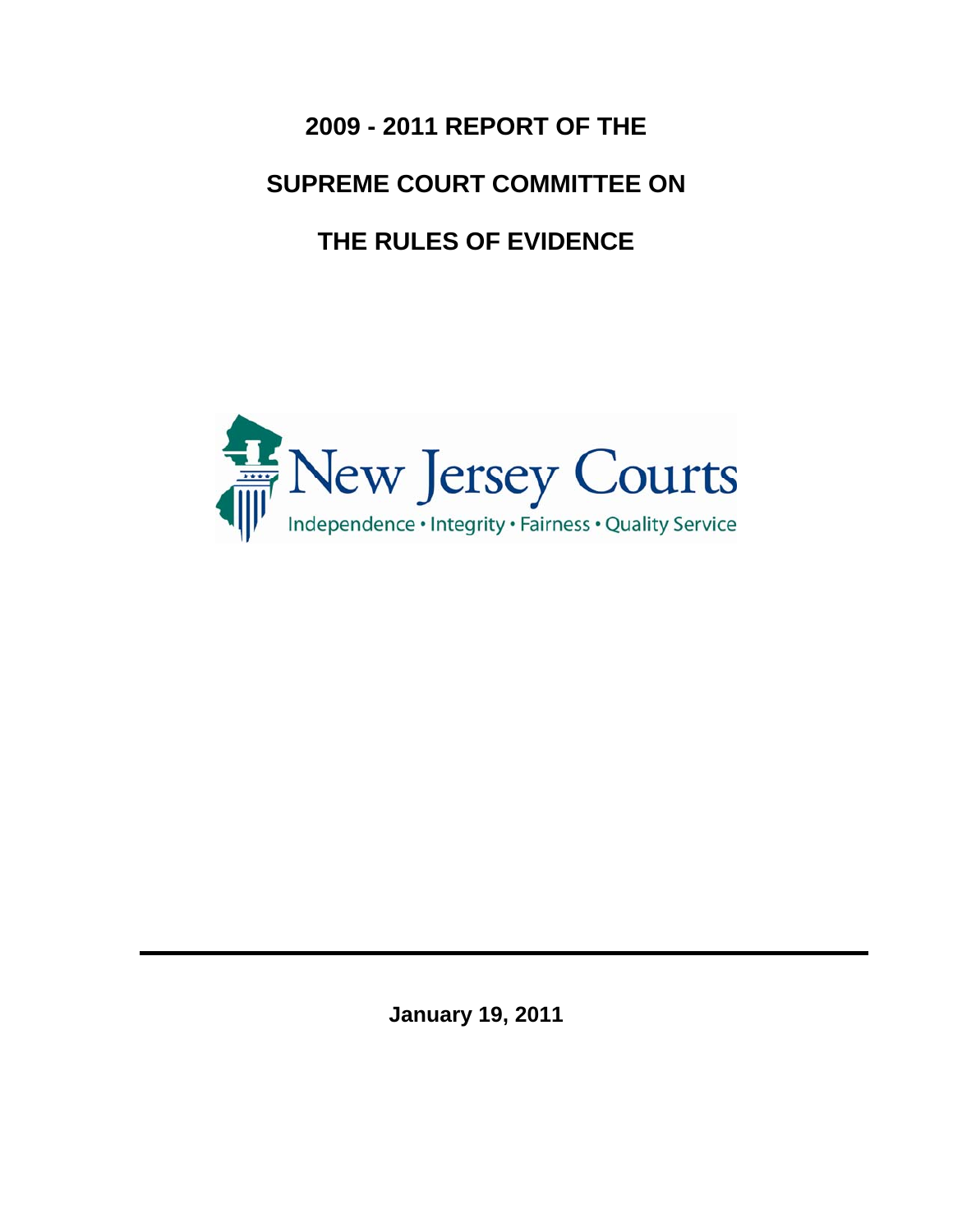# **TABLE OF CONTENTS**

| Ī.   | <b>RULE AMENDMENTS RECOMMENDED FOR ADOPTION</b> |                                                                                                                          |  |
|------|-------------------------------------------------|--------------------------------------------------------------------------------------------------------------------------|--|
|      | А.                                              | Proposed Amendment to N.J.R.E. 411, Liability Insurance 1-4                                                              |  |
|      | B.                                              | Proposed Amendment to N.J.R.E. 102, Purpose and Construction 5-6                                                         |  |
| II.  |                                                 | <b>RULE AMENDMENTS CONSIDERED AND REJECTED</b>                                                                           |  |
|      | А.                                              | Adopting a New Jersey Equivalent to F.R.E. 502, Attorney - Client<br>Privilege and Work Product, Limitations on Waiver 7 |  |
| III. |                                                 | <b>MATTERS HELD FOR CONSIDERATION</b>                                                                                    |  |
|      | А.                                              | Proposed Amendment to N.J.R.E. 704, Opinion on Ultimate Issue 8                                                          |  |
| IV.  |                                                 |                                                                                                                          |  |
| ٧.   |                                                 |                                                                                                                          |  |
| VI.  |                                                 | <b>APPENDICES</b>                                                                                                        |  |
|      | А.                                              |                                                                                                                          |  |
|      | B.                                              |                                                                                                                          |  |
|      | C.                                              |                                                                                                                          |  |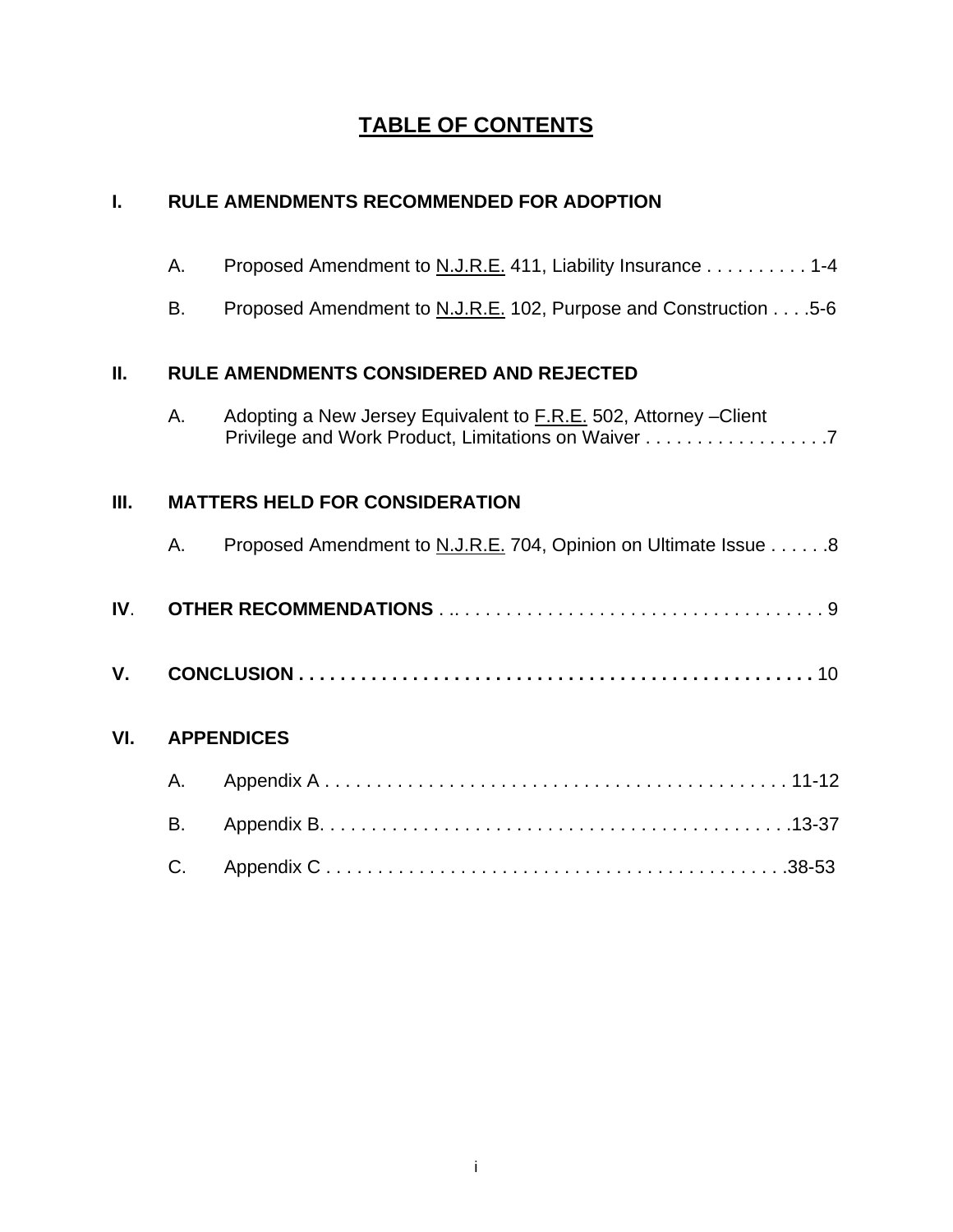## **I. RULE AMENDMENTS RECOMMENDED FOR ADOPTION**

## **A. Proposed Amendment to N.J.R.E. 411, Liability Insurance (Timing of Initial Attorney Contact)**

During the 2007-2009 term, the Supreme Court Committee on the Rules of Evidence ("Committee") organized a subcommittee to consider amending N.J.R.E. 504, Lawyer-Client Privilege, to include any evidence regarding the timing of a client's initial contact with an attorney as within the privilege. Anecdotal experiences relayed by committee members presented the scenario that in personal injury cases, plaintiffs were frequently asked by defense counsel when they first consulted with an attorney about the injury, more specifically whether they consulted an attorney before they consulted a doctor. The implication clearly being that the plaintiff had not suffered a significant injury as a result of the accident so as to independently cause him or her to seek medical attention. In verbal threshold litigation, the inference became arguably more important, i.e., that plaintiff had not suffered a "permanent injury." Last term, the subcommittee that studied the issue split evenly, half recommending that N.J.R.E. 504 should be amended to prohibit such inquiries and half opposing such an amendment. Accordingly, the subcommittee made no recommendation to the full Committee and the Committee held the matter for consideration in this term.

Having undergone significant reorganization prior to this term, the Committee again preliminarily discussed the proposal. Further consideration and study of the issue was delegated to the Privileges Subcommittee, chaired by Judge Mitchel Ostrer. This subcommittee concluded that the issue could best be addressed through a change to a rule dealing with relevancy, rather than through a change to N.J.R.E. 504. See Subcommittee Report (attached as Appendix A). In summary, the subcommittee thought that evidence as to the timing of attorney contact should be discouraged, but not absolutely banned. Accordingly, a majority of the subcommittee recommended adding a new subsection (b) to the current N.J.R.E. 411, Liability Insurance. The recommended subsection (b) provides that evidence in a personal injury case as to the timing of attorney contact should only be admitted if its probative value substantially outweighs its prejudice.

After a spirited debate, the Committee voted 12 to 7 to adopt the recommendation of the subcommittee. The majority of the Committee was persuaded that this type evidence should generally be excluded in a personal injury case, because it is usually irrelevant and prejudicial. It was noted that very little decisional law existed on the subject; reported and unreported cases dealing with the issue did not expressly address the relevancy of such evidence.

Most recently, in the unpublished case of Twal v. Hinds, A-4296-06T1 (App. Div. July 18, 2008), the Appellate Division found no reversible error when the trial judge limited cross-examination on the fact that the plaintiff consulted with an attorney, before consulting with a doctor. The Appellate Division agreed with the trial court's stated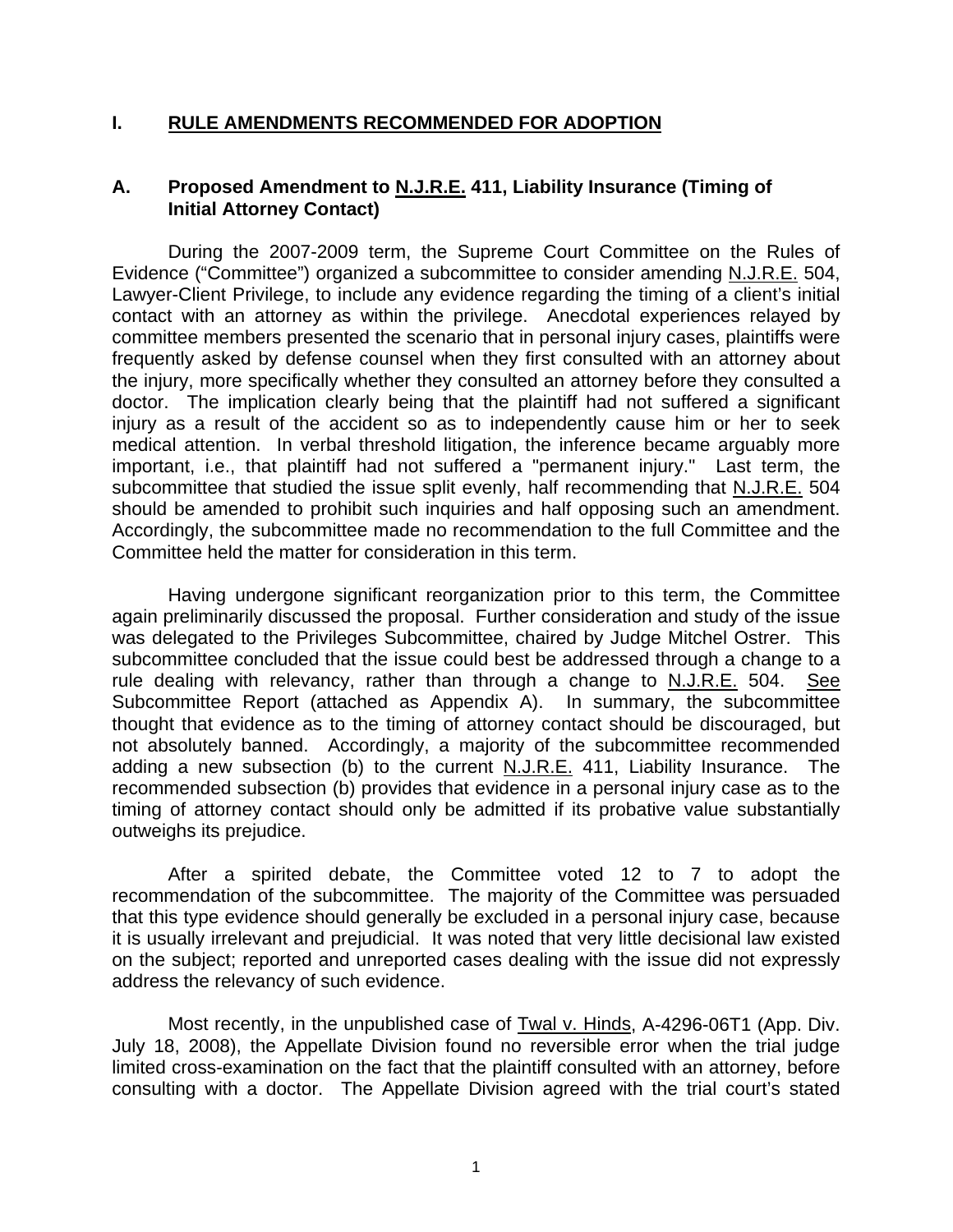reason for the exclusion; i.e., "'[t]here is absolutely [nothing] wrong about going to a lawyer and there's absolutely no reasonable fair inference that this jury should be making based upon somebody going to a lawyer, period." (slip op. at 8).

Similarly, in Gilmartin v. Weinreb, 324 N.J. Super. 367, 387 n. 4 (App. Div. 1999), the Appellate Division, in a medical malpractice case, directed that on retrial the plaintiff should not be questioned regarding the fact that she consulted an attorney within hours of her husband's death. The court remarked: "In the absence of unusual circumstances, this line of questioning should not be permitted on retrial since the potential for undue prejudice is substantial." Ibid.

In contrast, in Thomas v. Toys R. Us, Inc., 282 N.J. Super. 569, 583 (App. Div. 1995), the Appellate Division found no reversible error where the defense attorney had questioned plaintiff on when she had hired an attorney. The court said: "We find no error here. It was certainly not a focal point of the case, and had some bearing on plaintiffs' motivations and credibility." Id. at 583.

Those favoring passage of the proposed amendment were concerned about the lack of uniformity among the trial bench which, to some degree, was evidenced by the cited cases and by anecdotal discussions among committee members. The majority of the Committee was also influenced by the experience of its members whose practices included personal injury claims on behalf of plaintiffs. They reported that trial court rulings on the admissibility of such evidence were extremely inconsistent. Those favoring passage believed the proposed rule would bring some consistency to the area and give much needed guidance to trial judges and lawyers alike.

However, those favoring passage acknowledged that, in certain limited circumstances, the relevance of such evidence might outweigh any potential for prejudice. Thus, the Committee adopted the standard fashioned by the subcommittee—that is, the evidence is inadmissible in a personal injury case, unless its probative value substantially outweighs its prejudice. This standard tips the balance against admission, except in the unusual case. Essentially, this standard is the reverse of the standard found in  $N.L.R.E.$  403, which provides that relevant evidence is inadmissible if its prejudice substantially outweighs its probative value.

Therefore, for all the reasons stated above, a majority of the Committee recommends that the Supreme Court adopt the proposed amendment to N.J.R.E. 411.

A minority of the Committee vigorously opposed adoption of N.J.R.E. 411(b) for a variety of reasons. A number of members opposed the amendment on the grounds that evidence of when a plaintiff consulted an attorney should never be admitted into evidence in a personal injury case. These members believe that the right to consult an attorney is so important that no negative implication should ever be drawn from a person's contact with an attorney. The members pointed out that in criminal cases evidence that a defendant consulted an attorney is inadmissible as infringing on the right to counsel. See Marshall v. Hendricks, 307 F. 3d 36 (3d Cir. 2002), cert. denied,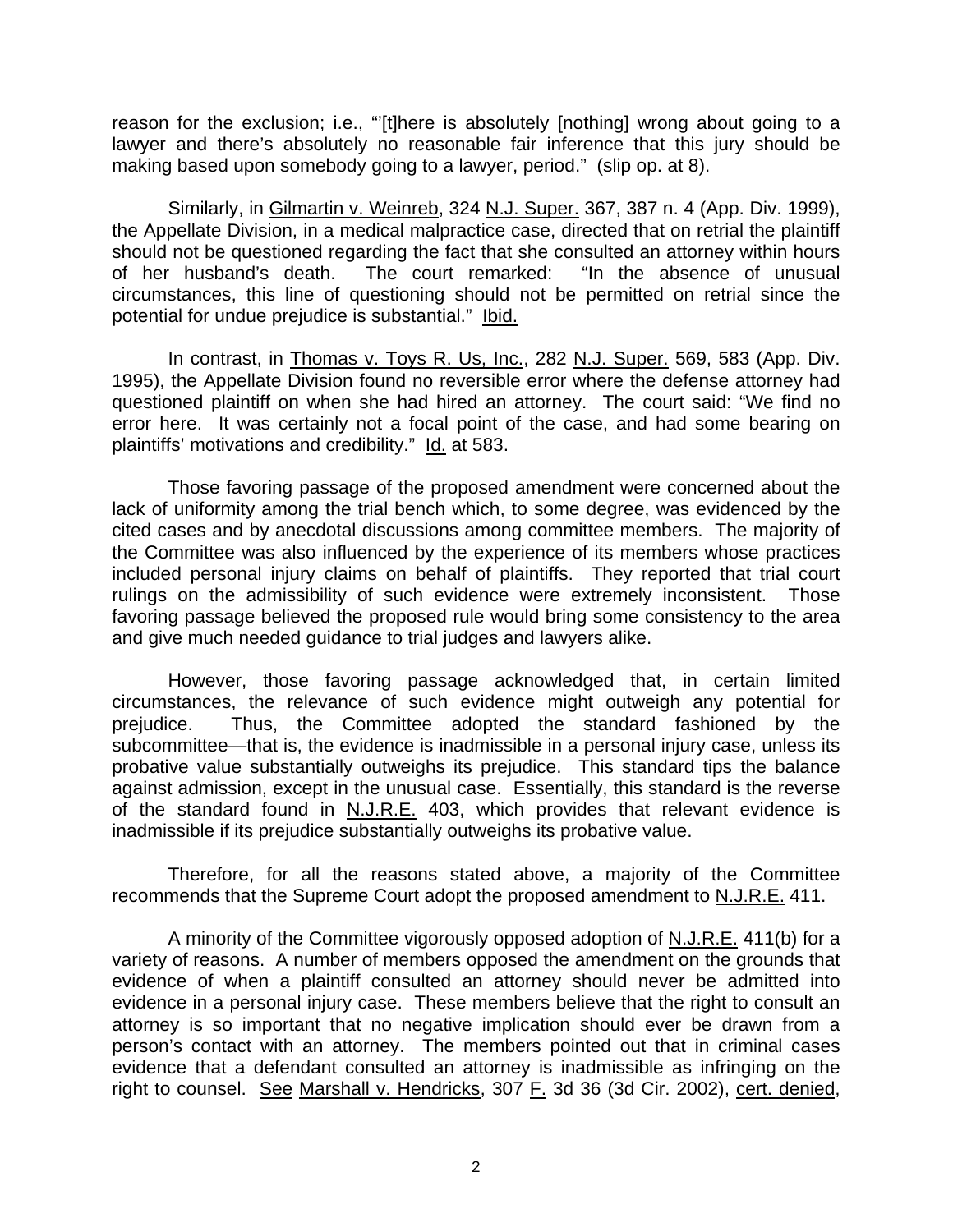538 U.S. 911, 123 S.Ct. 1492, 155 L. Ed. 2d 234 (2003); United States ex rel. Macon v. Yeager, 476 F. 2d 613 (3d Cir.), cert. denied sub nom Yeager v. Macon, 414 U.S. 855, 94 S.Ct. 154, 38 L. Ed. 2d 104 (1973).

Other members opposed the amendment believing that no special burden should be placed on the admission of evidence regarding the timing of attorney contact. Rather, in their opinion, admission of this type of evidence should be governed by the same standards regarding relevancy and prejudice as any other evidence. They believe that trial courts should continue to make these rulings on a case-by-case basis.

Lastly, some members of the minority expressed concerns that adoption of the proposed rule was premised upon anecdotal evidence against a backdrop of little decisional law. Under the circumstances, adoption of a proposed rule that essentially reversed the analytical paradigm of N.J.R.E. 403 was unjustified and unwise in their opinion.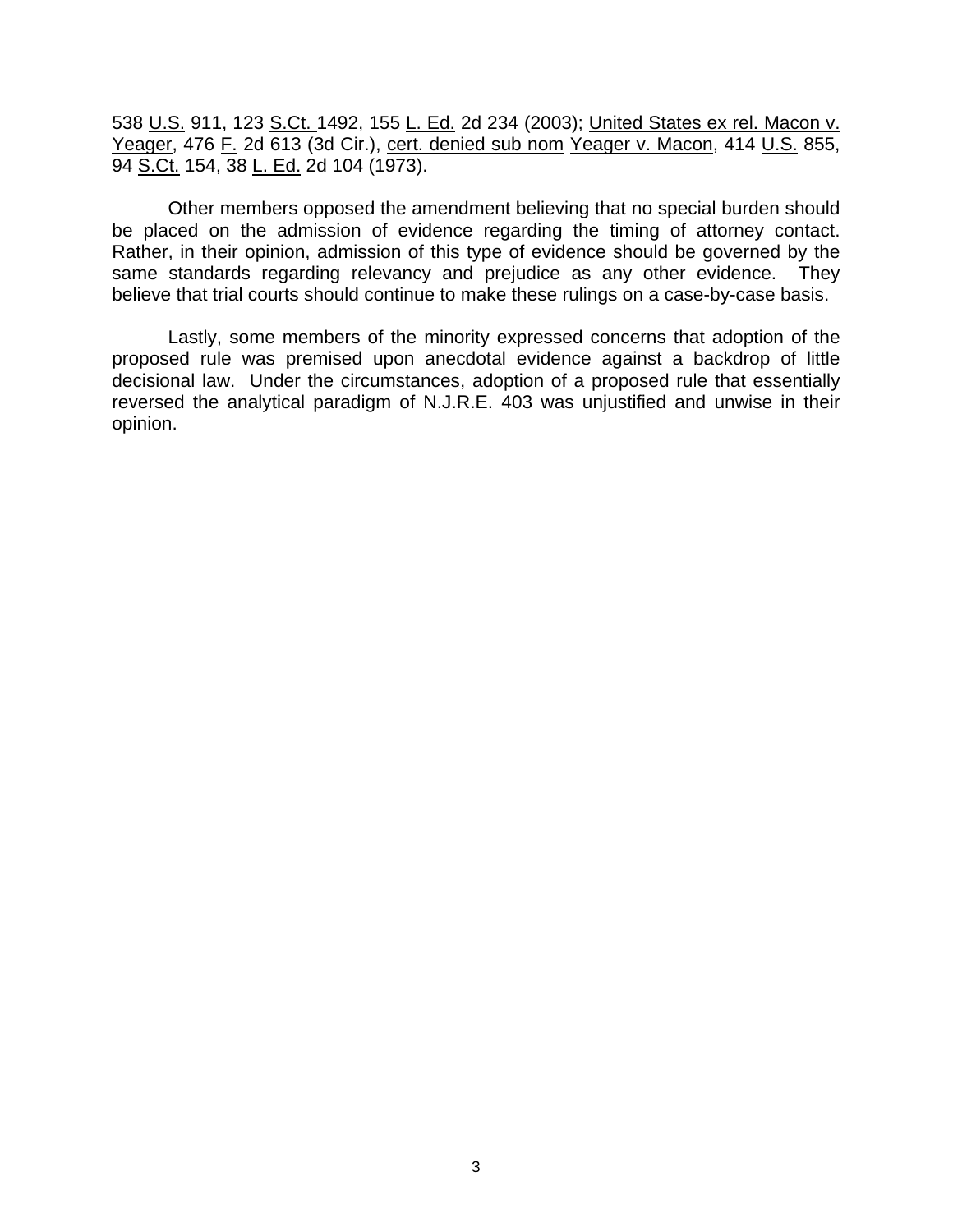## Rule 411 Liability Insurance and Attorney Contact

- (a) Evidence that a person was or was not insured against liability is not admissible on the issue of that person's negligence or other wrongful conduct. Subject to Rule 403, this rule does not require the exclusion of evidence against liability when offered for another purpose, such as proof of agency, control, bias, or prejudice of a witness.
- (b) Evidence of the timing of a person's consultation with an attorney is not admissible to show the invalidity of a claim for personal injury in a civil action, unless the court determines that the probative value of admitting the evidence substantially outweighs the risk of undue prejudice.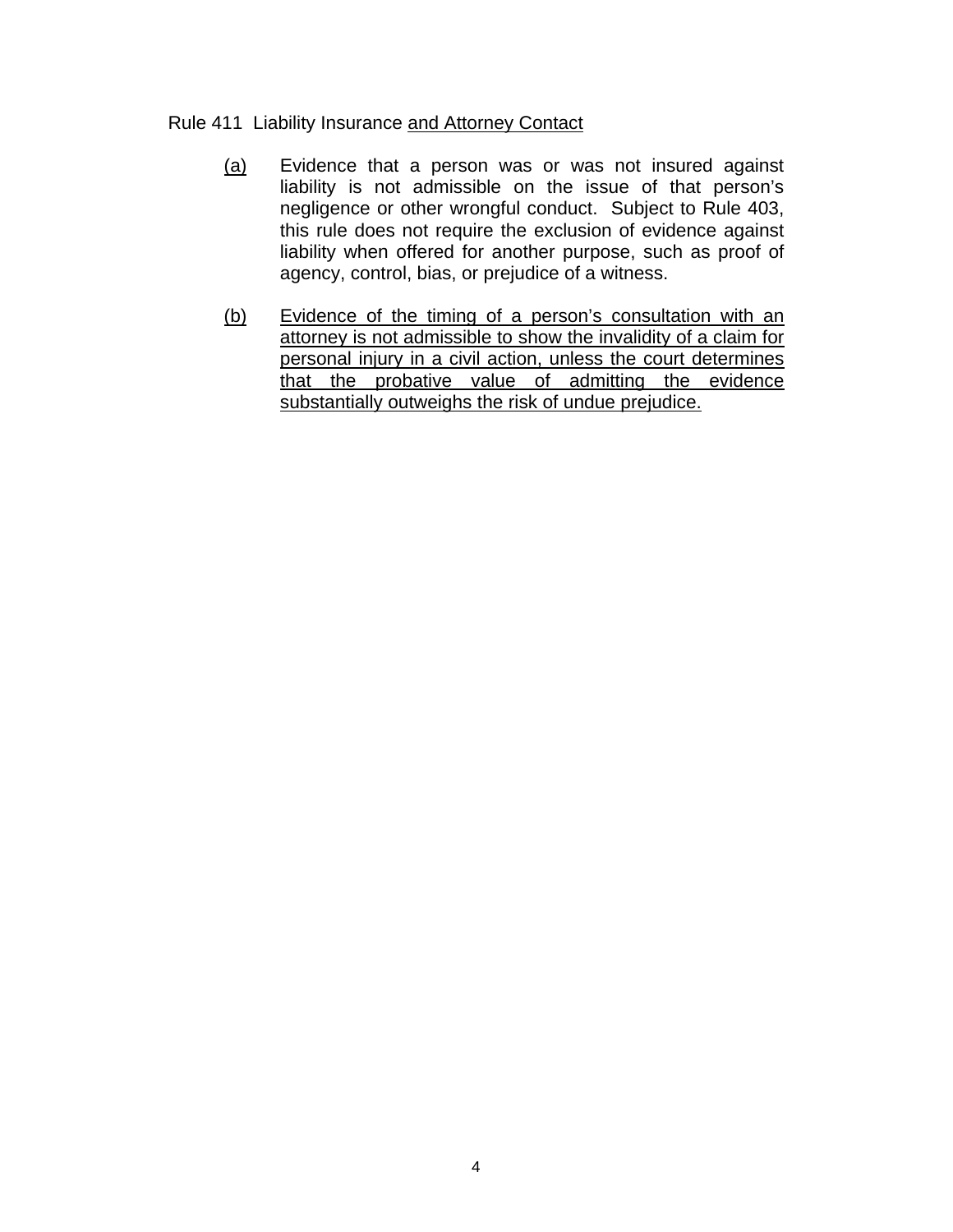## **B. Proposed Amendment to N.J.R.E. 102, Purpose and Construction**

The Civil Union Law, L. 2006, c. 103, and the Domestic Partnership Act, L. 2003, c. 246, extend the legal protections of marriage to other types of familial relationships. N.J.S.A. 37:1-32; N.J.S.A. 26:8A-2. As part of the Civil Union Law, N.J.S.A. 37:1-33 provides:

> Whenever in any law, rule, regulation, judicial or administrative proceeding or otherwise, reference is made to "marriage," "husband," "wife," "spouse," "family," "immediate family," "dependent," "next of kin," "widow," "widower," "widowed" or another word which in a specific context denotes a marital or spousal relationship, the same shall include a civil union pursuant to the provisions of this act.

To comply with this statute, and to take into account the existence of civil unions and domestic partnerships, the Committee recommends that the Supreme Court amend N.J.R.E. 102, Purpose and Construction, to add subsection (b). This recommendation is consistent with  $R_1$ . 1:1-2(b), Construction and Relaxation, which the Supreme Court adopted on July 16, 2009, so that the Rules of Court will be interpreted to include civil unions and domestic partnerships.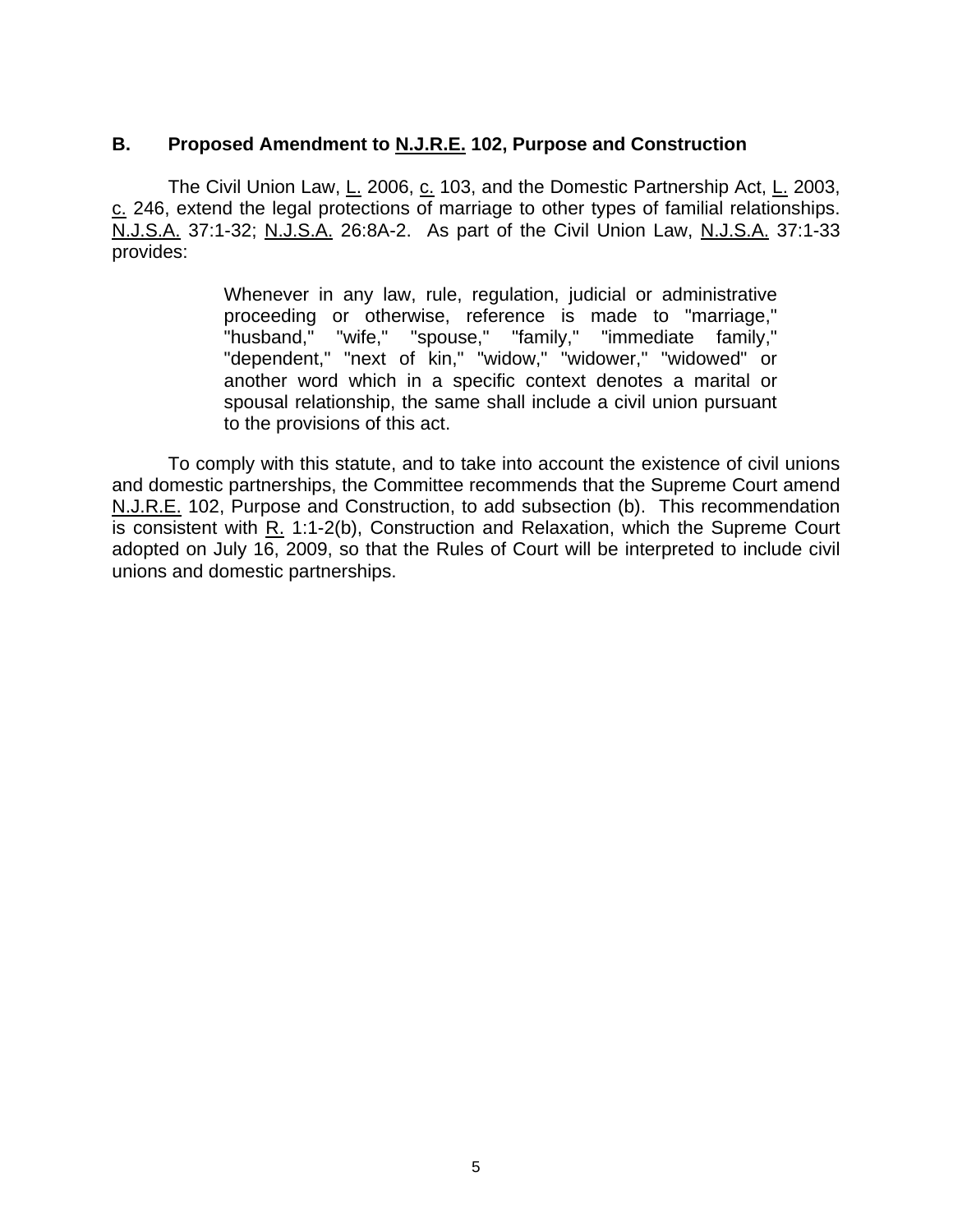## Rule 102. Purpose and Construction

- (a) These rules shall be construed to secure fairness in administration and elimination of unjustified expense and delay. The adoption of these rules shall not bar the growth and development of the law of evidence to the end that the truth may be ascertained and proceedings justly determined.
- (b) As used in these rules, references to "marriage," "husband," "wife," "spouse," "family," "immediate family," dependent," "next of kin," "widow," "widower," "widowed," or another that in a specific context denotes a marital or spousal relationship shall include a civil union, as established by N.J.S.A. 37:1-28 to -36, and a registered domestic partnership, as established by N.J.S.A. 26:8A-1 to -13, and the persons in those relationships.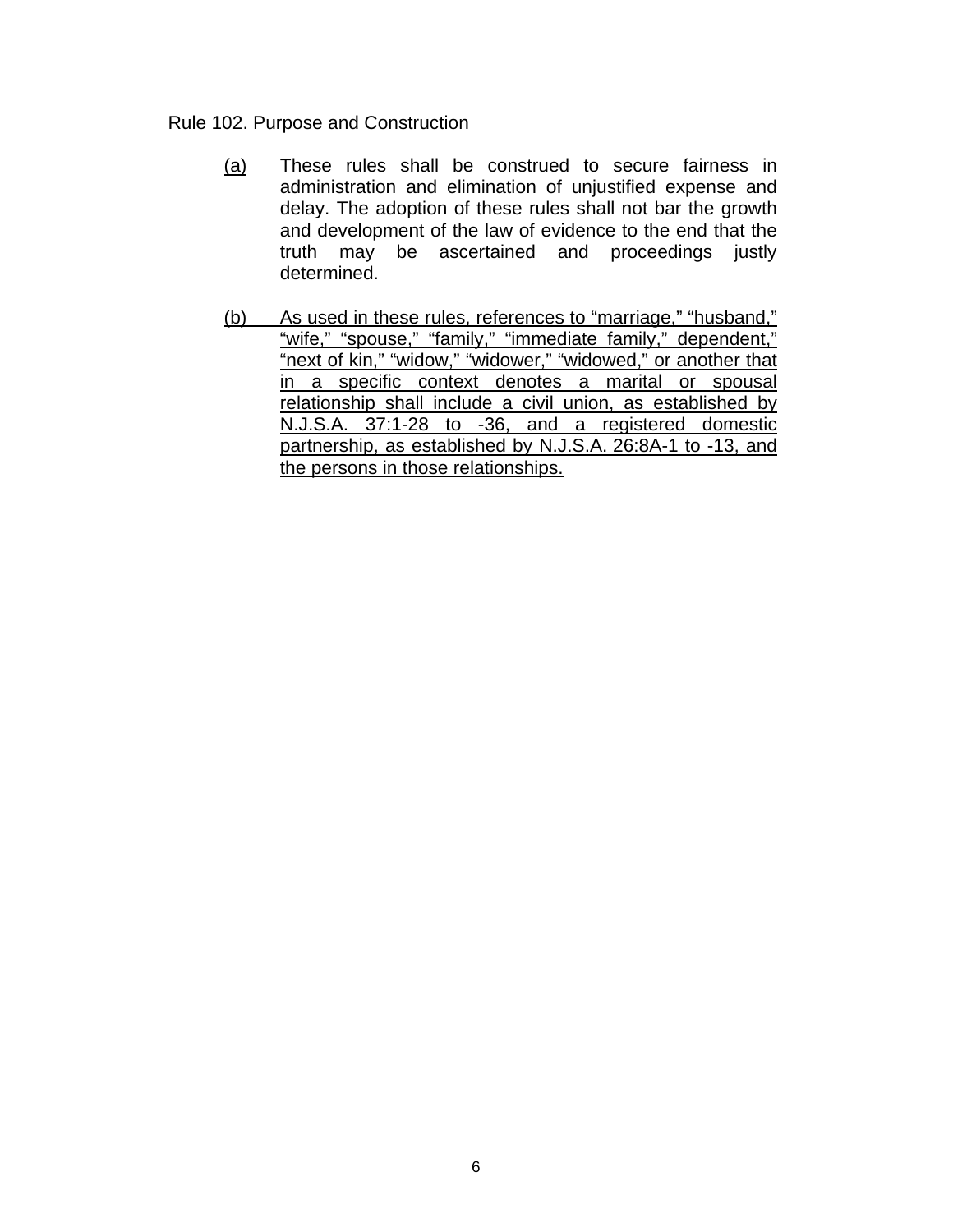## **II. RULE AMENDMENTS CONSIDERED AND REJECTED**

## **A. Adopting a New Jersey Equivalent to F.R.E. 502, Attorney-Client Privilege and Work Product; Limitations on Waiver**

 The Committee considered whether it should adopt a New Jersey rule of evidence equivalent to F.R.E. 502, Attorney-Client Privilege and Work Product; Limitations on Waiver. This federal rule was adopted in 2008 to address concerns with the proliferation of electronic discovery and to resolve a conflict that had developed in the federal circuits on the consequences of an inadvertent disclosure of documents in discovery. The Committee forwarded this question to its Privileges Subcommittee, which drafted a comprehensive report recommending that no New Jersey rule was necessary (subcommittee report attached as Appendix B).

 The Committee adopted the recommendation of its subcommittee for the reasons stated therein. It also noted that the subcommittee had conducted an informal survey of judges and practitioners in the State to determine whether the lack of an evidence rule similar to F.R.E. 502 created practical problems during discovery. No one surveyed thought that there was such a problem.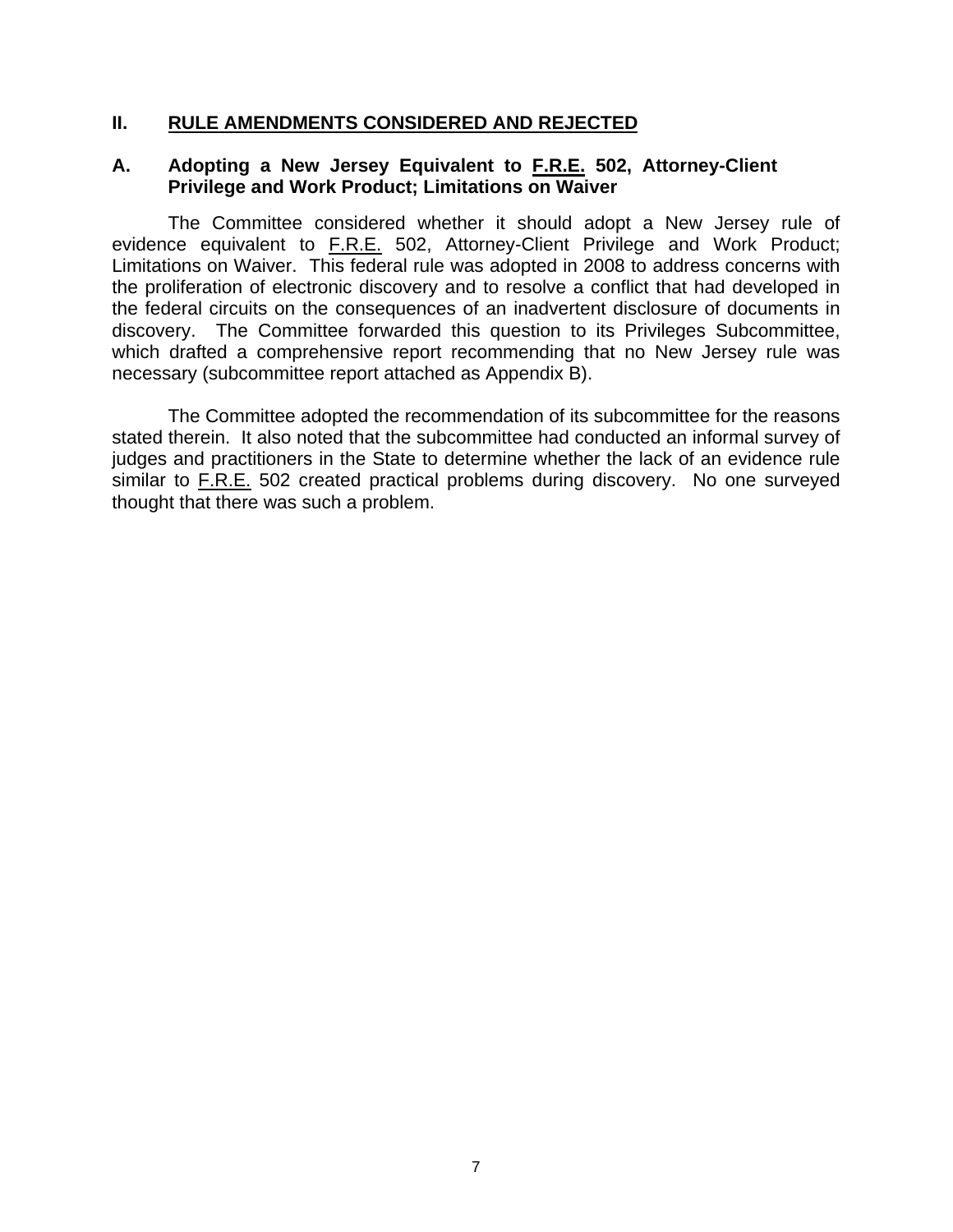## **III. MATTERS HELD FOR CONSIDERATION**

## **A. Proposed Amendment to N.J.R.E. 704, Opinion on Ultimate Issue**

In the 2007-2009 term, the Committee held for consideration the issue of whether N.J.R.E. 704 should be amended to add subsection (b), as was added to F.R.E. 704 in 1984 (additions underlined):

- (a) Except as provided in subsection (b), [t]estimony in the form of an opinion or inference otherwise admissible is not objectionable because it embraces an ultimate issue to be decided by the trier of fact.
- (b) No expert witness testifying with respect to the mental state or condition of a defendant in a criminal case may state an opinion or inference as to whether the defendant did or did not have the mental state or condition constituting an element of the crime charged or of a defense thereto. Such ultimate issues are matters for the trier of fact alone.

 The current Committee discussed the proposed rule amendment at its June 30, 2010 meeting, but determined to delay any decision until the Supreme Court decided State v. Rosales, 202 N.J. 549 (2010), which opinion was pending at the time. The Supreme Court's opinion was released less than a month later, but the Committee never returned to the subject. The Committee will hold this matter for consideration in the next term.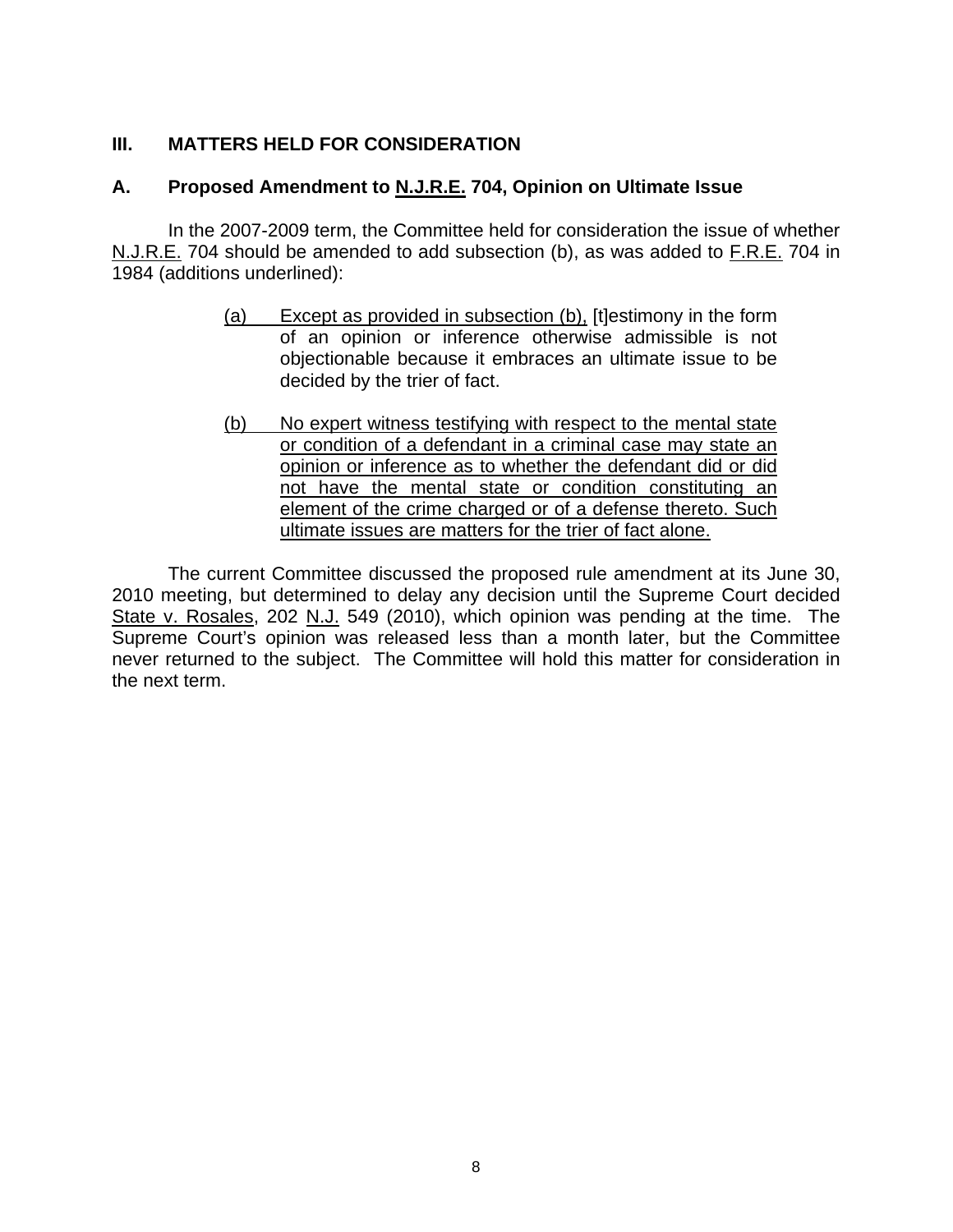## **IV. OTHER RECOMMENDATIONS**

The Committee considered whether the various mental health privileges found in the evidence rules should be reconciled into one overarching mental health privilege. The Committee noted that currently the extent of the privilege that applies to a communication between a patient and a mental health provider largely depends upon the license or professional credentials of the provider. For instance, the rules provide for different and sometimes inconsistent privileges for communications between a patient and a psychologist, N.J.R.E. 505, a physician, N.J.R.E. 506, a marriage counselor, N.J.R.E. 510, a cleric, N.J.R.E. 511, a victim counselor, N.J.R.E. 517 and a social worker, N.J.R.E. 518.

 The Committee assigned study of this subject to its Privileges Subcommittee. As a preliminary matter, the subcommittee considered whether the Supreme Court had the authority to amend privileges through the rule-making process. All the privileges found in Article V of the Evidence Rules were initially adopted as statutes by the Legislature. The subcommittee concluded that the Court shares power with the Legislature to adopt or amend evidentiary privileges, but recognized that it is ultimately for the Court to determine the extent of its own power. See the subcommittee's report attached as Appendix C.

 After a thorough analysis of all New Jersey's current mental health provider privileges, the subcommittee's comprehensive report stated: "In the subcommittee's view, when matched against the utilitarian and privacy policy goals, there is little apparent justification for treating a patient's communications with one mental health professional differently from communications with a different mental health professional." The subcommittee therefore recommended that the Committee undertake a review of New Jersey's mental health privileges to determine whether to recommend a unified health provider privilege. The subcommittee anticipated that the Committee would "confer with professional societies and patient groups, to gain their input about existing privileges and any proposed revisions." In light of the large scope of such a review, the subcommittee recommended that the Committee seek authorization from the Court for this project.

 The Committee voted unanimously to adopt the subcommittee's report. Accordingly, the Committee seeks authorization from the Supreme Court to embark on a comprehensive study of New Jersey's mental health provider privileges with the goal of determining whether New Jersey should adopt a unified privilege. The Committee anticipates holding hearings on the issue to hear from various stakeholders, including organizations representing professional mental health providers and patient advocacy groups.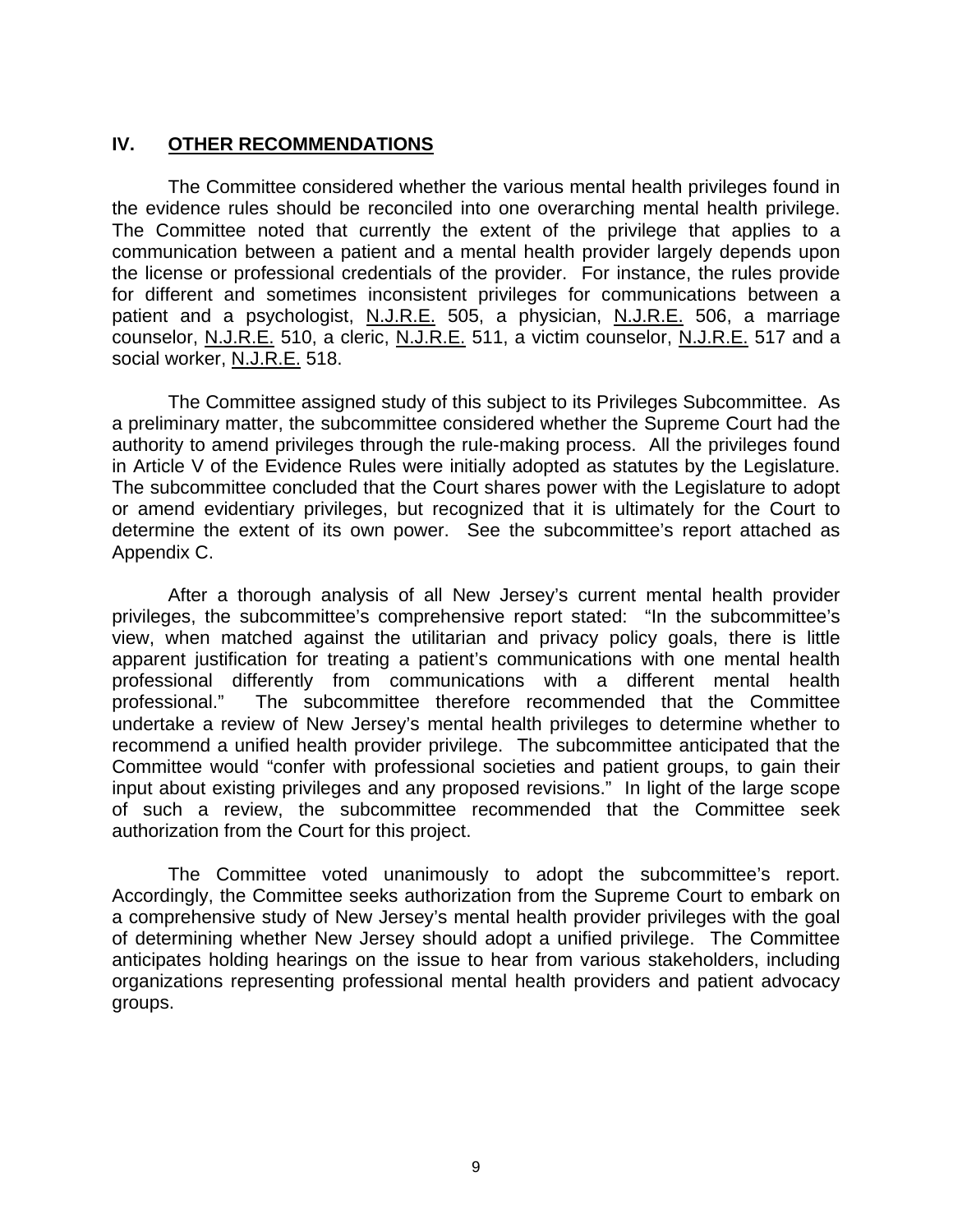## **IV. CONCLUSION**

 The members of the Supreme Court Committee on the Rules of Evidence appreciate the opportunity to serve the Supreme Court in this capacity.

Respectfully submitted,

Hon. Carmen Messano, J.A.D., Chair Hon. Jamie D. Happas, P.J.S.C., Vice-Chair Akinyemi T. Akiwowo, Esq. Hon. Philip S. Carchman, J.A.D. John C. Connell, Esq. William F. Cook, Esq. Norma R. Evans, Esq. Dean John J. Farmer, Jr. Hon. Michele M. Fox, J.S.C. Benjamin Goldstein, Esq. Paul H. Heinzel, D.A.G. Hon. James J. Hely, J.S.C. Hon. Richard S. Hoffman, J.S.C. Prosecutor Theodore F.L. Housel Hon. Sherry Hutchins Henderson, J.S.C. Hon. Paul Innes, J.S.C. Michael P. Madden, Esq. Professor Denis F. McLaughlin Hon. Jean B. McMaster, J.S.C. Hon. Mitchel E. Ostrer, J.S.C. Christine D. Petruzzell, Esq. Fernando M. Pinguelo, Esq. Michael J. Plata, Esq. Joseph J. Rodgers, Esq. Hon. Garry S. Rothstadt, J.S.C. Hon. Jack M. Sabatino, J.A.D. Hon. James P. Savio, J.S.C. William B. Smith, Esq. Hon. Edwin H. Stern, P.J.A.D. Christopher F. Struben, Esq. Hon. Mark A. Sullivan, Jr., J.S.C. Hon. Harvey Weissbard, J.A.D. (ret.) Alan L. Zegas, Esq.. Carol Ann Welsch, Esq., Evidence Committee Staff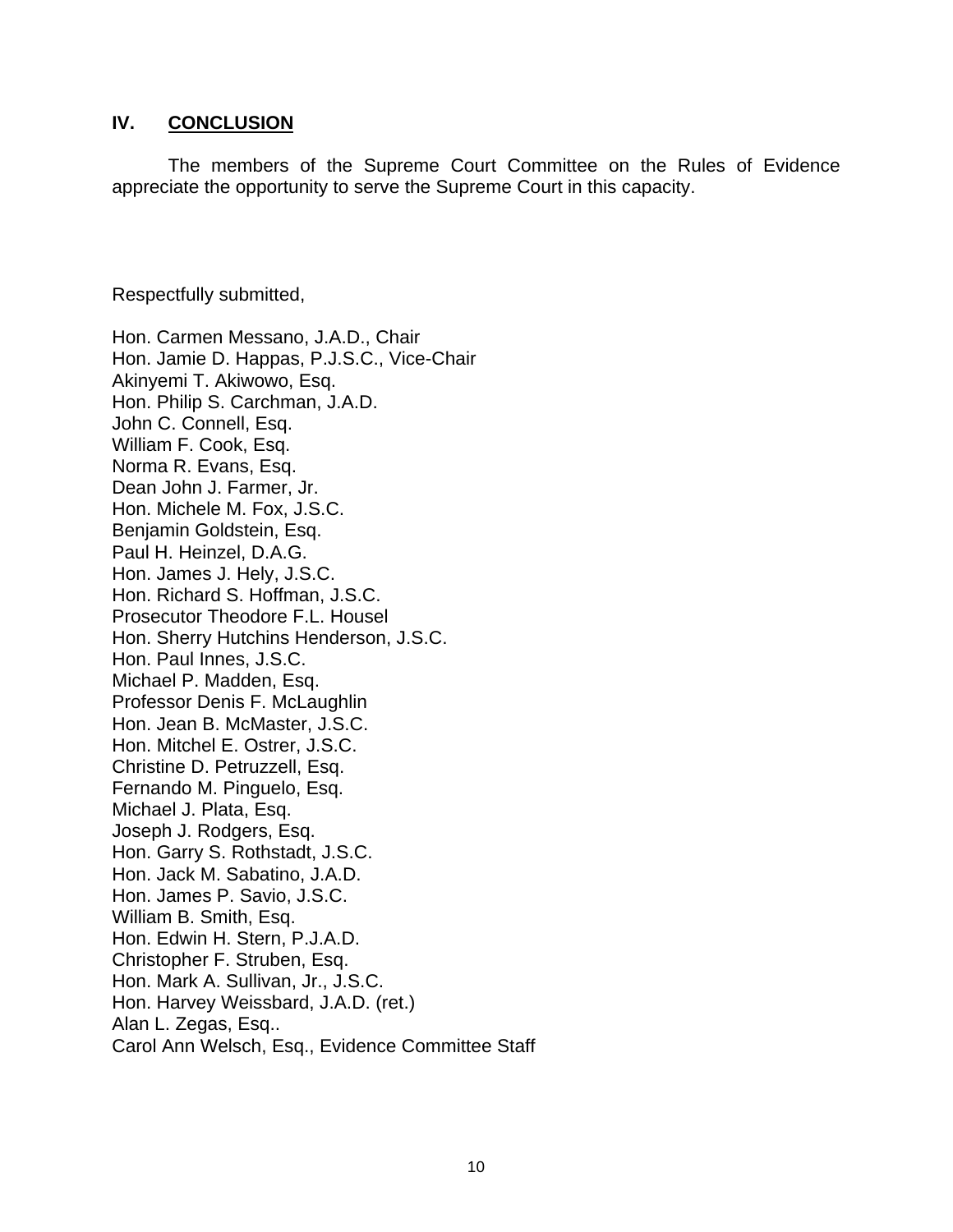## **APPENDIX A**

To: The Supreme Court Rules of Evidence Committee From: The Privileges Subcommittee Date: 10/14/10

## **Re: Recommendation on the admissibility in a personal injury claim on when a plaintiff contacted an attorney**

An issue that comes up in many personal injury trials deals with when a plaintiff contacted an attorney. Specifically, the defense seeks to have an inference drawn that if an injured party contacts an attorney before seeing a doctor, there must be something nefarious at work.

This issue was referred to the Subcommittee on Privileges because of a thought that the timing of an attorney-client contact could be considered just as privileged as the substance of any communication which is specifically privileged under Rule of Evidence 504, Lawyer-Client Privilege.

The Privileges Subcommittee decided not to address this as a privilege matter, but rather in the context of the relevancy rules, 401 to 411.

A majority of the Subcommittee voted to recommend an addition to Rule 411, which already provides a specific bar as to whether or not a defendant had liability insurance. The specific proposal is that Rule 411 be added to as follows: (added language in bold type)

### RULE 411. LIABILITY INSURANCE **AND ATTORNEY CONTACTS**

- a. Evidence that a person was or was not insured against liability is not admissible on the issue of that person's negligence or other wrongful conduct. Subject to Rule 403, this rule does not require the exclusion of evidence of insurance against liability when offered for another purpose, such as proof of agency, ownership, control, bias or prejudice of a witness.
- **b. Evidence of the timing of a person's consultation with an attorney is not admissible to show the invalidity of a claim for personal injury in a civil action, unless the court determines that the probative value of admitting the evidence substantially outweighs the risk of unfair prejudice.**

 The majority recommendation would allow the timing of the attorney contact to be produced in discovery. However, if the defense desired to use such material at trial, it must be brought to the court's attention for a finding under the test in the suggested rule.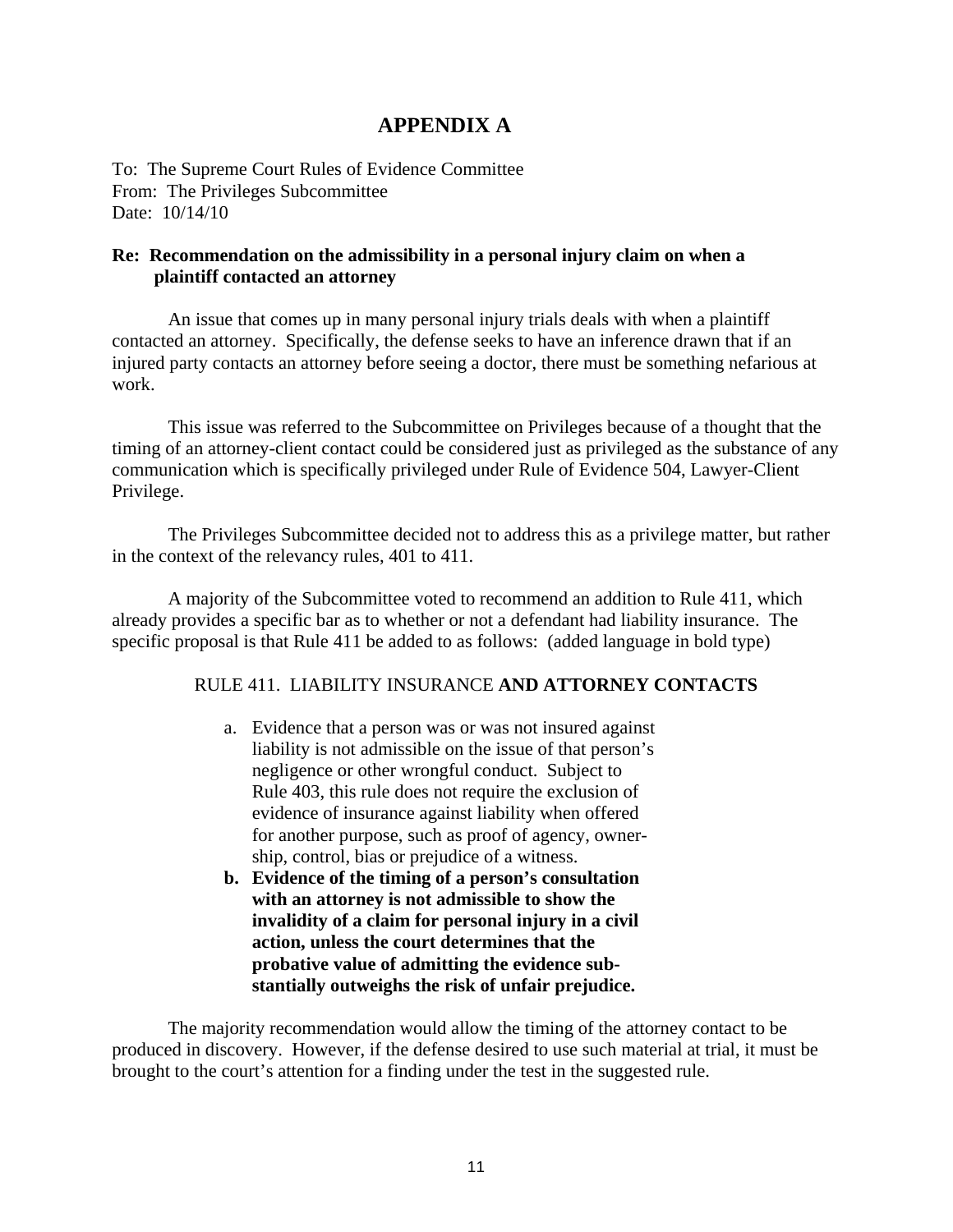A minority of the committee believes there is no need for a new rule. The minority view is that evidence rulings on the issue of the timing of a client contact with an attorney can be made by trial judges on a case by case basis using the familiar standards pertaining to relevancy and prejudice.

 There are three New Jersey cases that discuss this issue. The most definitive and recent case from the Appellate Division is from July 18, 2008. It is the unpublished case of Twal v. Hinds, A-4296-06T1. There, the defense attorney sought to use a doctor's initial patient questionnaire to show that plaintiff consulted with an attorney before obtaining medical treatment. "The trial judge concluded, 'There is absolutely nothing wrong about going to a lawyer and there is absolutely no reasonable fair inference that this jury should be making based upon somebody going to a lawyer.' We agree." Id. p.8. That statement was by appellate Judges Lihotz and King.

 In the second most recent case, Gilmartin v. Weinreb, 324 N.J. Super. 367, 387, ftnt. 4 (App. Div. 1999), the Appellate Division stated, "During cross examination of Annette by counsel for Old Bridge and the Weinsteins, it was established that Annette had retained counsel within a few hours after Brian's death. In the absence of unusual circumstances, this line of questioning should not be permitted on retrial since the potential for undue prejudice is substantial."

 In the case that tips the other way, Thomas v. Toys R Us, Inc., 282 N.J. Super. 569, 583 (App. Div. 1995), the trial court permitted limited questioning on when the plaintiff hired her attorney. The Appellate Division did not reverse. It said, "We find no error here. It was certainly not a focal point of the case, and had some bearing on plaintiff's motivations and credibility." Id. at 583.

 This issue does not appear to have been addressed head-on in any state. It certainly has never been established that the timing of an attorney-client contact is specifically part of the attorney-client privilege.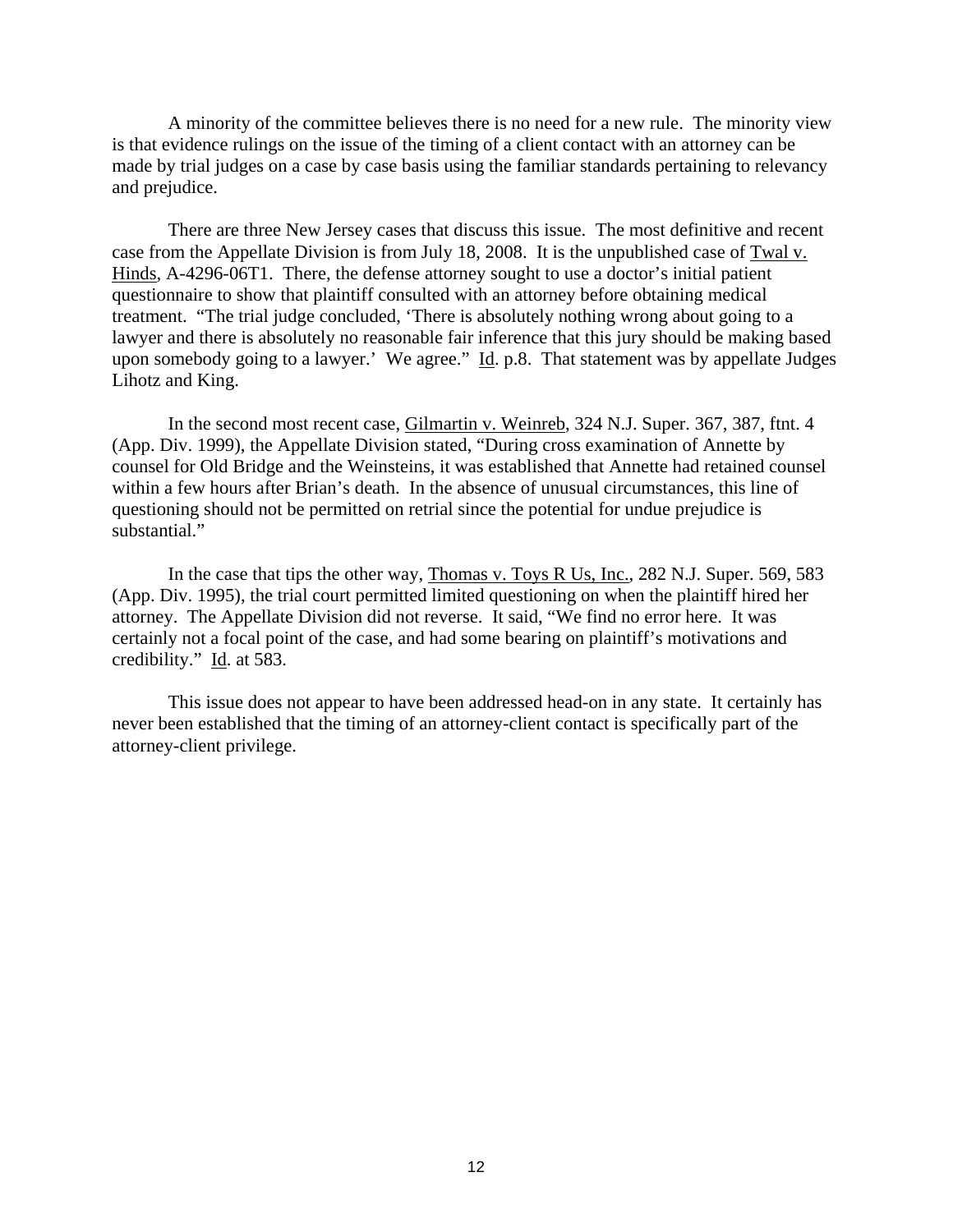## **APPENDIX B**

## **MEMORANDUM**

- **TO: Supreme Court Rules of Evidence Committee**
- **FROM: Privileges Subcommittee**
- **DATE: November 4, 2010**
- **RE: Report on Proposal to Add a Rule to the New Jersey Rules of Evidence to Correspond to Federal Rule of Evidence 502**

#### **OUTLINE OF CONTENTS**

- **I. Introduction**
- **II. Federal Rule of Evidence 502**
- **III. Review of Federal Rule of Evidence 502(a)**
- **IV. Review of Federal Rule of Evidence 502(b)**
- **V. Federal Case Law Interpreting Federal Rule of Evidence 502**
- **VI. New Jersey Case Law Regarding Waiver**
- **VII. Action By Other States**
- **VIII. Recommendation of the Privileges Subcommittee**

\*\*\*

#### **I. Introduction**

 On July 13, 2010, the Privileges Subcommittee was charged to review whether a provision similar to Fed. R. Evid. 502 should be added to the New Jersey Rules of Evidence. Fed. R. Evid. 502 relates to the inadvertent disclosure of information protected by the attorney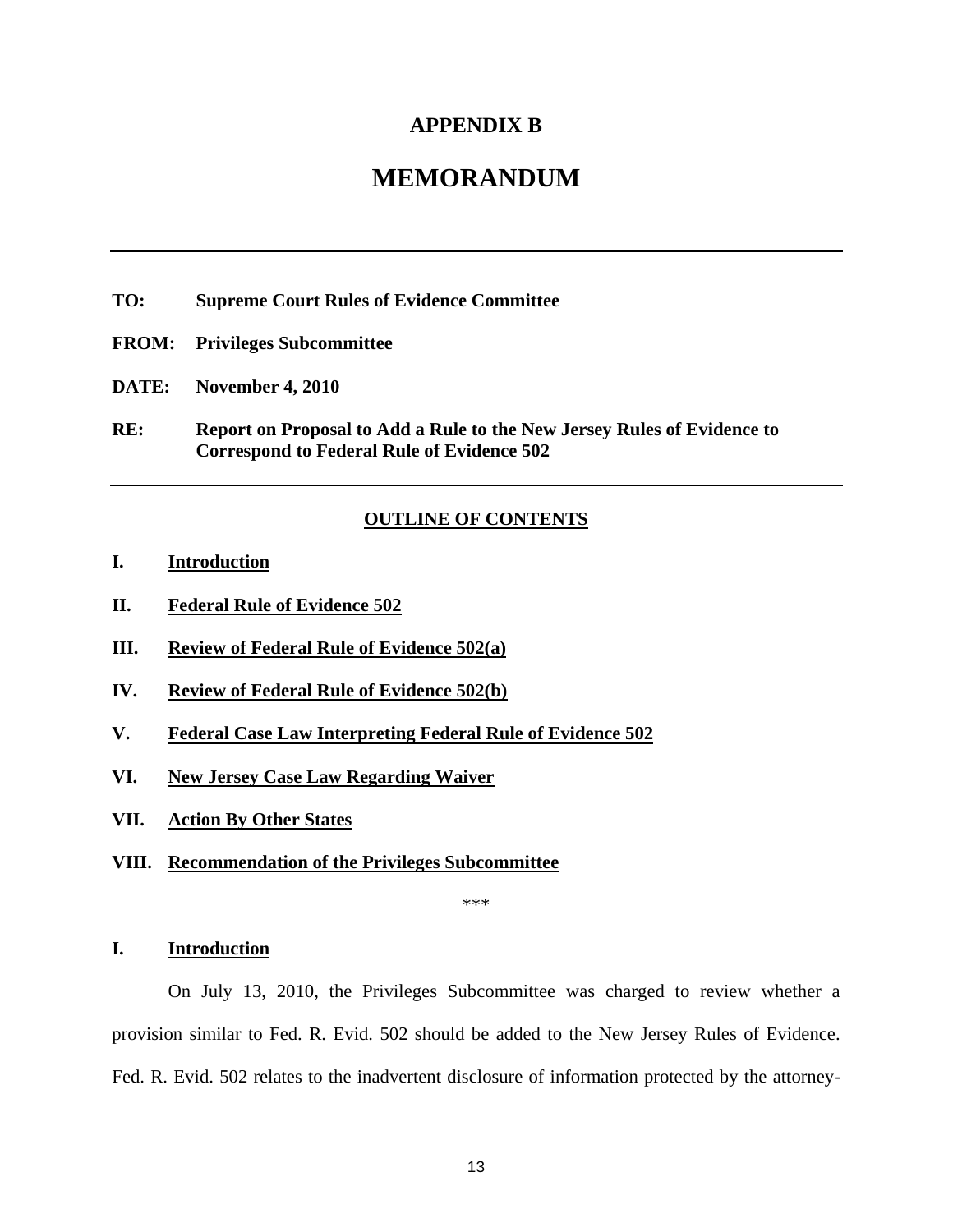client privilege or work product doctrine. The rule was adopted by Congress in September 2008 to respond to the massive proliferation of electronic discovery. The rationale is that a party should not be deemed to have waived the attorney-client privilege or work product doctrine due to, for instance, the accidental disclosure of a single privileged email in a massive document production.

 The Privileges Subcommittee met on August 17, 2010 and October 5, 2010 to review this charge. The Subcommittee also reviewed current case law and related commentary. Based on this review, and for the reasons below, the Privileges Subcommittee does not recommend the adoption of a companion provision to Fed. R. Evid. 502 at this time.

#### **II. Federal Rule of Evidence 502**

Fed. R. Evid. 502 was adopted by Congress in September 2008. The rule provides as

follows:

Rule 502. Attorney-Client Privilege and Work Product; Limitations on Waiver

The following provisions apply, in the circumstances set out, to disclosure of a communication or information covered by the attorney-client privilege or work-product protection.

(a) Disclosure made in a Federal proceeding or to a Federal office or agency; scope of a waiver.--When the disclosure is made in a Federal proceeding or to a Federal office or agency and waives the attorney-client privilege or work-product protection, the waiver extends to an undisclosed communication or information in a Federal or State proceeding only if:

(1) the waiver is intentional;

 (2) the disclosed and undisclosed communications or information concern the same subject matter; and

(3) they ought in fairness to be considered together.

(b) Inadvertent disclosure.--When made in a Federal proceeding or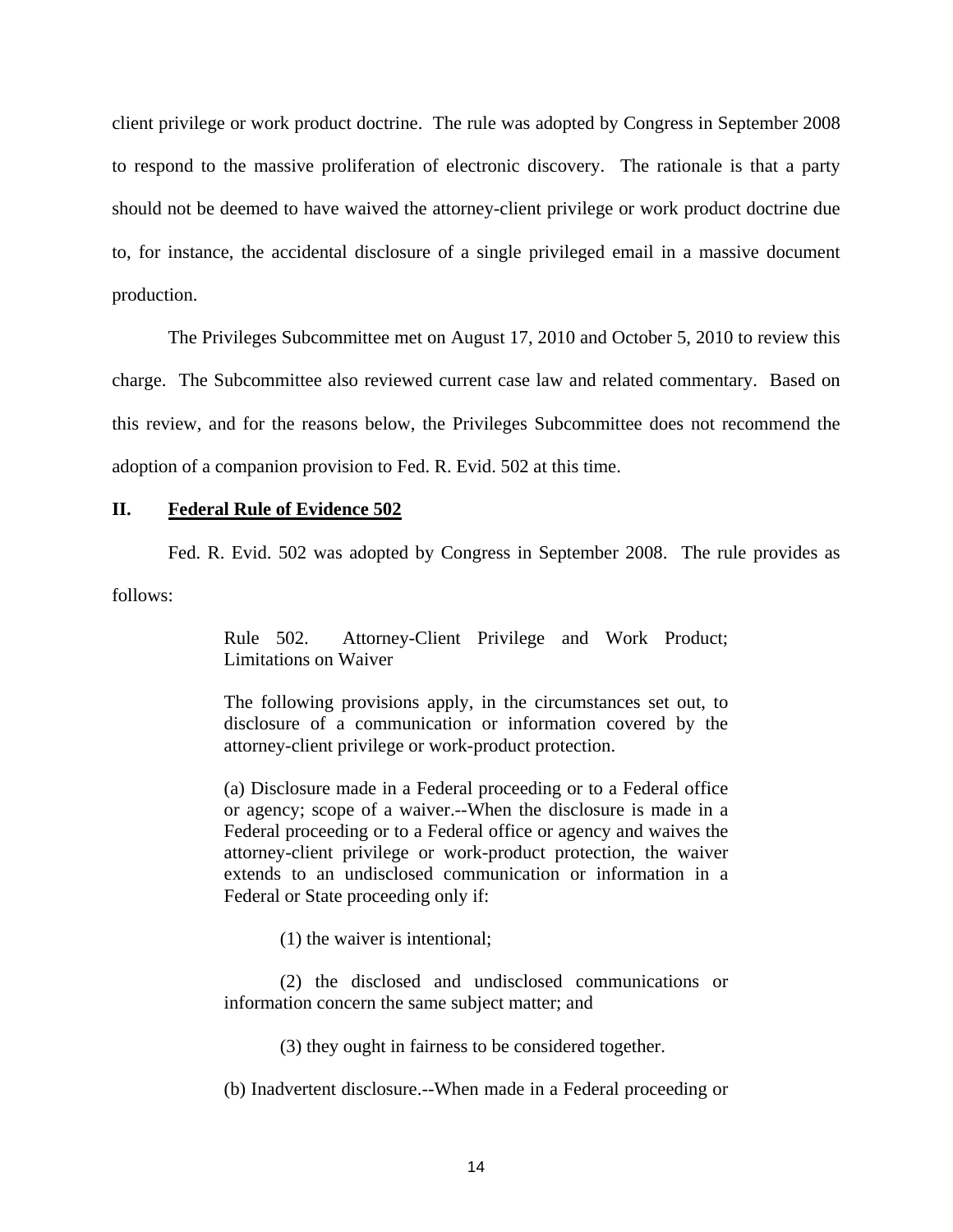to a Federal office or agency, the disclosure does not operate as a waiver in a Federal or State proceeding if:

(1) the disclosure is inadvertent;

 (2) the holder of the privilege or protection took reasonable steps to prevent disclosure; and

 (3) the holder promptly took reasonable steps to rectify the error, including (if applicable) following Federal Rule of Civil Procedure  $26(b)(5)(B)$ .

(c) Disclosure made in a State proceeding.--When the disclosure is made in a State proceeding and is not the subject of a State-court order concerning waiver, the disclosure does not operate as a waiver in a Federal proceeding if the disclosure:

 (1) would not be a waiver under this rule if it had been made in a Federal proceeding; or

 (2) is not a waiver under the law of the State where the disclosure occurred.

(d) Controlling effect of a court order.--A Federal court may order that the privilege or protection is not waived by disclosure connected with the litigation pending before the court--in which event the disclosure is also not a waiver in any other Federal or State proceeding.

(e) Controlling effect of a party agreement.--An agreement on the effect of disclosure in a Federal proceeding is binding only on the parties to the agreement, unless it is incorporated into a court order.

(f) Controlling effect of this rule.--Notwithstanding Rules 101 and 1101, this rule applies to State proceedings and to Federal courtannexed and Federal court-mandated arbitration proceedings, in the circumstances set out in the rule. And notwithstanding Rule 501, this rule applies even if State law provides the rule of decision.

(g) Definitions.--In this rule:

 (1) "attorney-client privilege" means the protection that applicable law provides for confidential attorney-client communications; and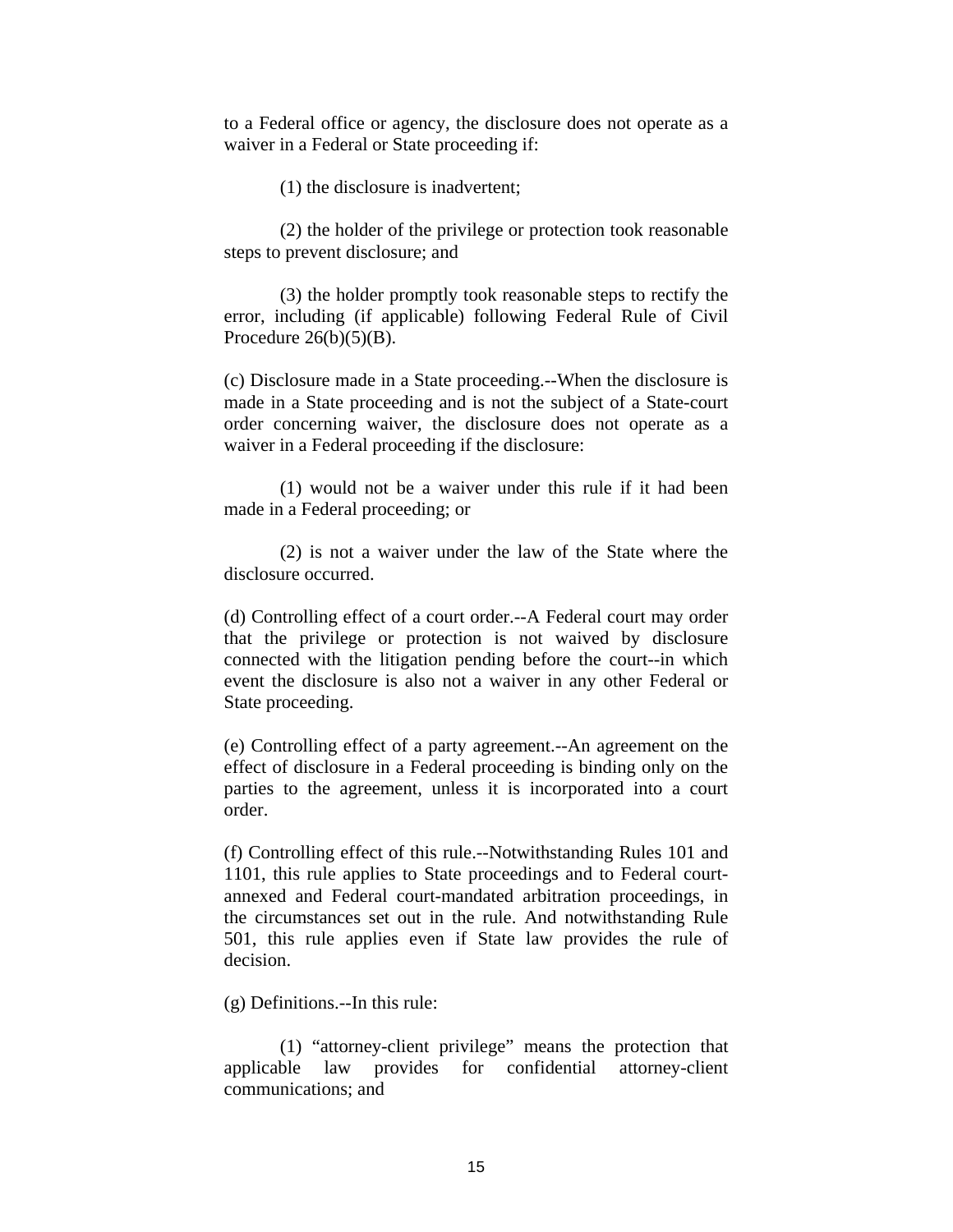(2) "work-product protection" means the protection that applicable law provides for tangible material (or its intangible equivalent) prepared in anticipation of litigation or for trial.

Fed. R. Evid. 502.

 In its comments on the proposed rule, the Senate Committee on the Judiciary noted that an "efficient and cost-effective discovery process is important to preserving the integrity of our legal system." See Report of Senate Committee on the Judiciary, S.Rep. No. 264 (2008). The Senate Judiciary Committee further noted that the "costs of discovery have increased dramatically in recent years as the proliferation of email and other forms of electronic recordkeeping have multiplied the number of documents litigants must review to protect privileged material." Id. The Senate Judiciary Committee noted:

> Outdated law affecting inadvertent disclosure coupled with the stark increase in discovery materials has led to dramatic litigation cost increases.

> Currently, the inadvertent production of even a single privileged document puts the producing party at significant risk. If a privileged document is disclosed, a court may find that the waiver applies not only to that specific document and case but to all other documents and cases concerning the same subject matter. Furthermore, the privilege can be waived even if the party took reasonable steps to avoid disclosing it.

> The increased use of email and other electronic media in today's business environment have exacerbated the problems with the current doctrine on waiver. Electronic information is even more voluminous and dispersed than traditional record-keeping methods, greatly increasing the time needed to review and separate privileged from non-privileged material. As the time spent reviewing documents has increased, so too has the amount of money litigants on all sides must spend to protect against the potential waiver of privilege.

> Report of the Senate Committee on the Judiciary, S.Rep. No. 264 (2008).

Thus, as indicated in the Advisory Committee Note and the Report of the Senate Committee on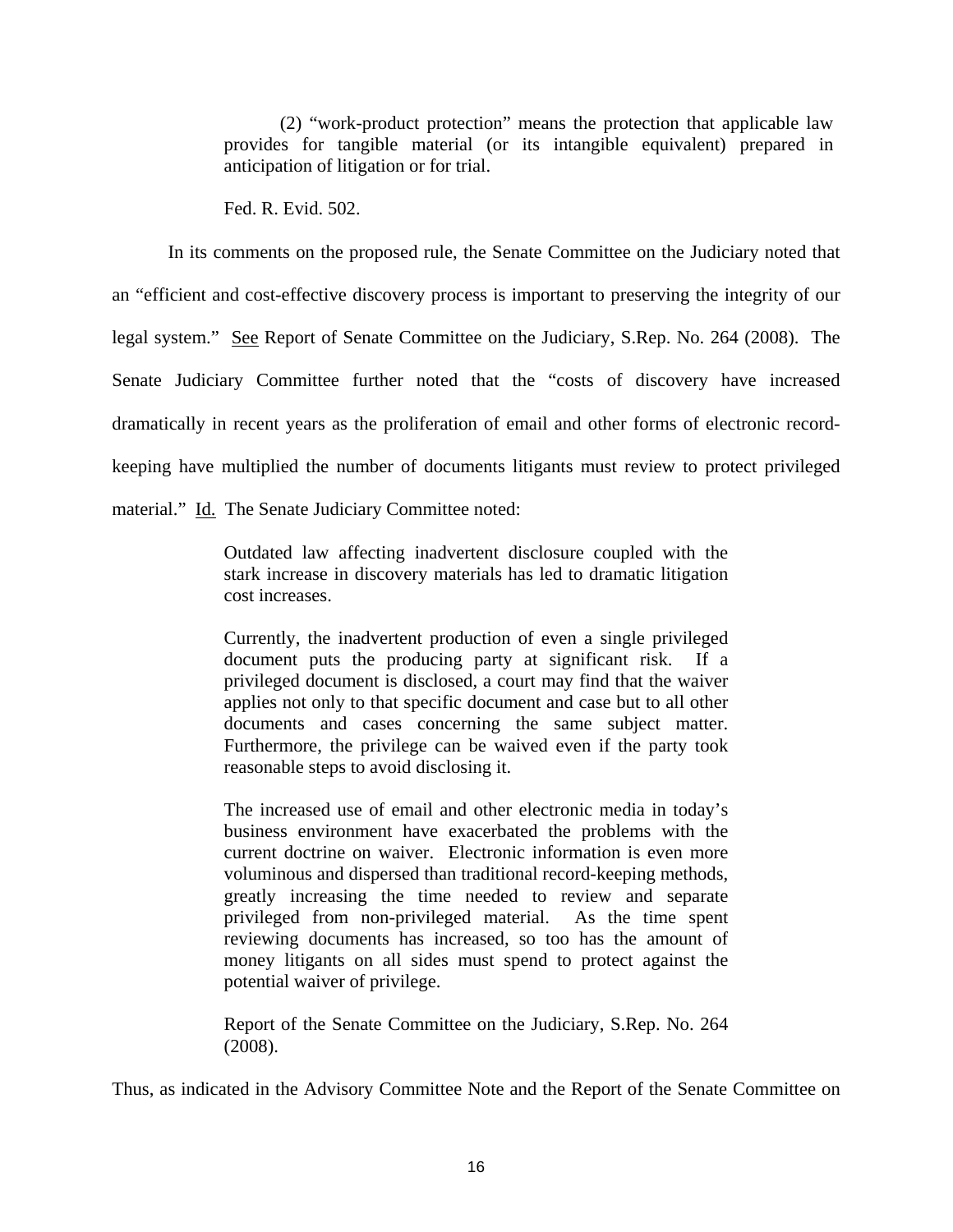the Judiciary, the purpose of Fed. R. Evid. 502 is to cure the inability of the current federal law of waiver to respond to the massive proliferation of discovery, particularly in the area of electronic discovery.

#### **III. Review of Federal Rule of Evidence 502(a)**

 $\overline{\phantom{a}}$ 

 Part (a) of Fed. R. Evid. 502 addresses intentional disclosures. Under Part (a), if an intentional disclosure is made, the waiver will extend to an undisclosed communication in a federal or state proceeding if the disclosed and undisclosed communications "concern the same subject matter" and "ought in fairness be considered together." Fed. R. Evid.  $502(a)$ .

 The Appellate Division addressed this situation in In re Grand Jury Subpoena Issued to Galasso, 389 N.J. Super. 281 (App. Div. 2006). There, an attorney represented the principals of a social club where illegal gambling activity had allegedly been conducted. Id. at 289. A Morris County grand jury subpoenaed him to testify and produce documents in connection with an investigation of the club. Id. The attorney moved to quash the subpoena on the basis that his testimony would disclose attorney-client communications. The Law Division denied his motion based on a certification submitted ex parte by the chief assistant prosecutor.

 The Appellate Division granted the attorney's interlocutory appeal and affirmed the Law Division. The Appellate Division observed that a grand jury is permitted wide latitude in conducting investigations. Galasso, 389 N.J. Super. at 295. The Appellate Division further noted that where an attorney is required to testify before a grand jury, the attorney should appear and assert the privilege in response to specific questions. Id. at 297 (citing In re Grand Jury Subpoenas Duces Tecum Served by the Sussex County Grand Jury, 241 N.J. Super. 18, 34 (App. Div. 1989)). The Appellate Division ruled that a record needed to be established as to the

<sup>1</sup> The same rule applies to disclosed and undisclosed information (as opposed to communications).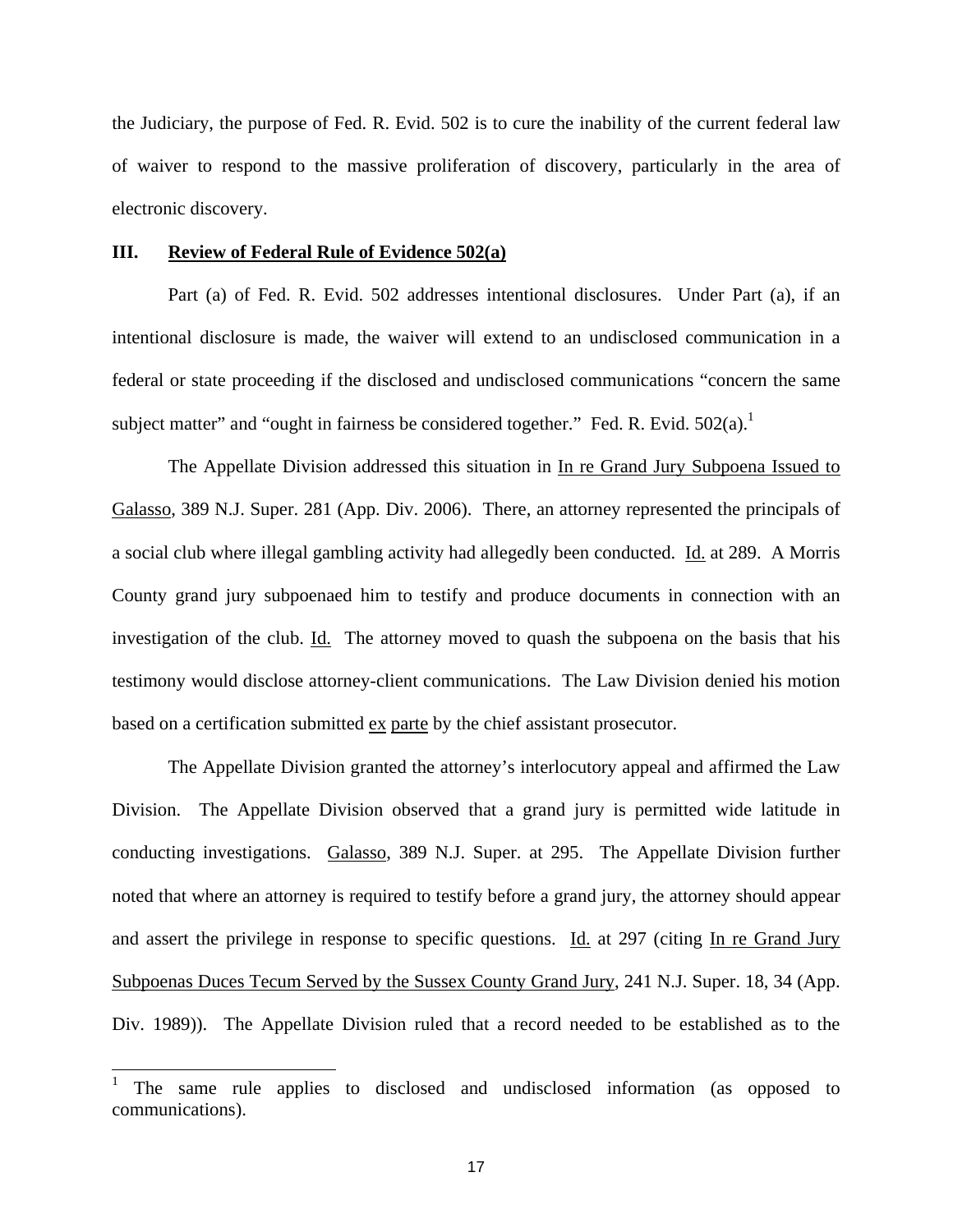questions asked before the grand jury and whether the attorney objected to such questions on the basis of the attorney-client privilege. The Appellate Division observed that waiver of the privilege occurs "if the holder of the privilege discloses 'a confidential communication for a purpose outside the scope of the privilege,'" and, "once the holder discloses privileged communications, he has waived the privilege with respect to related privileged information pertaining to the same subject matter." Galasso, 389 N.J. Super. at 298 (citing Sicpa N. Am., Inc. v. Donaldson Enters., 179 N.J. Super. 56, 62 (Law Div. 1981); Weingarten v. Weingarten, 234 N.J. Super. 318, 326 (App. Div. 1989)). Once a record was developed, the trial judge was directed to determine the existence and impact of any waiver based on the specific questions asked. Galasso, 389 N.J. Super. at 298-99.

 Based on Galasso and the cases cited therein, it is clear that the rule contained in Fed. R. Evid. 502(a) is already part of New Jersey case law. Fed. R. Evid. 502(a) states that an intentional waiver of the attorney-client privilege only acts to waive the privilege as to an undisclosed communication or piece of information if such undisclosed communication or information concerns the same subject matter and "ought in fairness" be considered together with the disclosed communication or information. Similarly, under Galasso, an intentional disclosure operates as a waiver of an undisclosed communication or information involving the same subject matter. Galasso, 389 N.J. Super. at 298; Weingarten, 234 N.J. Super. at 326. Therefore, the Privileges Subcommittee does not believe that the adoption of a rule similar to Fed. R. Evid. 502(a) would add anything to the law as it already exists in New Jersey.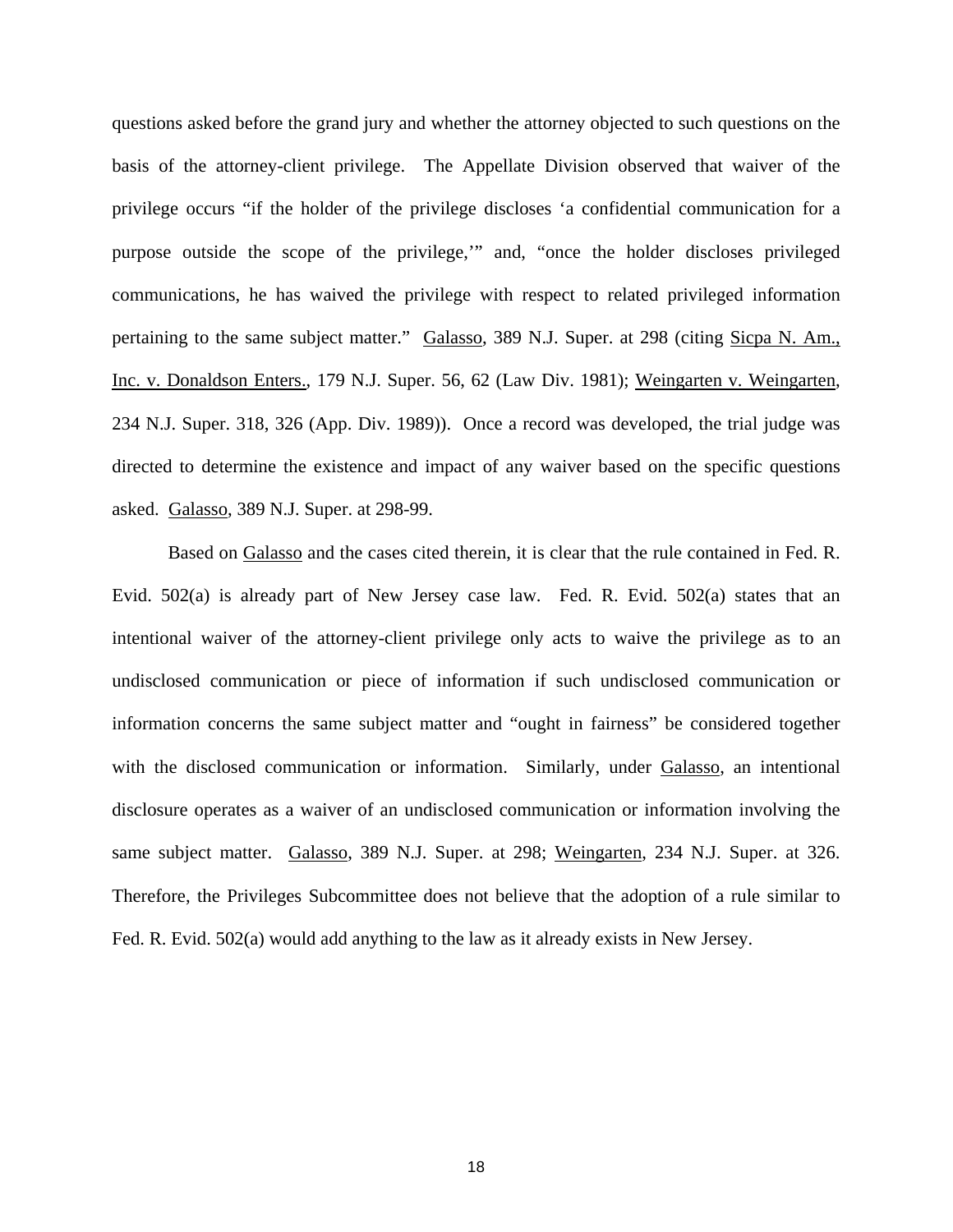#### **IV. Review of Federal Rule of Evidence 502(b)**

 $\overline{a}$ 

 Part (b) of Fed. R. Evid. 502 addresses the question of what happens when an inadvertent disclosure occurs. As is apparent from the Advisory Committee Note to the new Rule, part (b) is the main response to growing concerns relating to the proliferation of electronic discovery. Under part (b), an inadvertent disclosure of privileged information will **not** operate as a waiver if: (1) the disclosure is inadvertent; (2) the holder of the privilege or protection took reasonable steps to prevent disclosure; and (3) the holder promptly took reasonable steps to rectify the error, including, if applicable, Fed. R. Civ. P.  $26(b)(5)(B)^2$ .

 Courts in New Jersey and elsewhere have identified three approaches to the issue of an inadvertent disclosure of privileged information. See Trilogy Communications, Inc. v. Excom Realty, Inc., 279 N.J. Super. 442, 445-446 (Law Div. 1994); Kinsella v. NYT Television, 370 N.J. Super. 311, 317-318 (App. Div. 2004); Advisory Committee Note to Fed. R. Evid. 502(b) (citing Hopson v. City of Baltimore, 232 F.R.D. 228 (D.Md. 2005)). Under the first approach, any disclosure of privileged information, even if inadvertent, operates as a waiver of the privilege. Under the second approach, an inadvertent disclosure of privileged information can constitute a waiver if the attorney did not take reasonable precautions to prevent the disclosure. Finally, under the third approach, an inadvertent disclosure, even if negligent, does not constitute

<sup>&</sup>lt;sup>2</sup> Fed. R. Civ. P. 26(b)(5)(B) provides, "If information produced in discovery is subject to a claim of privilege or of protection as trial preparation material, the party making the claim may notify any party that received the information of the claim and the basis for it. After being notified, a party must promptly return, sequester, or destroy the specified information and any copies it has; must not use or disclose the information until the claim is resolved; must take reasonable steps to retrieve the information if the party disclosed it before being notified; and may promptly present the information to the court under seal for a determination of the claim. The producing party must preserve the information until the claim is resolved." Similarly,  $\underline{R}$ . 4:10-2(e)(2) provides, "If information is produced in discovery that is subject to a claim of privilege or of protection as trial preparation material, the party making the claim may notify any party that received the information of the claim and the basis for it. After being notified, a party must promptly return, sequester, or destroy the specified information and any copies it has and may not use or disclose the information until the claim is resolved. A receiving party may promptly present the information to the court under seal for a determination of the claim. If the receiving party disclosed the information before being notified, it must take reasonable efforts to retrieve it. The producing party must preserve the information until the claim is resolved."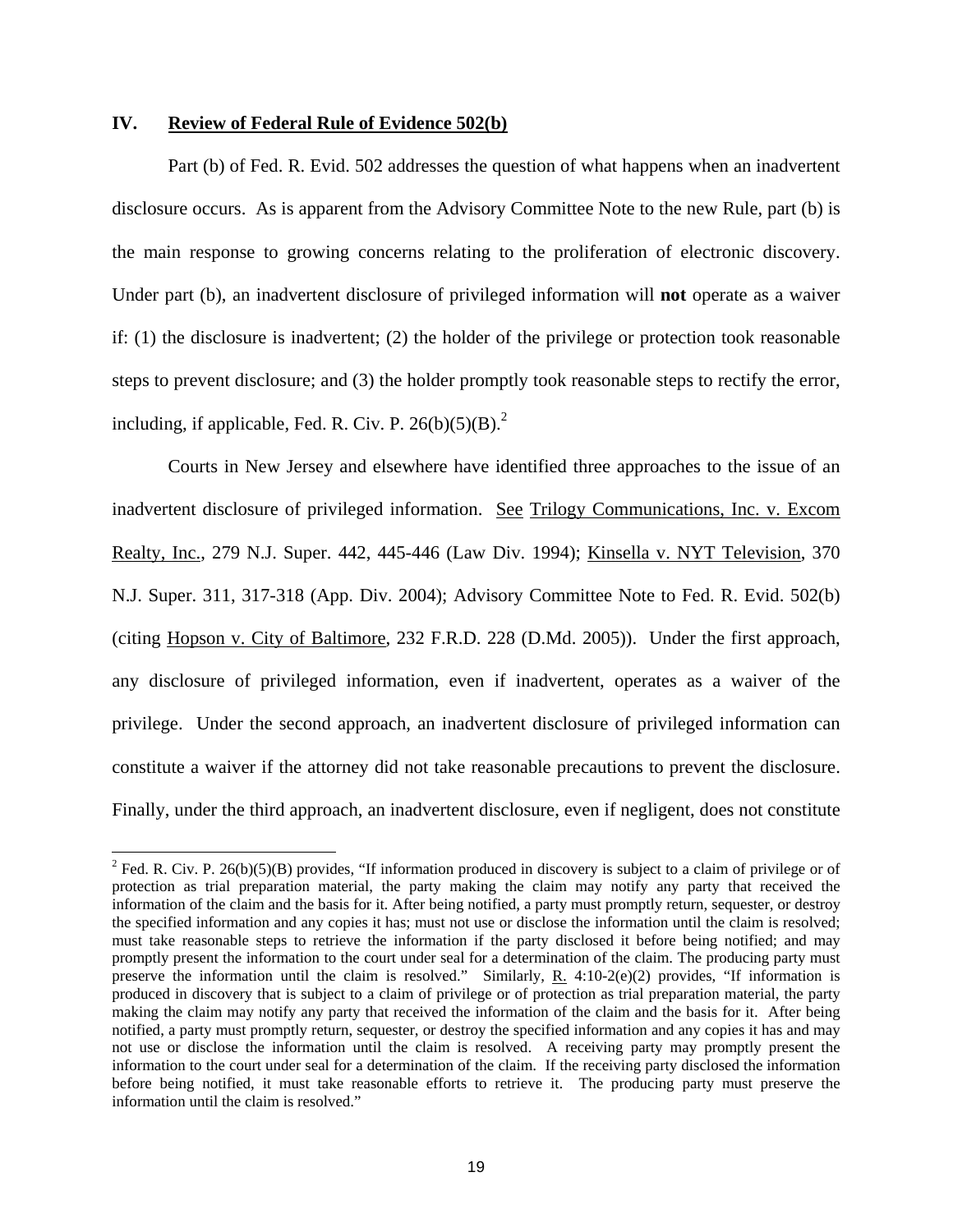a waiver. Rather, under the third approach, a waiver of privileged information occurs only if the disclosure was intentional.

 As will be discussed more fully below, Fed. R. Evid. 502(b) adopts the second approach above. Under part (b), an inadvertent disclosure of privileged information can constitute a waiver if the attorney did not take reasonable precautions to prevent the disclosure. Meanwhile, New Jersey case law remains limited on the issue of inadvertent disclosure. The case law that does exist appears to favor the third approach, i.e. that an inadvertent disclosure of privileged information will not constitute a waiver of the privilege, even if it the result of negligence, as an intentional disclosure is required for a waiver to exist. As noted, however, New Jersey courts have **not** formally adopted the third approach. This was made clear in the Supreme Court's recent decision in Stengart v. Loving Care Agency, Inc., 201 N.J. 300 (2010). There, the Supreme Court mentioned the second and third approaches, but declined to adopt either one.

 This memorandum will now examine the case law on inadvertent disclosures in more detail.

#### **V. Federal Case Law Interpreting Federal Rule of Evidence 502**

 $\overline{\phantom{a}}$ 

 Only a handful of reported federal cases have addressed Fed. R. Evid. 502. One of the first decisions is an opinion by Magistrate Judge Schneider in Peterson v. Bernardi, 262 F.R.D. 424 (D.N.J. 2009). There, a former prisoner sued the Burlington County Prosecutor after DNA evidence exonerated him of murder and rape. Id. at 426-27. During discovery, the prisoner moved to compel the return of documents that he believed were protected by the attorney-client privilege, work product doctrine, and cleric penitent privilege. Id. at 427. The prisoner argued that the documents should be returned because he took reasonable steps to preclude their disclosure.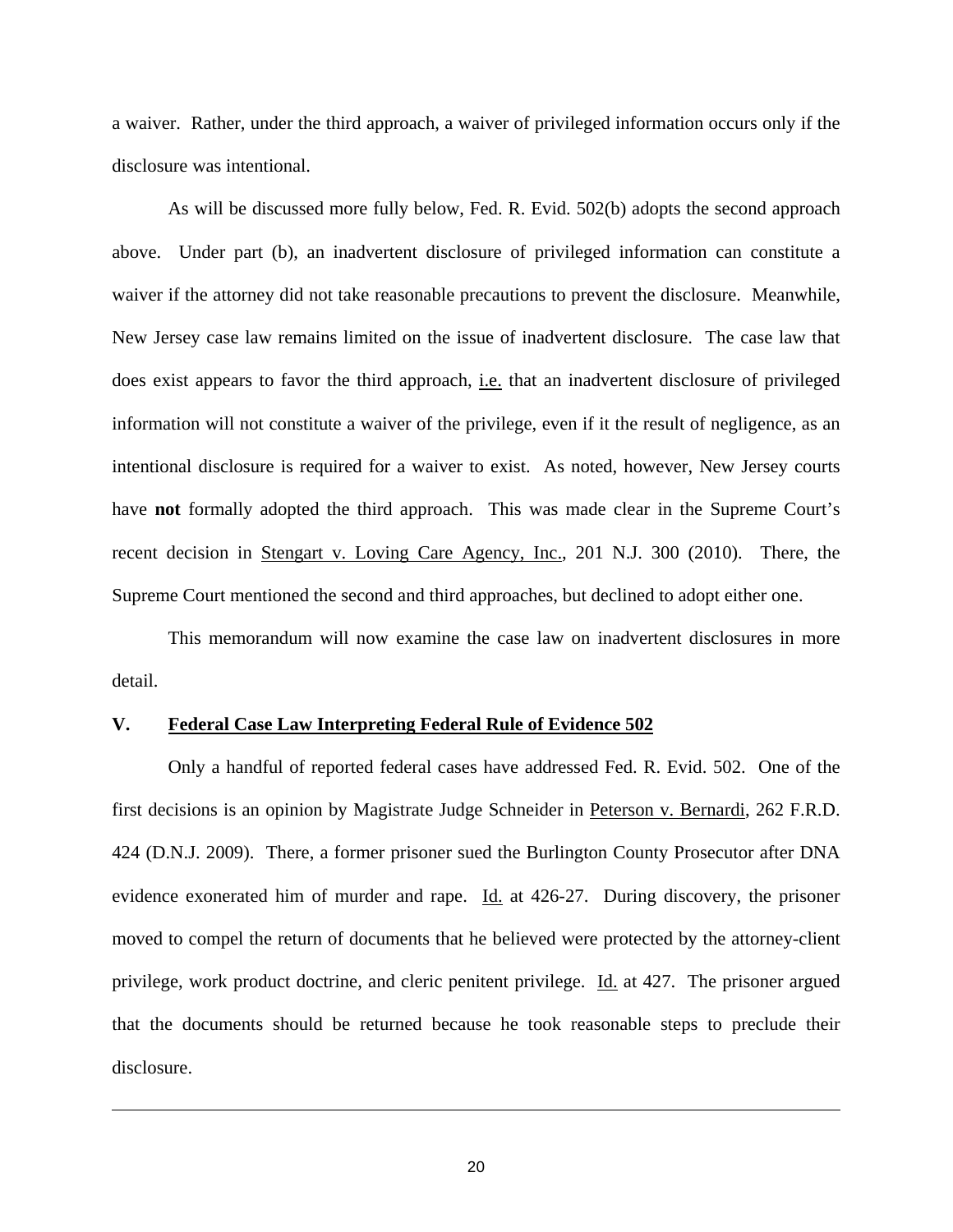Magistrate Judge Schneider held that plaintiff waived the attorney-client privilege and work product doctrine as to most of the documents that plaintiff sought to recover. $3$  The Court applied the following analysis.

> When deciding whether inadvertently produced documents should be returned a two-step analysis must be done. First, it must be determined if the documents in question are privileged. It is axiomatic that FRE 502 does not apply unless privileged or otherwise protected documents are produced. [Heriot v. Byrne, 257 F.R.D. 645, 655 (N.D. Ill. 2009).] Second, if privileged documents were inadvertently produced then the three elements of FRE 502(b) must be satisfied (1) the disclosure must be inadvertent; (2) the holder of the privilege or protection took reasonable steps to prevent the disclosure, and; (3) the holder promptly took reasonable steps to rectify the error, including (if applicable) following Fed.R.Civ.P.  $26(b)(5)(B)$ . The disclosing party has the burden to prove that the elements of FRE 502(b) have been met. Heriot, supra, at 658-59; Relion, Inc. v. Hydra Fuel Cell Corporation, C.A., No. CV06-607-HU, 2008 WL 5122828, at \*3 (D.Or. Dec.4, 2008).

Peterson, 262 F.R.D. at 427.

 $\overline{\phantom{a}}$ 

Magistrate Judge Schneider noted that Fed. R. Evid. 502 "does not change applicable case law which places the burden of proving that a privilege exists on the party asserting the privilege." Peterson, 262 F.R.D. at 427 (quoting Louisiana Mun. Police Employees Retirement System v. Sealed Air Corp. ("Sealed Air"), 253 F.R.D. 300, 305-06 (D.N.J. 2008)).

 In his analysis, Magistrate Judge Schneider determined that the documents at issue were not privileged. Peterson, 262 F.R.D. at 427-430. The mere assertion that a communication was between the attorney and client was not enough to establish that the privilege applied. Id. at 428 (noting that simply attaching a privilege log listing blanket objections was not sufficient to establish that the attorney client privilege applied (citing NE Technologies, Inc. v. Evolving

<sup>&</sup>lt;sup>3</sup> Magistrate Judge Schneider ordered that one set of documents should be returned, namely a series of documents prepared by students at the Innocence Project who had assisted in plaintiff's release.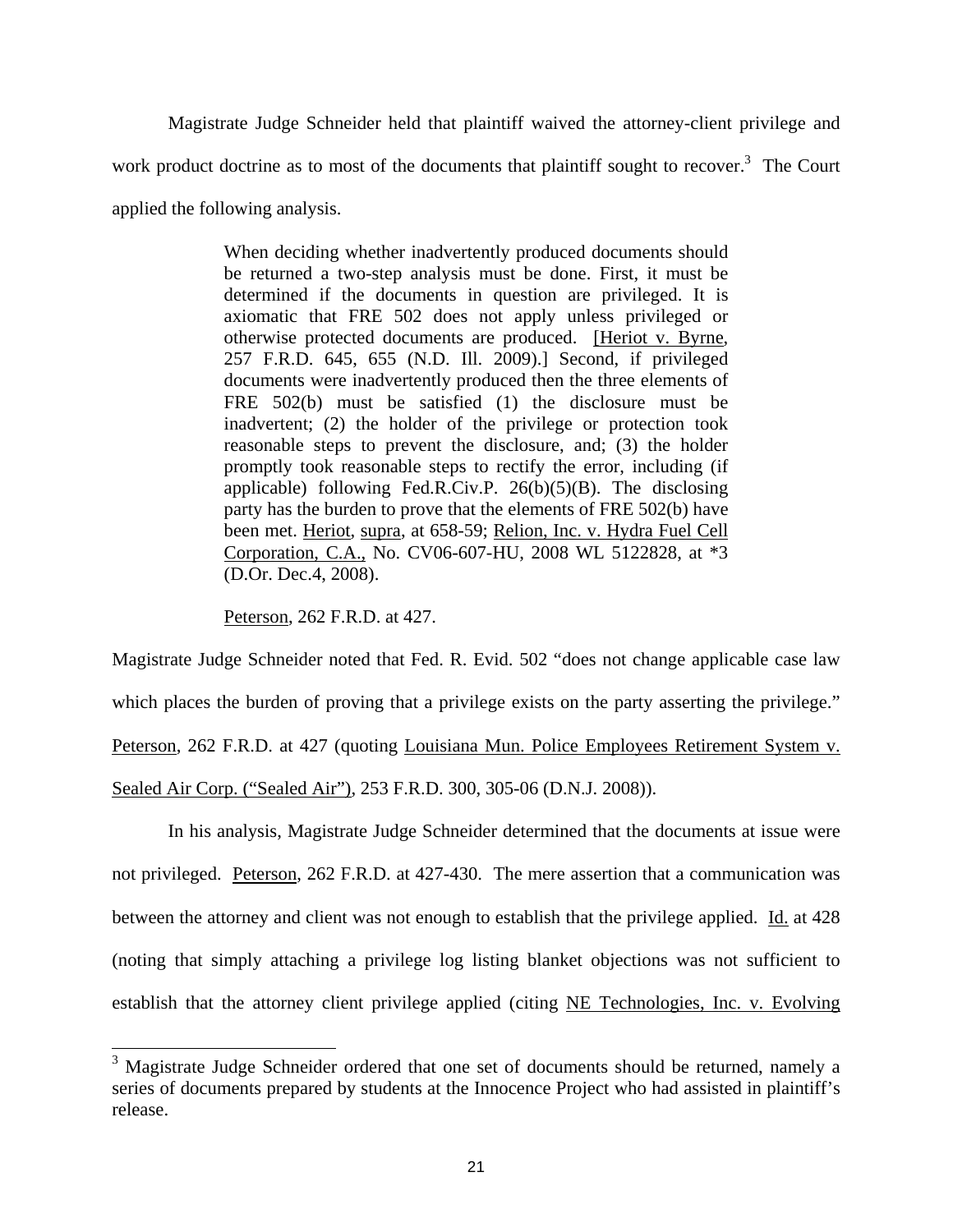Systems, Inc., C.A. No. 06-6061 (MLC), 2008 WL 4277668, at \*5 (D.N.J. 2008)). Moreover, plaintiff did not produce evidence that the documents claimed to be work product were actually prepared in anticipation of litigation. Peterson, 262 F.R.D. at 427-430 (citing In re Gabapentin Patent Litigation, 214 F.R.D. 178, 183 (D.N.J.2003); Sealed Air, 253 F.R.D. at 306-07).

 Not only did Magistrate Judge Schneider find that the documents were not protected by the attorney-client privilege or work product doctrine, but he further held that if the documents were privileged, plaintiff did not take reasonable steps to preserve them, thus resulting in a waiver under Fed. R. Evid. 502. In this regard, the Court noted as follows:

> Even if plaintiff established that the documents in question were privileged, plaintiff's motion would still be denied except as to one category of documents. Plaintiff, not defendants, has the burden of proving that his documents were inadvertently produced. Heriot, supra, at 658-59; [Ciba-Geigy v. Sandoz, Ltd., 916 F.Supp. 404, 412 (D.N.J. 1995)]. FRE 502(b) opts for a middle ground approach to determine if an inadvertent disclosure operates as a waiver. See Explanatory Note to FRE 502(b) (revised November 28, 2007). This is essentially the same approach used in Ciba-Geigy, which has been applied in New Jersey. See Maldonado v. New Jersey ex. rel. Administrative Office of the Courts-Probation Division, 225 F.R.D. 120, 128-29 (D.N.J.2004); Jame Fine Chemicals, Inc. v. Hi-Tech Pharmacal Co., Inc., C.A. No. 00-3545 (AET), 2006 WL 2403941, at \*2 (D.N.J. Aug.18, 2006). See also [Preferred Care Partners Holding Corp. v. Humana, Inc., No. 08-20424-CIV, 2009 WL 982449, at \*4 (S.D. Fla. April 9, 2009)] (the intermediate approach and the Rule 502(b) analysis are substantially similar). Under the Ciba-Geigy approach at least five factors are analyzed to determine if a waiver occurred (1) the reasonableness of the precautions taken to prevent inadvertent disclosure in view of the document production; (2) the number of inadvertent disclosures; (3) the extent of the disclosures; (4) any delay and measures taken to rectify the disclosure, and; (5) whether the overriding interests of justice would or would not be served by relieving the party of its error. Ciba-Geigy, 916 F.Supp. at 411.

Peterson, 262 F.R.D. at 428-29 (footnote omitted).

Thus, Magistrate Judge Schneider held that federal law in New Jersey already applies the test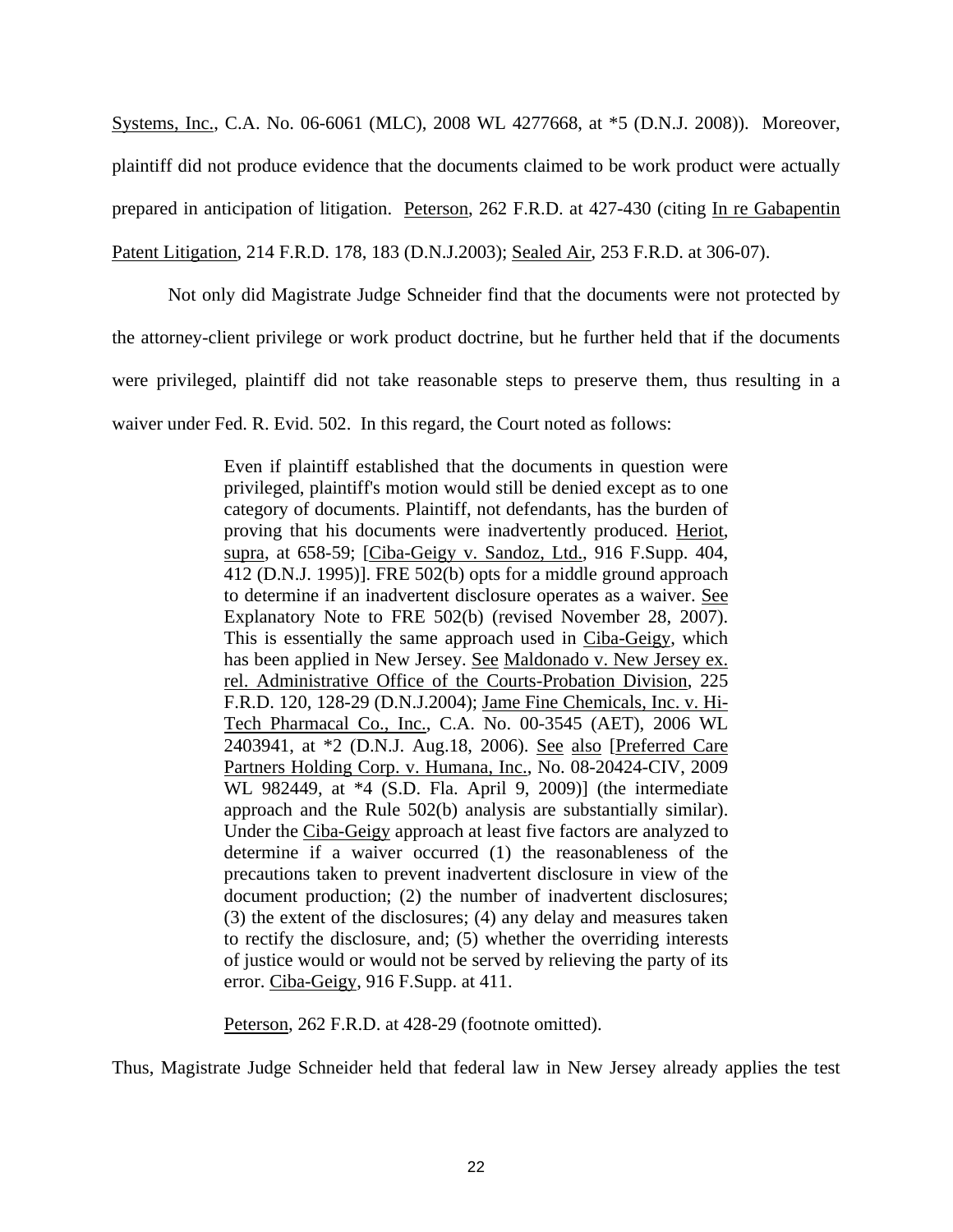adopted in Fed. R. Evid. 502 regarding waiver.

 Applying the Ciba-Geigy test, the Court found that plaintiff did not establish that the disclosures were inadvertent. As to the first prong, plaintiff only stated that he engaged in a privilege review for each production. However, plaintiff did not state when the review occurred, how much time was taken in each review, or other basic details of the review process. Peterson, 262 F.R.D. at 428-29. The Court further rejected plaintiff's argument that privileged documents had been identified during the privilege review but, mistakenly, not separated. Id. The Court found that other factors weighed in favor of waiver, including the fact that the documents, which were clearly between attorney and client, warranted special scrutiny, as well as the fact that 135 accidently disclosed documents was not an insignificant number of documents. Id. at 429. Although plaintiff took steps relatively quickly to notify opposing counsel of the error, this fact did not override plaintiff's lack of diligence in preventing the disclosures. On the whole, therefore, the Court found that plaintiff waived the attorney-client privilege and work product doctrine with respect to the disclosed documents, except for a narrow subset of documents that had been prepared by students working for the Innocence Project. Id. at 429-430.

 In Callan v. Christian Audigier, Inc., 263 F.R.D. 564 (C.D. Cal. 2009), defendants requested that plaintiff return 34 allegedly privileged documents. Plaintiff responded by stating that there were numerous documents produced by defendants in the litigation and that it was impossible to locate the documents that defendants referenced. Defendants moved for the return of the documents under a "claw-back" provision that had been included by the Magistrate Judge in a prior protective order in the case. The "claw-back" provision stated as follows:

> The inadvertent production of any discovery material by any party shall be without prejudice to any subsequent claim by the producing party that such discovery material is privileged or attorney-work product and shall not be deemed a waiver of any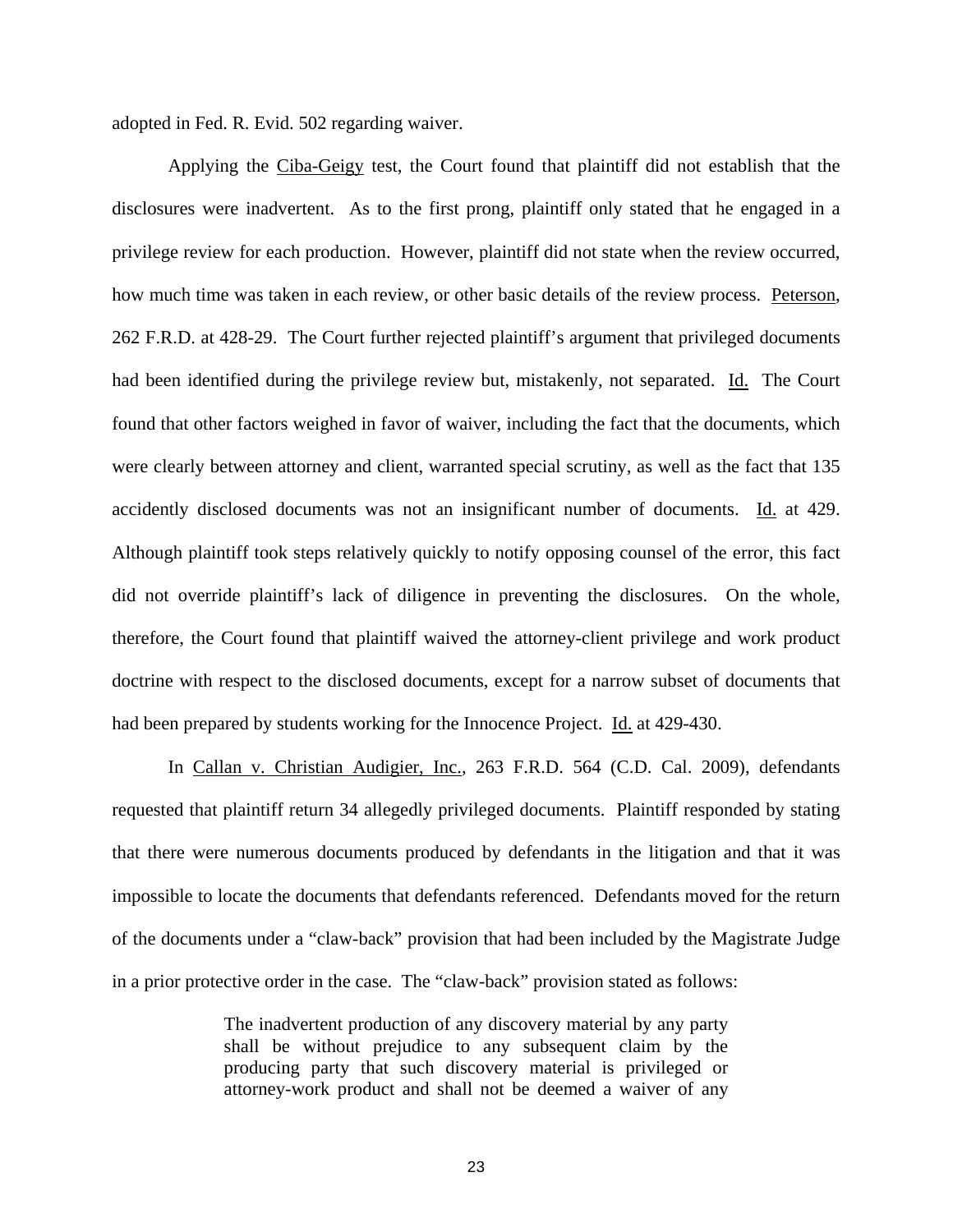such privilege or protection. If, after discovery materials are disclosed, a producing party notifies all receiving parties of a claim that materials are protected by the attorney-client privilege or work-product doctrine or any other applicable privilege or protection, the receiving party shall not make any use of the contested material and shall return to the producing party all copies thereof presently in its possession. Nothing in this provision shall be construed to prevent or restrict any party's right to object to the propriety of any other's assertion that materials are properly protected by the attorney-client privilege or work-product doctrine, or any other applicable privilege, or protection.

Callan, 263 F.R.D. at 565.

 In ruling on the motion, the Magistrate Judge held that defendants did not meet their burden of showing that that the documents that were inadvertently disclosed were actually privileged. Id. at 567. The documents were not identified on a privilege log, nor did defendants' counsel identify which privileges applied. In her analysis, the Magistrate Judge noted that Fed. R. Evid. 502 addresses the issue of inadvertent disclosure of information protected by the attorney-client privilege or the work product doctrine. The Court further observed that the Fed. R. Civ. P.  $26(b)(5)(b)$  addresses the manner in which parties should handle information that has been inadvertently produced. Fed. R. Civ. P. 26(b)(5)(b) provides:

> If information produced in discovery is subject to a claim of privilege or of protection as trial-preparation material, the party making the claim may notify any party that received the information of the claim and the basis for it. After being notified, a party must promptly return, sequester, or destroy the specified information and any copies it has; must not use or disclose the information until the claim is resolved; must take reasonable steps to retrieve the information if the party disclosed it before being notified; and may promptly present the information to the court under seal for a determination of the claim. The producing party must preserve the information until the claim is resolved.

Fed. R. Civ. P. 26(b)(5)(b).

Since defendants did not meet their burden of showing that the documents at issue were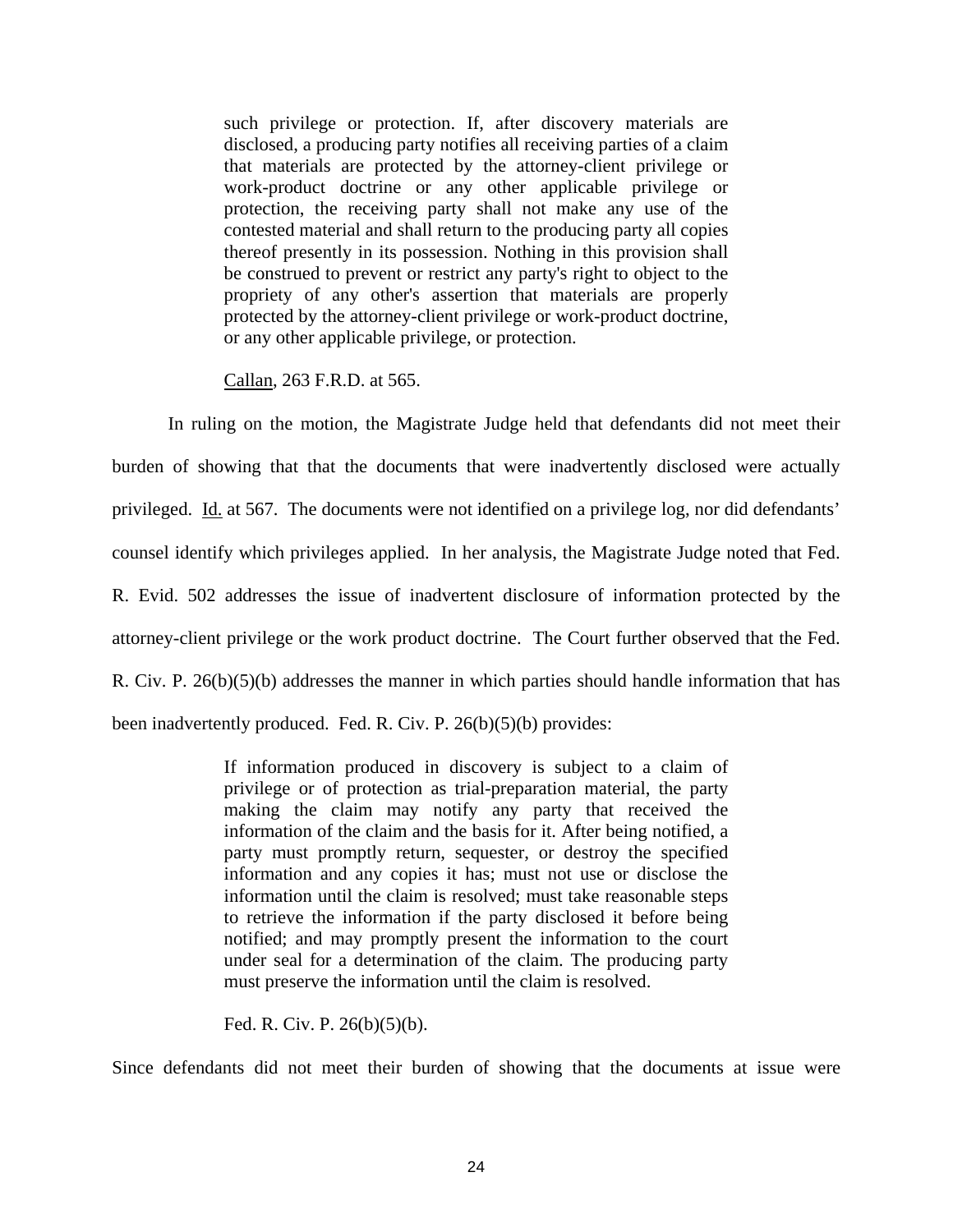privileged, the Court did not reach the question of whether a privilege had been waived.

 In Kandel v. Brother Int'l Corp., 683 F. Supp. 2d 1076 (C.D. Cal. 2010), a class action involving toner cartridges, plaintiffs moved for an order requiring the return of 28 documents that were allegedly protected by the attorney-client privilege or work product doctrine. The Court held that the documents were protected by the attorney client privilege and work product doctrine, and further, that the documents were inadvertently disclosed, therefore requiring their return to plaintiffs. Id. at 1081-1086. The Court noted that defendants had produced 10,400 documents in discovery consisting of 67,678 pages of documents. Id. at 1086. Many of the documents were in Japanese. Id. Defendants retained a third-party contractor to assist with the document review. Id. The contractor failed to properly apply certain search protocols, thus resulting in the disclosure of documents protected by the attorney-client privilege and work product doctrine. Once aware of the disclosure, defendants sent a letter to plaintiffs regarding the disclosure and identified the documents at issue by Bates-stamp number. Id. at 1085. The Court found that these facts were sufficient to establish that the disclosure was inadvertent under Fed. R. Evid. 502, Fed. R. Civ. P. 26(b)(5)(b), and a prior protective order in the case.

In Edelen v. Campbell Soup Co., 265 F.R.D. 676 (N.D. Ga. 2010), a Title VII employment discrimination case, defendants sought the return of four pages of documents consisting of communications between in-house counsel and the human resources department. Id. at 682. The Magistrate Judge held that the documents were protected by the attorney-client privilege. Id. The Magistrate Judge further held that the documents were inadvertently disclosed because three levels of attorneys had reviewed 2000 documents, and only 4 privileged documents were disclosed. Id. at 682, 698. On appeal of the Magistrate Judge's ruling, the District Court affirmed the Magistrate Judge's conclusions.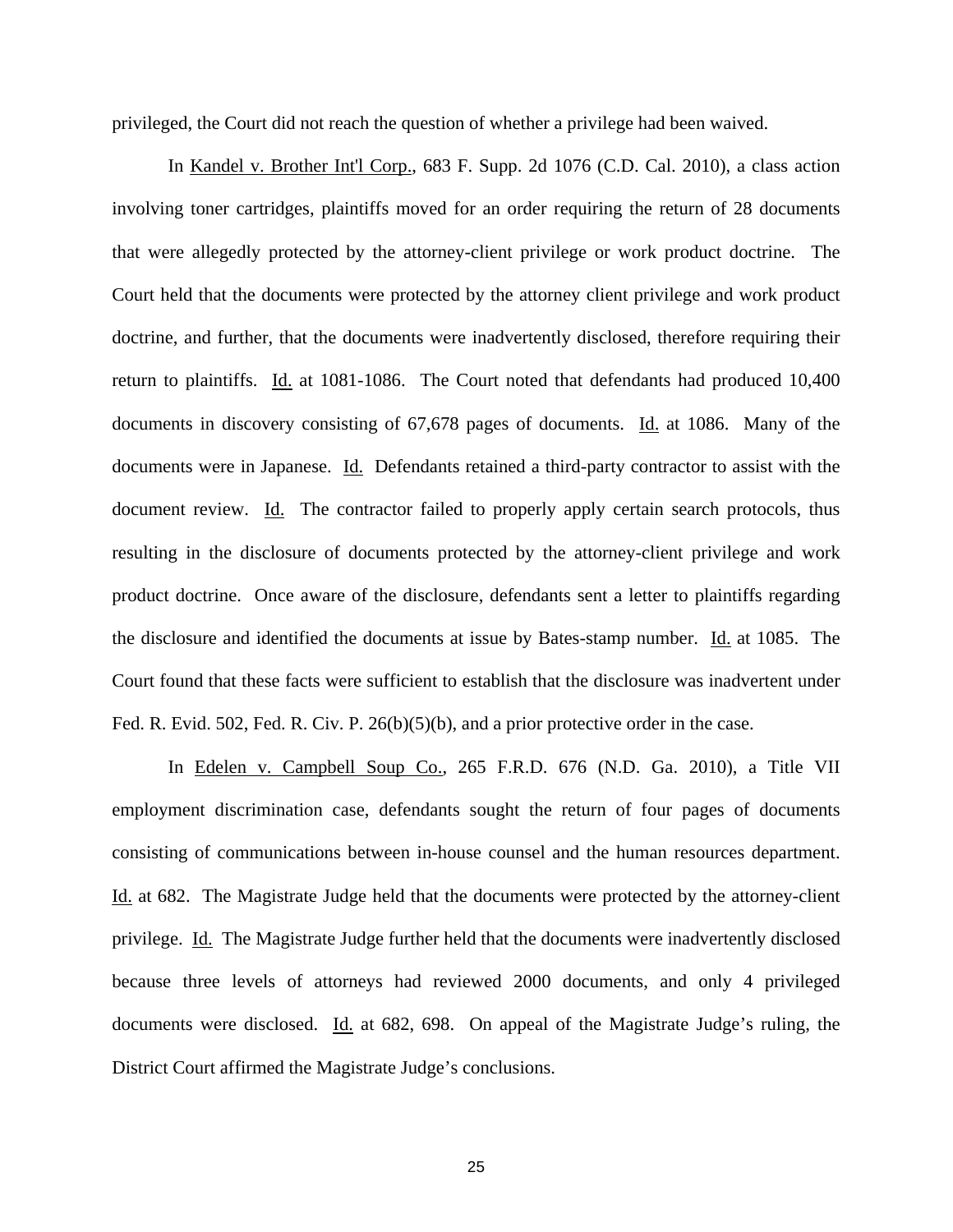In Trustees of Elec. Workers Local No. 26 Pension Trust Fund v. Trust Fund Advisors, Inc., 266 F.R.D. 1 (D.D.C. 2010), an ERISA action, defendants argued that plaintiffs, two union pension plans, could not assert the work product doctrine based on the fact that two unpaid consultants attended meetings of the trustees of the plans and received documents from the meetings. Id. at 3-7. The Court determined that the work product doctrine was not lost based on the presence of the outside consultants. Id. at 6-9. Furthermore, the Court rejected defendants' argument that the disclosure of certain subject matter in non-privileged documents required the disclosure of the same subject matter in privileged documents. Id. at 6-9. The Court observed that this is not the proper analysis under Fed. R. Evid. 502. Instead, under Fed. R. Evid. 502, it is the disclosure of subject matter in a privileged document that may require the disclosure of similar subject matter in other privileged documents, but only if the documents involve the same subject matter and "ought in fairness be considered together." Trustees, 266 F.R.D. at 10-11 (quoting Fed. R. Evid.  $502(a)(2)$ ,  $(3)$ ).

 To summarize, the federal cases interpreting Fed. R. Evid. 502 make clear that a two-step process is involved to determine whether the attorney-client privilege or work product doctrine has been waived. First, a court must determine whether, in fact, the attorney-client privilege or work product doctrine applies. Second, the court must determine whether the disclosure was actually inadvertent, and whether the producing party acted reasonably and diligently in attempting to recover the document.

#### **VI. New Jersey Case Law Regarding Waiver**

 There is not a significant amount of case law in New Jersey addressing when a waiver of the attorney-client privilege or work product doctrine occurs when privileged information is inadvertently disclosed. The case law that does exist, however, appears to favor the third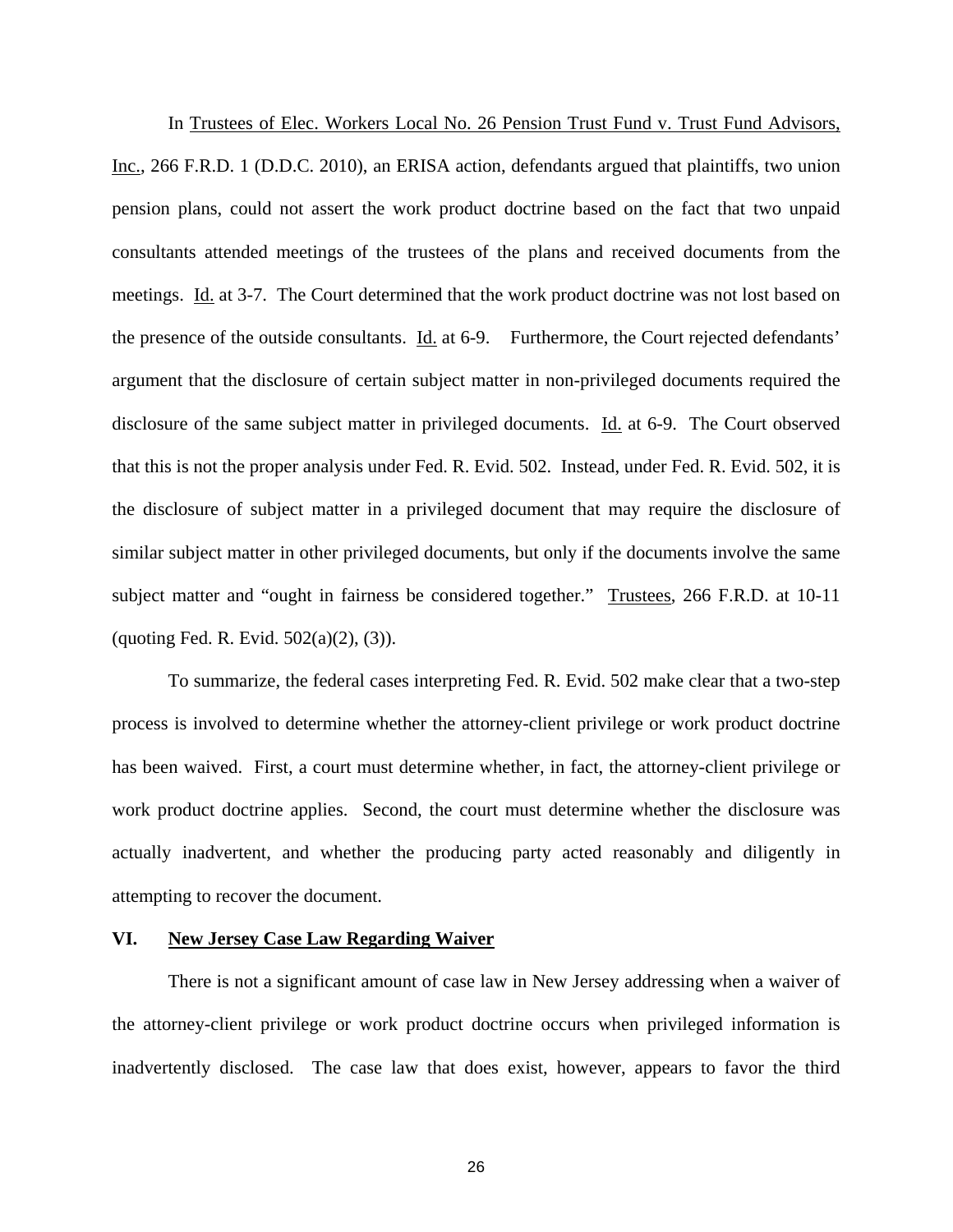approach in which an inadvertent disclosure through mere negligence does not waive the privilege.

 In Trilogy Communications, Inc. v. Excom Realty, Inc., 279 N.J. Super. 442, 445 (Law Div. 1994), the Law Division considered whether a document produced in discovery was inadvertently disclosed and thus inadmissible at trial. The document was an unsigned draft letter from counsel for Excom to counsel for Trilogy. Id.at 443. The letter was alleged to be confidential and was prepared in draft for submission to Excom's General Counsel before being sent to counsel for Trilogy. Id. The document was one of over 5,500 pages of documents produced in discovery. At trial, Excom objected to the admission of the document at trial because it was a privilege draft letter from retained counsel to the general counsel for the client. It was sent for information and approval before being sent to Trilogy. Moreover, there was no evidence in the record that the document was ever received by Excom's general counsel, ever transmitted to Trilogy's general counsel, or authorized by Excom for disclosure. Id.

 The Law Division held that the document was confidential under N.J.S.A. 2A:84A-20 (attorney-client privilege) and N.J.R.E. 504. The Law Division reported that there were no New Jersey decisions addressing "whether or not the inadvertent production of a confidential attorneyclient communication constitutes a waiver of the privilege." Trilogy, 279 N.J. Super. at 443-44. In the absence of case law, the Law Division considered State v. J.G., 261 N.J. Super. 409 (App. Div.), certif. denied 133 N.J. 436 (1993), in which the Appellate Division held that the inadvertent disclosure of a confidential Family Service file did not constitute a waiver of the victim-counselor privilege. Trilogy, 279 N.J. Super. at 444. Furthermore, the Appellate Division in <u>J.G.</u> questioned in dicta "whether our courts would adopt the strict approach and conclude that the privilege is automatically waived by reason of an inadvertent disclosure."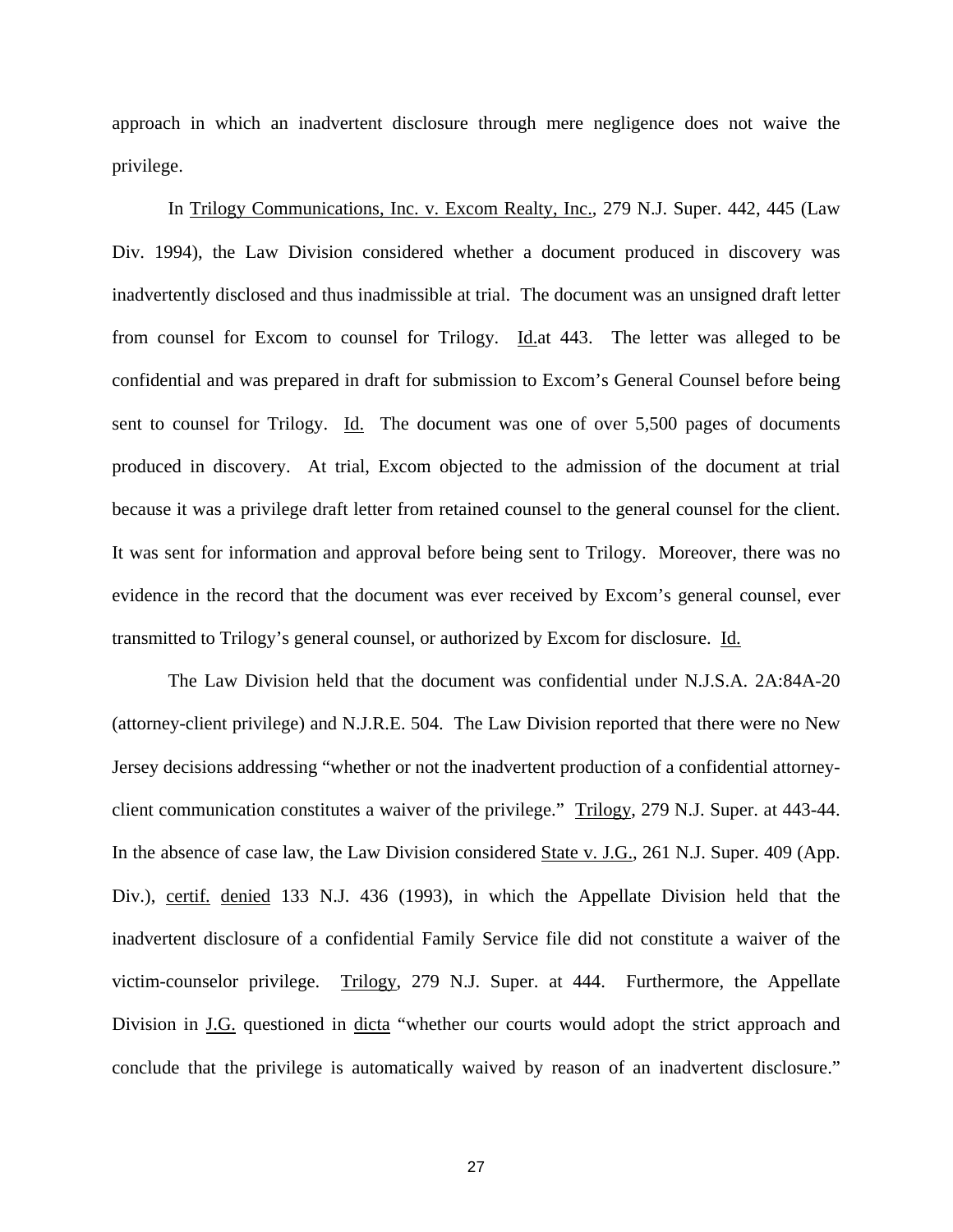Trilogy, 279 N.J. Super. at 445 (quoting J.G., 261 N.J. Super. at 420-21).

 In addition to J.G., the Law Division in Trilogy noted "three distinct lines of authority on this issue." As explained by the Law Division, the first approach holds that the privilege is destroyed by any involuntary disclosure including a mistaken one. Trilogy, 279 N.J. Super. at 444 (citing, inter alia, F.D.I.C. v. Marine Midland Realty Credit Corp., 138 F.R.D. 479 (E.D. Va. 1991); 8 Wigmore on Evidence § 2292 (McNaughton rev. 1961)). The Law Division rejected this approach "as it fails to take into account that the privilege is that of the client and must therefore be waived by the client." Trilogy, 279 N.J. Super. at 445. The Law Division further noted that "[w]aiver does not occur unless a known right is intentionally and deliberately relinquished." id. at 445 (citing West Jersey Title and Guar. Co. v. Industrial Trust Co., 27 N.J. 144, 152 (1958)).

 Under the second approach identified in Trilogy, "documents may lose their privileged status if the disclosing party did not take reasonable steps to insure and maintain their confidentiality." Trilogy, 279 N.J. Super. at 445 (citing In re Grand Jury Proceedings, 727 F.2d 1352, 1356  $(4<sup>th</sup> Cir. 1984)$ ). The second approach "is grounded in the notion that even though inadvertent disclosures are, by definition, unintentional acts, they may occur under circumstances of such extreme or gross negligence as to warrant the disclosure to be intentional, and thus a waiver." Trilogy, 279 N.J. Super. at 445.

 The Law Division next identified a third approach in which "mere inadvertent production of a privileged document by the attorney does not waive the client's privilege." Trilogy, 279 N.J. Super. at 445-446. The Law Division considered this approach to be the "better reasoned rule" because New Jersey "has long recognized the important public policy reasons favoring the confidentiality of attorney-client communications." Trilogy, 279 N.J. Super. at 446 (citing In re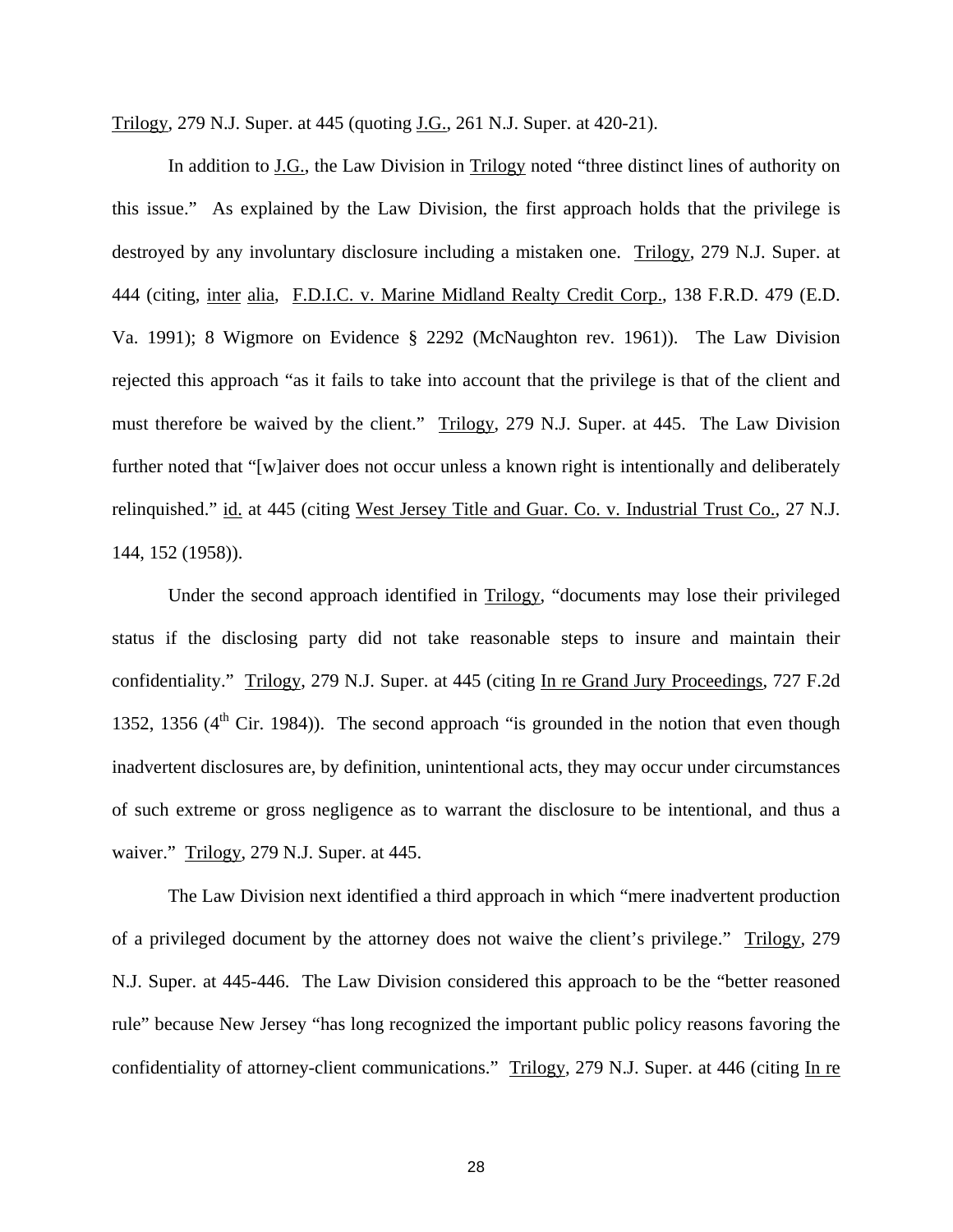Advisory Opinion No. 544 of New Jersey Supreme Court Advisory Comm. on Prof'l Ethics, 103 N.J. 399 (1986)). The Law Division stated that "[t]o hold that the inadvertent production of a privileged document is a waiver of the lawyer-client privilege would render nugatory this state's strong public policy favoring the confidentiality of lawyer-client communications embodied in statute, rules of evidence, rules of professional ethics, and case law." Trilogy, 279 N.J. Super. at 446-47.

 In Nat'l Util. Serv., Inc. v. Sunshine Biscuits, Inc., 301 N.J. Super. 610 (App. Div. 1997), defendant disclosed a three-page pre-litigation memorandum prepared by in-house counsel for defendant to defendant's Controller. Id. at 613. The memorandum discussed "the basis for plaintiff's claims against defendant under the contract" and made "'recommendations' for corporate action, investigation of the work actually done by plaintiff and consideration of a 'buyout' of the contract." Id. at 613. When defendant realized that the documents were disclosed in its discovery production, defendant requested the immediate return of the memorandum. Id. Plaintiff moved for an order permitting it to retain the memorandum and use it in litigation. The Law Division held that the memorandum was excluded from the attorney client privilege on the basis of the crime-fraud exception and that plaintiff could use the memorandum in litigation. Id. at 613.

 On leave granted, the Appellate Division reversed the Law Division and held that the memorandum was neither discoverable nor subject to use by plaintiff. <u>Id.</u> at 613. Judge Stern, writing for the Appellate Division, held that that "because the Barbieri memorandum was written as part of the duties of in-house counsel who was retained to provide professional legal advice to the corporation, and the memorandum was prepared in furtherance thereof, it is subject to the attorney-client privilege unless an exception applies." Id. at 613 (citing, inter alia, United Jersey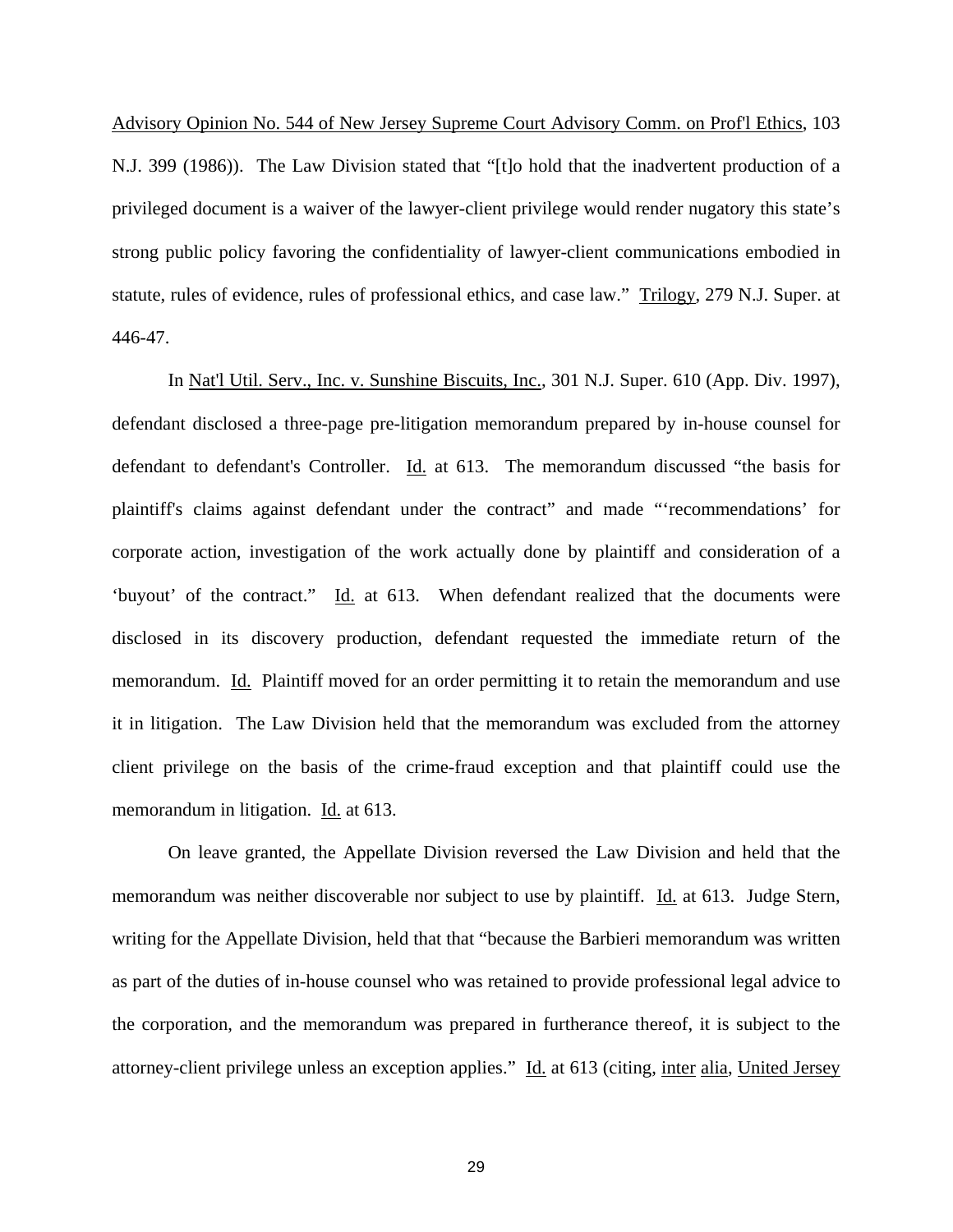Bank v. Wolosoff, 196 N.J. Super. 553, 560-63 (App. Div. 1984)). In addition, the Appellate Division determined that the crime-fraud exception did not apply. Id. at 618-19. In a footnote, the Appellate Division noted that the "parties agree that the inadvertent disclosure during discovery does not constitute a waiver by the client of its privilege." Sunshine Biscuits, 301 N.J. Super. at 614, n. 2 (citing State v. Sugar, 84 N.J. 1, 13 (1980); Trilogy, 279 N.J. Super. at 447- 48; N.J.S.A. 2A:84A-30; N.J.R.E. 531).

 In Schillaci v. First Fid. Bank, 311 N.J. Super. 396, 407-408 (App. Div. 1998), plaintiff appealed the Law Division's refusal to admit an attorney-client memorandum into evidence at trial where the memorandum was produced during discovery. Plaintiff argued that since the memorandum was produced during discovery, it should have been admissible at trial. Id. at 408. The Appellate Division rejected plaintiff's argument, holding that "neither the record submitted to us nor plaintiff's brief discloses sufficient facts to show whether or not the release of the memorandum during discovery was knowing and intentional rather than inadvertent." Id. at 408 (citing N.J.R.E. 530;  $J.G., 261$  N.J. Super. at 419-21;  $Trilogy, 279$  N.J. Super. at 445. The Appellate Division remanded for further proceedings to determine whether the disclosure was inadvertent.

 In State v. Blacknall, 335 N.J. Super. 52, 56 (Law Div. 2000), a criminal defendant made statements to an investigator from the Bail Unit of the Criminal Case Management Division of the State Judiciary while the investigator was performing an interview to determine if the defendant was eligible for representation by the Public Defender. During the course of the interview, the defendant, who was charged with aggravated assault and endangering the welfare of a child, made an admission to the investigator regarding his touching of the victim. Id. at 54. The investigator then advised an Assistant Prosecutor of the statement. Id. at 54. The Law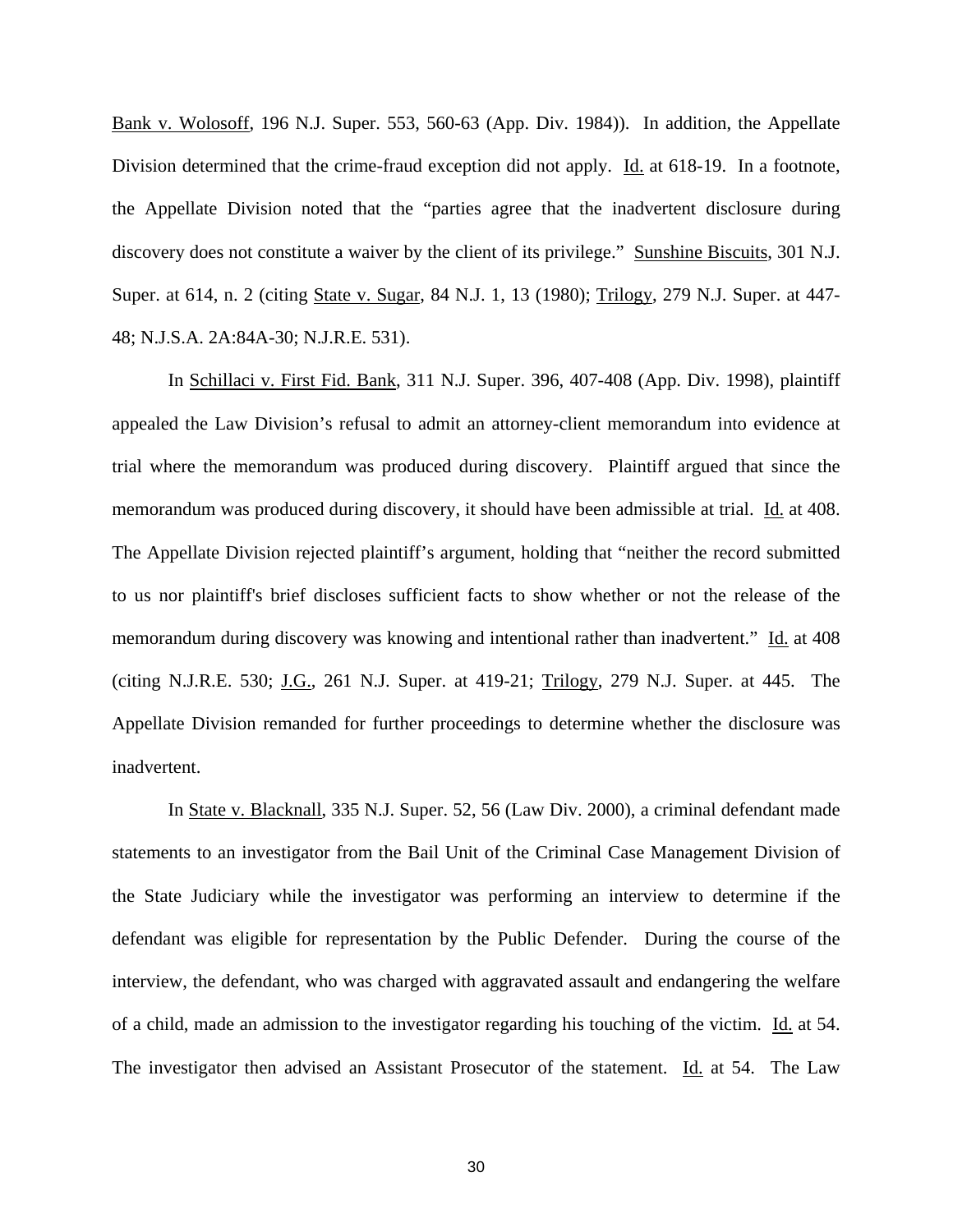Division held that the statement was protected by the attorney-client privilege, and further, that the privilege was not waived. Id. at 54-59. The Law Division quoted Trilogy for the proposition that "[i]nadvertent disclosure through mere negligence or misfortune should not be deemed to abrogate the lawyer-client privilege." Blacknall, 335 N.J. Super. at 59 (quoting Trilogy).

 In Adler v. Shelton, 343 N.J. Super. 511, 531 (Law Div. 2001), a home construction defect case, defendants moved for the production of a draft expert report and invoices from the expert where such items had been accidentally sent by the expert to plaintiffs' general contractor (a non-party in the litigation) instead of plaintiffs' attorney. The Law Division observed that if the documents were considered work product, the disclosure would be inadvertent and the work product doctrine would not have been waived. Adler, 343 N.J. Super. at 519 (citing Trilogy). However, the Law Division did not approach the waiver issue because it determined that the work product doctrine did not apply to the documents. Adler, 343 N.J. Super. at 531.

 In Seacoast Builders Corp. v. Rutgers, 358 N.J. Super. 524, 550 (App. Div. 2003), a breach of contract case, the Appellate Division considered, among other things, whether a letter inadvertently produced in discovery could be used at trial. Id. at 531. At issue was whether the letter was protected work product. Id. at 550-51. The Appellate Division held that the document was not work product. In passing, the Appellate Division noted that it has previously questioned whether a "privilege is destroyed by any involuntary disclosure, including a mistaken one". Id. at 550-51 (citing Trilogy, 279 N.J. Super. at 443; J.G., 261 N.J. Super. at 419-20).

 In Kinsella v. NYT Television, 370 N.J. Super. 311 (App. Div. 2004), plaintiff sued NYT Television and The New York Times Company (collectively, "NYT") after NYT videotaped him in the emergency room for a television show. In a prior opinion, the Appellate Division ruled that the videotaping was newsgathering and thus protected by the newsperson's privilege. Id. at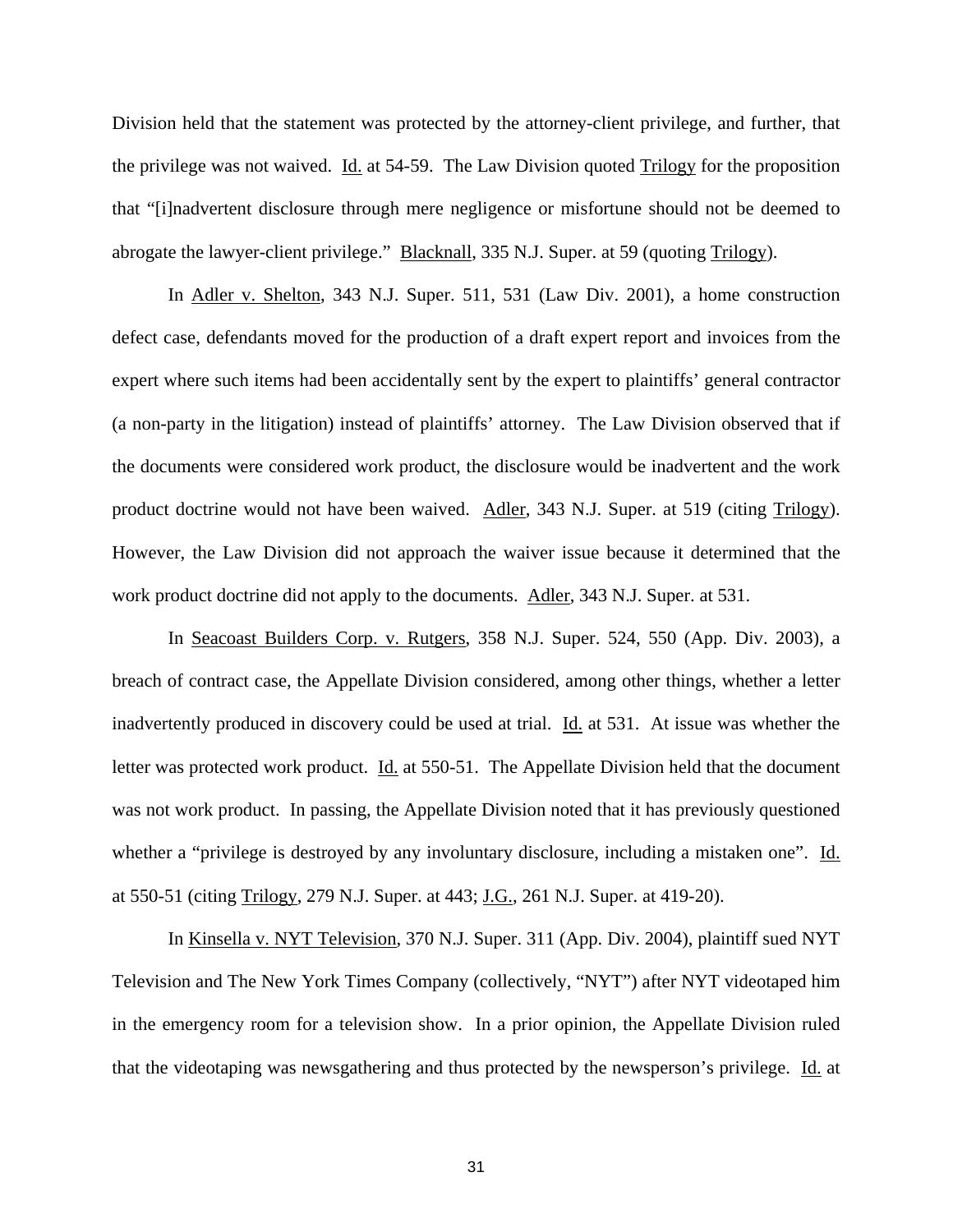313. The Appellate Division further ruled that if NYT intended to use any part of the videotape or any outtakes that were not part of the broadcast at trial, NYT would need to produce such footage prior to trial. Subsequent to the prior decision, NYT decided to use parts of the videotape at trial to show that plaintiff consented to the videotaping. Id. at 314. Thus, four videocassettes were produced to plaintiff. However, the copies provided to plaintiff included not just footage of plaintiff, but of other patients in the emergency room. Id. When NYT's counsel realized that additional footage had been produced, he asked that the footage be returned, but plaintiff refused. Id. at 315. NYT moved for a protective order requiring the return of the footage of other patients, which the Law Division denied. On appeal, the Appellate Division held that the footage of other patients had to be returned, and furthermore, that NYT did not waive the newsperson's privilege by the disclosure of footage containing other patients. Id. at 316-319.

 As in Trilogy, the Appellate Division noted the three approaches to the issue of waiver of a privilege, namely the "strict" or "traditional" approach (in which the inadvertent disclosure of privileged information results in a waiver); the "subjective intent" approach (in which an inadvertent disclosure never results in a waiver unless the party protected by the privilege intended to waive it); or the "middle" or "balancing of factors" test (in which a balancing test is used to determine whether an inadvertent disclosure may be found to constitute a waiver, citing Ciba-Geigy, supra, 916 F.Supp. at 411). The Appellate Division further noted that the Law Division in Trilogy had adopted the second approach. Kinsella, 370 N.J. Super. at 317. Upon review of these approaches, the Appellate Division declined to adopt any approach, instead holding that no finding of a waiver was warranted where the inadvertence was due to the error of counsel, not the media organization, and furthermore, there was no justifiable reliance by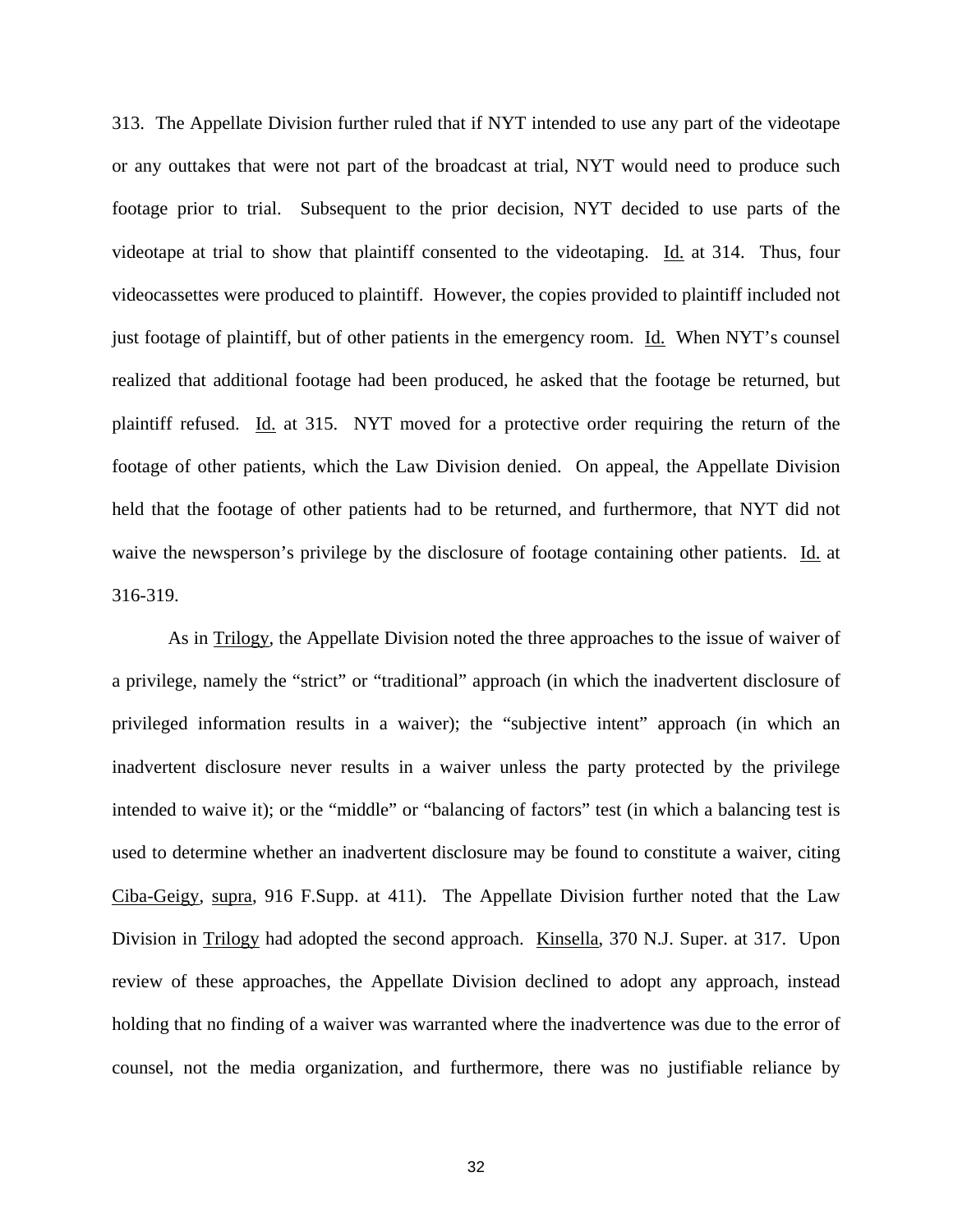plaintiff on the disclosure. Id. at 318.

 Recently, in Stengart v. Loving Care Agency, Inc., 201 N.J. 300 (2010), the Supreme Court considered whether pre-suit emails that plaintiff sent to her attorney while using plaintiff's personal, password-protected web-based email account on a company-issued laptop were protected from disclosure. In discovery, the employer discovered the emails during a forensic review of plaintiff's computer. Plaintiff's counsel demanded that the emails be returned to plaintiff. Id. at 307. Counsel for the employer produced the documents but contended that the company had a right to review them. The Law Division held that plaintiff waived any privilege with respect to the documents, but the Appellate Division reversed, finding that counsel for the company violated R.P.C. 4.4(b) by reading and using privileged documents. Id. at 308. The Supreme Court held that the attorney-client privilege applied to the documents. Id. at 323. In addition, plaintiff did not waive the attorney client privilege. The Supreme Court noted:

> A person waives the privilege if she, "without coercion and with knowledge of [her] right or privilege, made disclosure of any part of the privileged matter or consented to such a disclosure made by anyone." N.J.R.E. 530 (codifying N.J.S.A. 2A:84A-29). Because consent is not applicable here, we look to whether Stengart either knowingly disclosed the information contained in the e-mails or failed to "take reasonable steps to insure and maintain their confidentiality." Trilogy Commc'ns, supra, 279 N.J. Super. at 445- 48, 652 A.2d 1273.

> As discussed previously, Stengart took reasonable steps to keep discussions with her attorney confidential: she elected not to use the company e-mail system and relied on a personal, passwordprotected, web-based account instead. She also did not save the password on her laptop or share it in some other way with Loving Care.

> As to whether Stengart knowingly disclosed the e-mails, she certified that she is unsophisticated in the use of computers and did not know that Loving Care could read communications sent on her Yahoo account. Use of a company laptop alone does not establish that knowledge. Nor does the Policy fill in that gap. Under the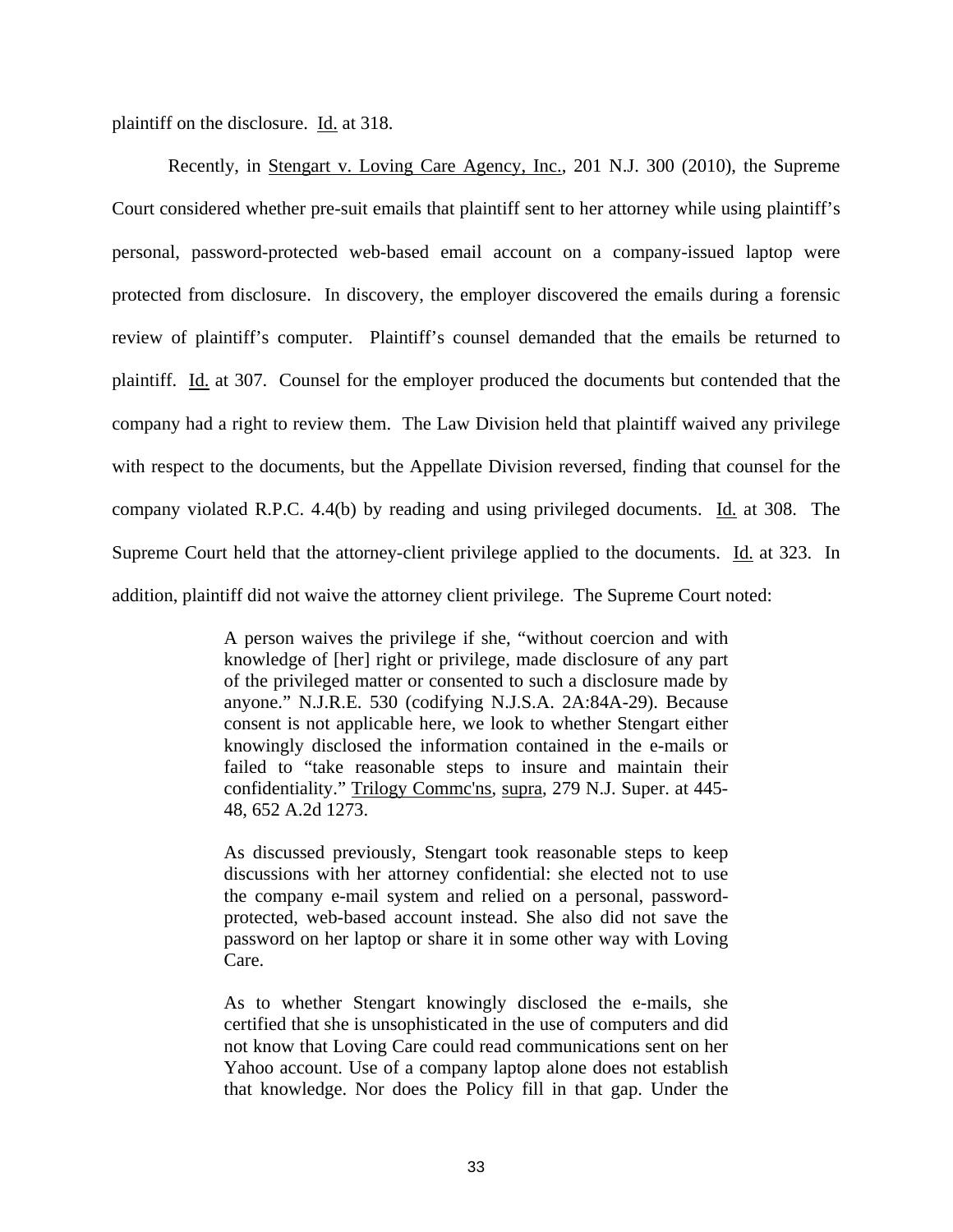circumstances, we do not find either a knowing or reckless waiver.

Stengart, 201 N.J. at 323-324.

In a footnote, the Supreme Court observed that it did not need to determine which standard applied to the issue of a waiver of privilege, i.e. whether the test was whether Stengart "knowingly disclosed the information contained in the e-mails" or failed to "take reasonable steps to insure and maintain their confidentiality." Id. at 324, n. 5 (citing, inter alia, Kinsella and Trilogy). The Court remanded for a determination as to appropriate sanctions.

 To summarize, there has been no formal test adopted by the New Jersey Supreme Court or the Appellate Division governing the waiver of the attorney-client privilege or work product doctrine. Trilogy has been cited most often in cases in which the issue of waiver is raised. Under Trilogy, the "mere inadvertent production of a privileged document by the attorney does not waive the client's privilege." Trilogy, 279 N.J. Super. at 445-446.

#### **VII. Action By Other States**

Other states have not been quick to adopt companion provisions to Fed. R. Evid. 502. Tex. R. Civ. P. 193.3 provides a procedure for the return of documents that are inadvertently disclosed. As indicated below, New Jersey has already adopted such a procedure. New Hampshire has adopted Rule 511 to its Rules of Evidence, which provides, "A claim of privilege is not defeated by a disclosure that was compelled erroneously or by a disclosure that was made inadvertently during the course of discovery." Tennessee has adopted Rule 502 to its Rules of Evidence, which provides:

> Inadvertent disclosure of privileged information or work product does not operate as a waiver [if]

(1) the disclosure is inadvertent,

(2) the holder of the privilege or work-product protection took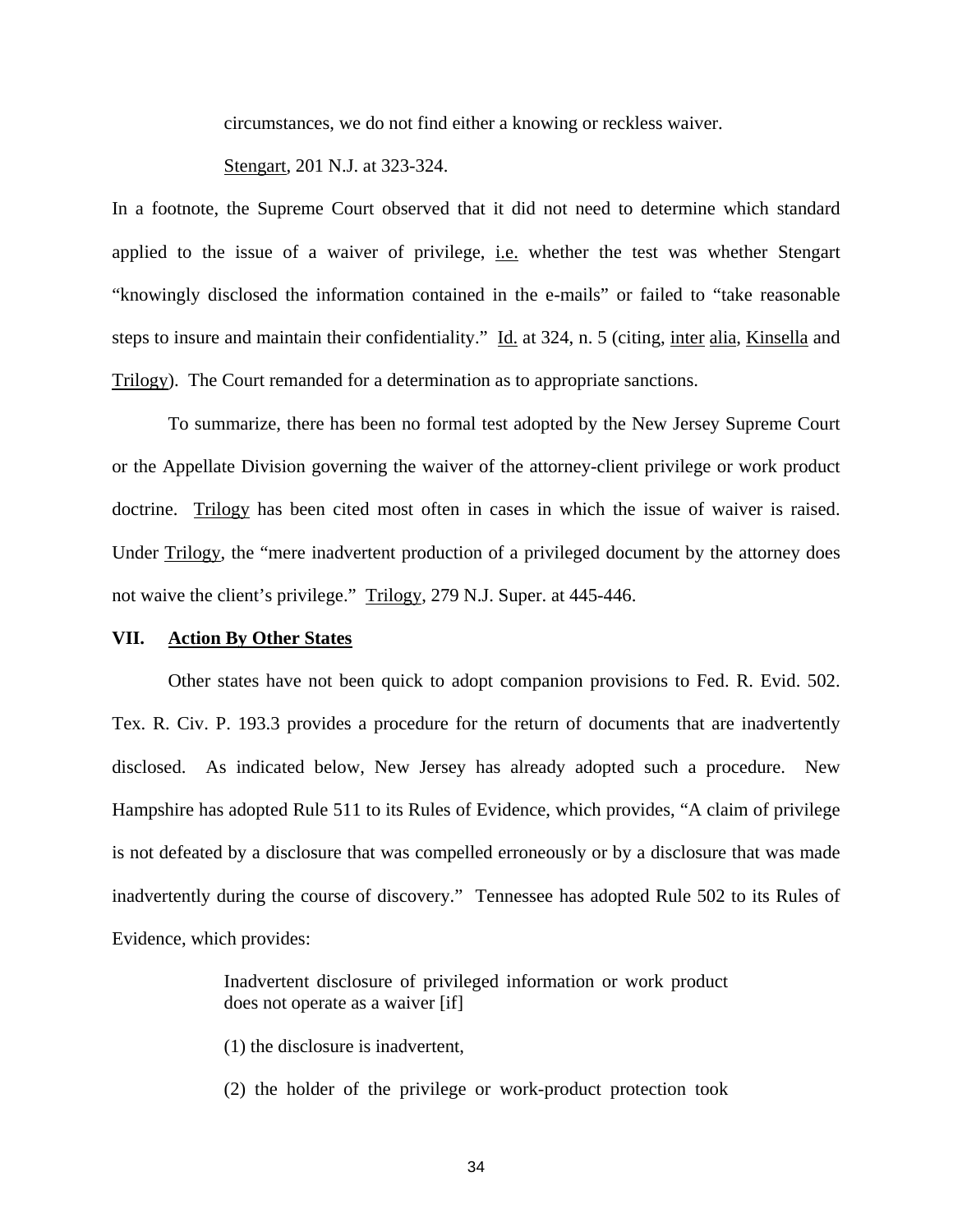reasonable steps to prevent disclosure, and

(3) the holder promptly took reasonable steps to rectify the error.

Tenn. R. Evid. 502.

Thus, not all states have adopted the language of Fed. R. Evid. 502, and of the states that have amended their Rules of Evidence, not all such states have incorporated the entirety of Fed. R. 502.

#### **VIII. Recommendation of the Privileges Subcommittee**

 For various reasons, the Privileges Subcommittee does not recommend that a rule similar to Fed. R. Evid. 502 be added to the New Jersey Rules of Evidence at this time.

 First, there is a lack of extensive New Jersey authority that directly addresses this question. This is clear from the Stengart decision. There, the Supreme Court identified two different approaches to the issue of whether an inadvertent disclosure results in a waiver, namely the second approach embodied in Fed. R. Evid. 502(b) and the third approach applied in Trilogy. Stengart, 201 N.J. at 324, n. 5 (citing Kinsella and Trilogy).<sup>4</sup> However, the Supreme Court expressly declined to choose a particular approach. Stengart, 201 N.J. at 324, n. 5. Accordingly, the Privileges Subcommittee does not believe it would be appropriate to adopt a particular rule at this time where the Supreme Court had the opportunity to do so in Stengart but declined.

 Second, the Privileges Subcommittee is guided by Kinsella. There, the Appellate Division observed that in Trilogy, the Law Division did not adopted the approach taken in Ciba-Geigy. Ciba-Geigy is the case that was applied by the District Court of New Jersey in the recent Peterson case that addressed Fed. R. Evid. 502. In Peterson, the District Court specifically

<sup>&</sup>lt;sup>4</sup> As already noted, <u>Kinsella</u> identified three approaches. Kinsella, 370 N.J. Super. at 317. Kinsella noted the first (or "strict") approach in addition to the second and third approaches. Under the first approach, any disclosure of privileged information, even if inadvertent, operates as a waiver of the privilege.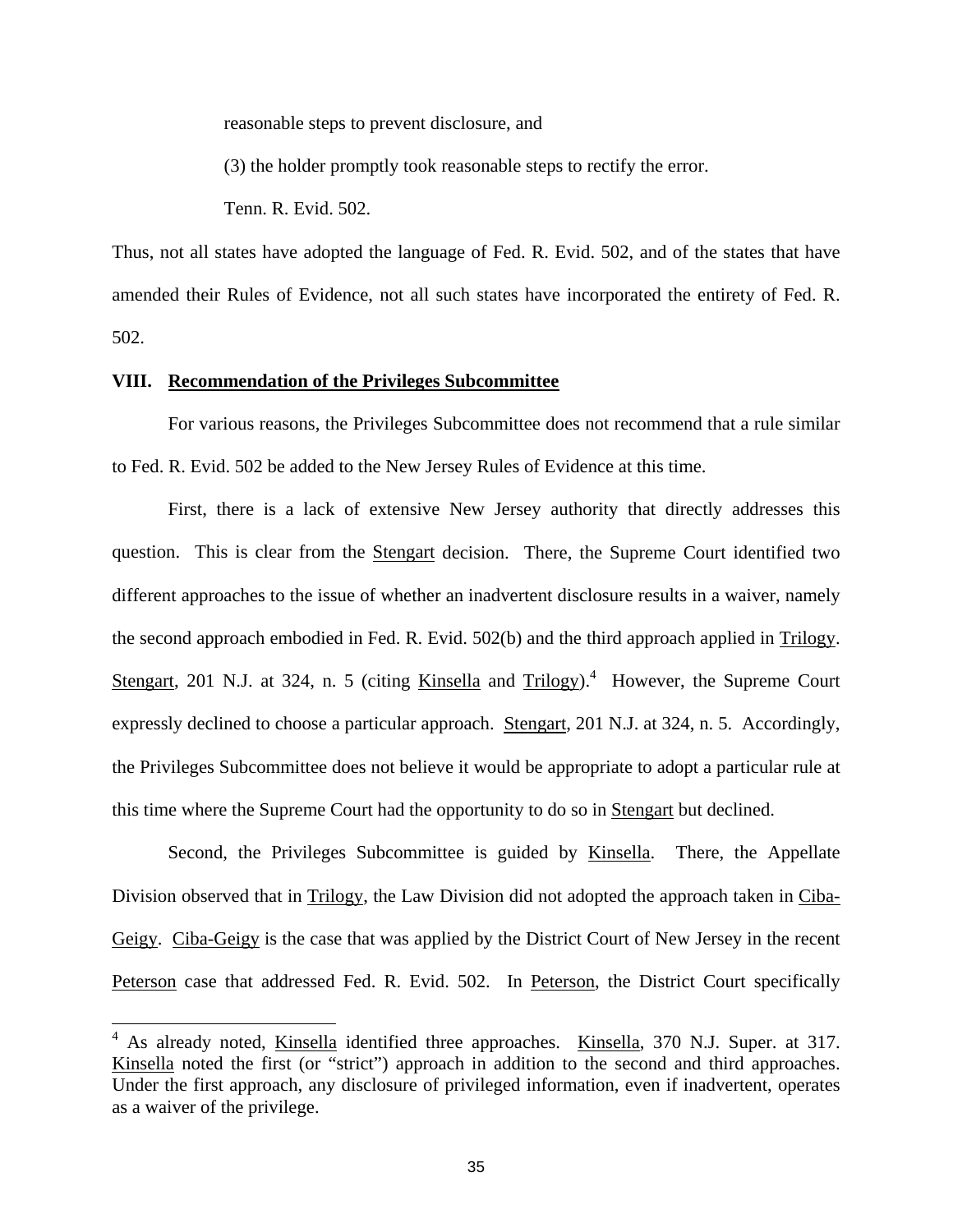observed that Fed. R. Evid. 502 requires the same analysis that federal courts in New Jersey were already applying under Ciba-Geigy. Thus, if the Rules of Evidence Committee were to adopt Fed. R. Evid. 502, it would, in effect, be making Ciba-Geigy the law in the New Jersey, even though Trilogy declined to adopt the Ciba-Geigy approach.

 Third, the case law interpreting the new provisions of Fed. R. Evid. 502 remains still limited. Therefore, it remains unclear how the federal courts will necessarily interpret and apply the rule. It is also unclear how far the federal courts will go in interpreting whether a waiver has occurred. The District of New Jersey has already held a waiver to apply under Fed. R. Evid. 502. It is not entirely clear whether the same result would obtain under the New Jersey cases in light of New Jersey's strong policy favoring privileges.

 Finally, the Privileges Subcommittee believes that case law should develop under other New Jersey provisions and rules before a new rule is adopted. For example, in Stengart, the Supreme Court noted that R.P.C. 4.4(b) operates as an ethical limitation on any attorney who seeks to use information that is protected by the attorney-client privilege. Stengart further provides guidance as to what an attorney should do in such a situation:

> To be clear, the Firm did not hack into plaintiff's personal account or maliciously seek out attorney-client documents in a clandestine way. Nor did it rummage through an employee's personal files out of idle curiosity. Instead, it legitimately attempted to preserve evidence to defend a civil lawsuit. Its error was in not setting aside the arguably privileged messages once it realized they were attorney-client communications, and failing either to notify its adversary or seek court permission before reading further. There is nothing in the record before us to suggest any bad faith on the Firm's part in reading the Policy as it did. Nonetheless, the Firm should have promptly notified opposing counsel when it discovered the nature of the e-mails.

Stengart, 201 N.J. at 326.

 $\overline{\phantom{a}}$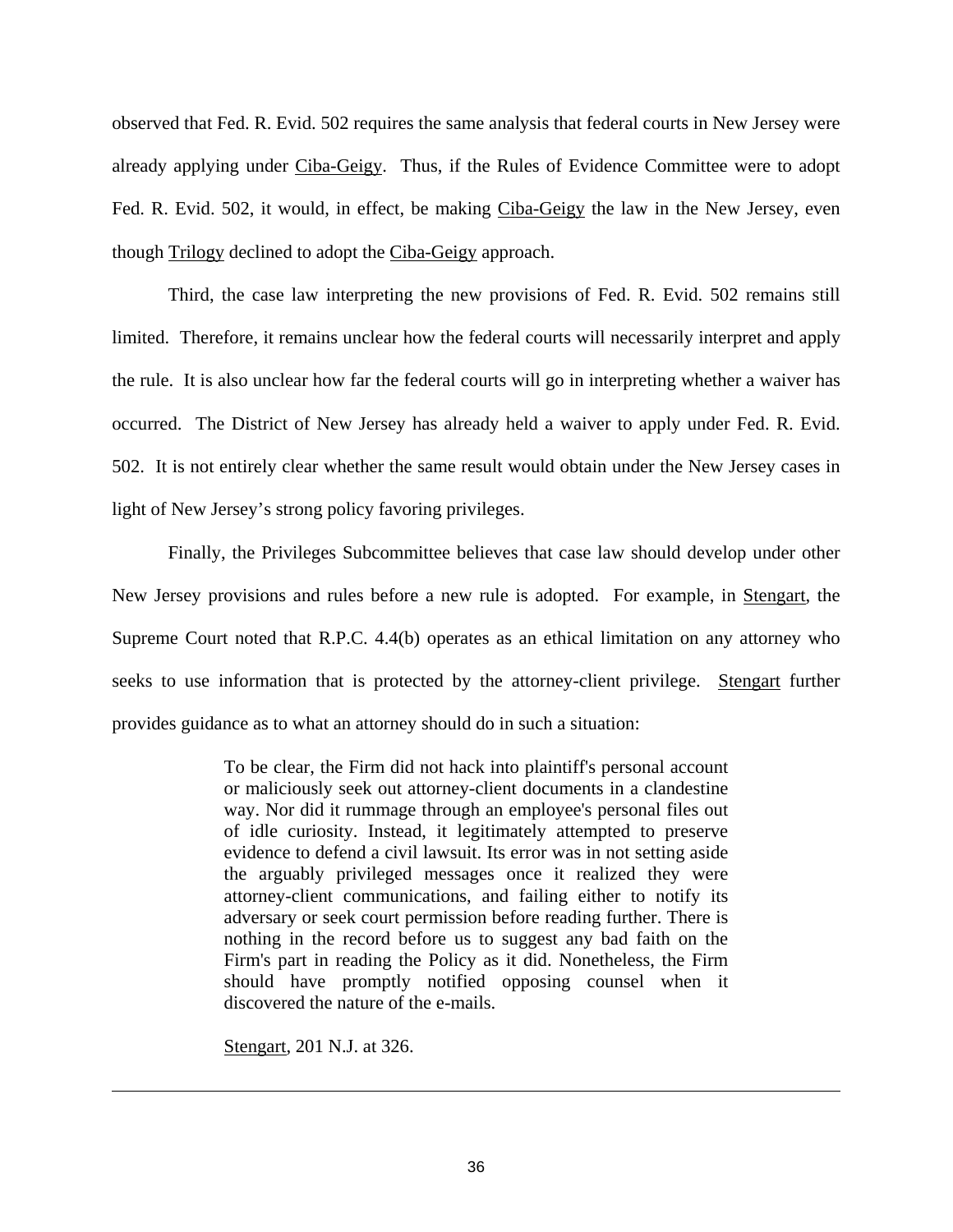#### Moreover,  $R_2$  4:10-2(e)(2) provides:

Information Produced. If information is produced in discovery that is subject to a claim of privilege or of protection as trial preparation material, the party making the claim may notify any party that received the information of the claim and the basis for it. After being notified, a party must promptly return, sequester, or destroy the specified information and any copies it has and may not use or disclose the information until the claim is resolved. A receiving party may promptly present the information to the court under seal for a determination of the claim. If the receiving party disclosed the information before being notified, it must take reasonable efforts to retrieve it. The producing party must preserve the information until the claim is resolved.

R.  $4:10-2(e)(2)$ .

The Privileges Subcommittee believes that further case law should develop under these rules for purposes of determining whether an amendment to the New Jersey Rules of Evidence is necessary. At this time, there are no reported decisions addressing R.  $4:10-2(e)(2)$ .

For all of these reasons, the Privileges Subcommittee does not recommend the adoption

of a companion provision to Fed. R. Evid. 502 at this time.

\*\*\*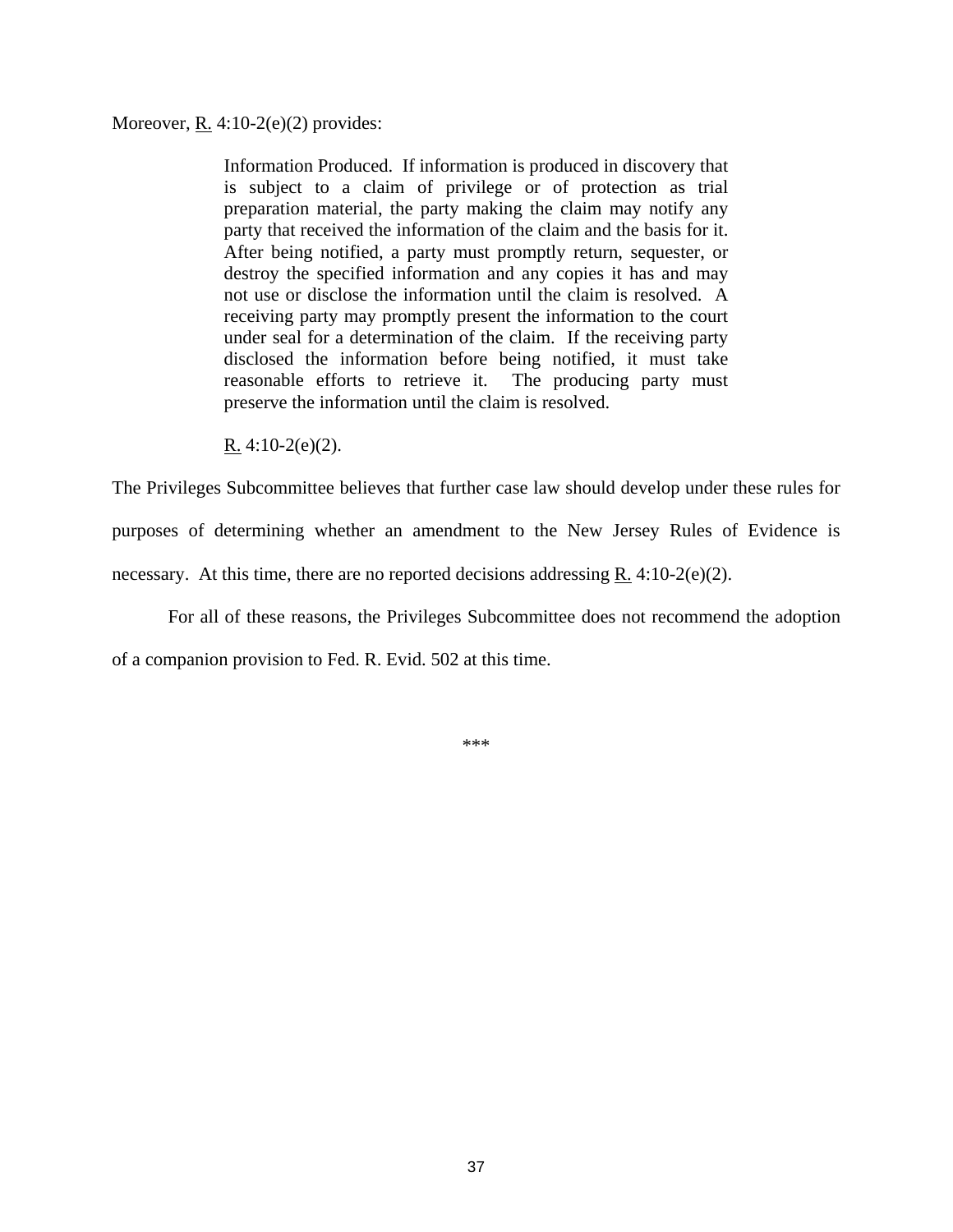## **APPENDIX C**

#### MEMORANDUM

To: Committee on Evidence

From: Subcommittee on Privileges

Re: Comprehensive Mental-Health-Provider Privilege

Date: November 1, 2010

In New Jersey, as in many states, the extent to which a patient's communications with a mental health professional is privileged depends on the license or educational degree of the mental health professional consulted. New Jersey has adopted separate and distinct privileges governing communications with psychologists, N.J.R.E. 505; psychiatrists, N.J.R.E. 506; social workers, N.J.R.E. 518; victim counselors, N.J.R.E. 517; and marriage counselors, N.J.R.E. 510. The subcommittee recommends that the full Committee seek the Supreme Court's express authorization to study and perhaps propose a comprehensive revision of the various and disparate privileges governing such communications. This memorandum will summarize current law to highlight differences among these privileges (although a comprehensive analysis of existing privileges is beyond the scope of this memorandum). The memorandum will then discuss practical problems and policy issues raised by the State's approach, and review support for a single comprehensive mental health provider's privilege.

#### **Current Law.**

New Jersey has adopted a variety of privileges governing communications with mental health professionals. Whether a particular privilege applies to a communication depends principally upon the license or professional credentials of the mental health professional, but also the nature of the communication. Whether the particular privilege actually shields the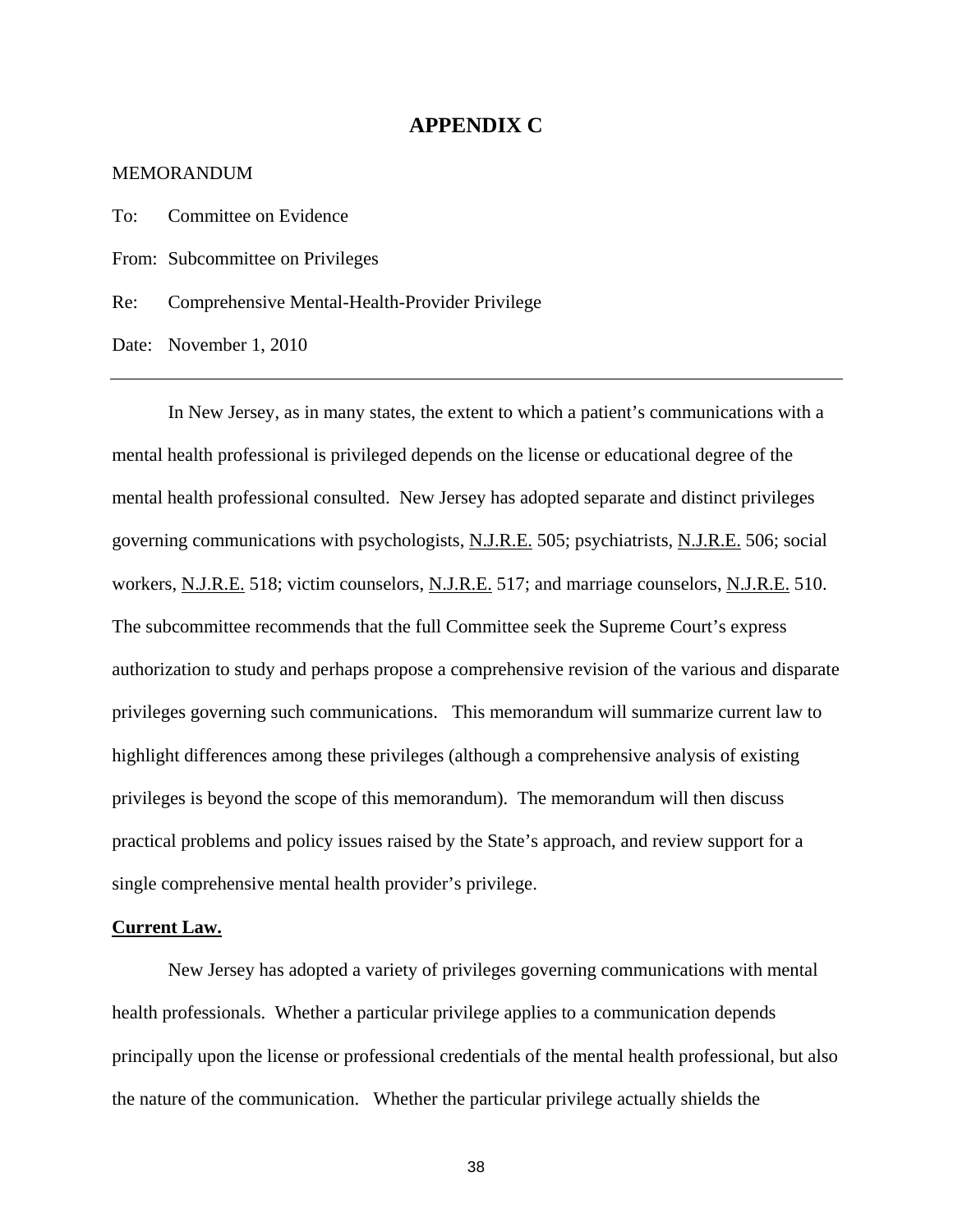communication from disclosure also depends on the exceptions to the privilege expressly adopted in the particular Rule, as well as judicially engrafted exceptions.

New Jersey's law on mental health privileges has created something of a hierarchy of privileges. Communications with psychologists are afforded greater protection than communications with psychiatrists. State v. McBride, 213 N.J. Super. 255, 270 (App. Div. 1986), certif. denied, 107 N.J. 118 (1987) ("the psychologist-patient privilege affords even greater confidentiality than the physician-patient privilege"). However, in some respects, the psychologist-patient privilege may be less far-reaching than the psychiatrist-patient privilege, as discussed below. In other respects, however, "the marriage and family therapist privilege ... may be somewhat broader than the psychologist-patient privilege." Kinsella v. Kinsella, 150 N.J. 276, 298, n. 1 (1997). Also broad is the victim counselor privilege. The court in State v. J.G., 261 N.J. Super. 409, 419 (App. Div.), certif. denied, 133 N.J. 436 (1993) called the privilege "absolute." Weakest among the mental health privileges is the social worker privilege.

The psychologist-patient privilege governs "confidential relations and communications" between a patient and a "licensed practicing psychologist." N.J.R.E. 505. However, practicing psychologists certified by the Department of Education may provide psychological services to school children without becoming a "licensed practicing psychologist." N.J.S.A. 45:14B-6(g). Consequently, the privilege apparently would not cover communications with such a psychologist. Also, the privilege would not cover other trained psychologists who may serve patients without becoming licensed. See N.J.S.A.  $45:14B-6(c)$  (psychological interns);  $-6(d)$ (out-of-state psychologist practicing limited hours in New Jersey); -6(e) (practicing psychologist with temporary permit to practice). Also, the privilege would apparently not cover a person whom the patient reasonably believed was a "licensed practicing psychologist," but was not.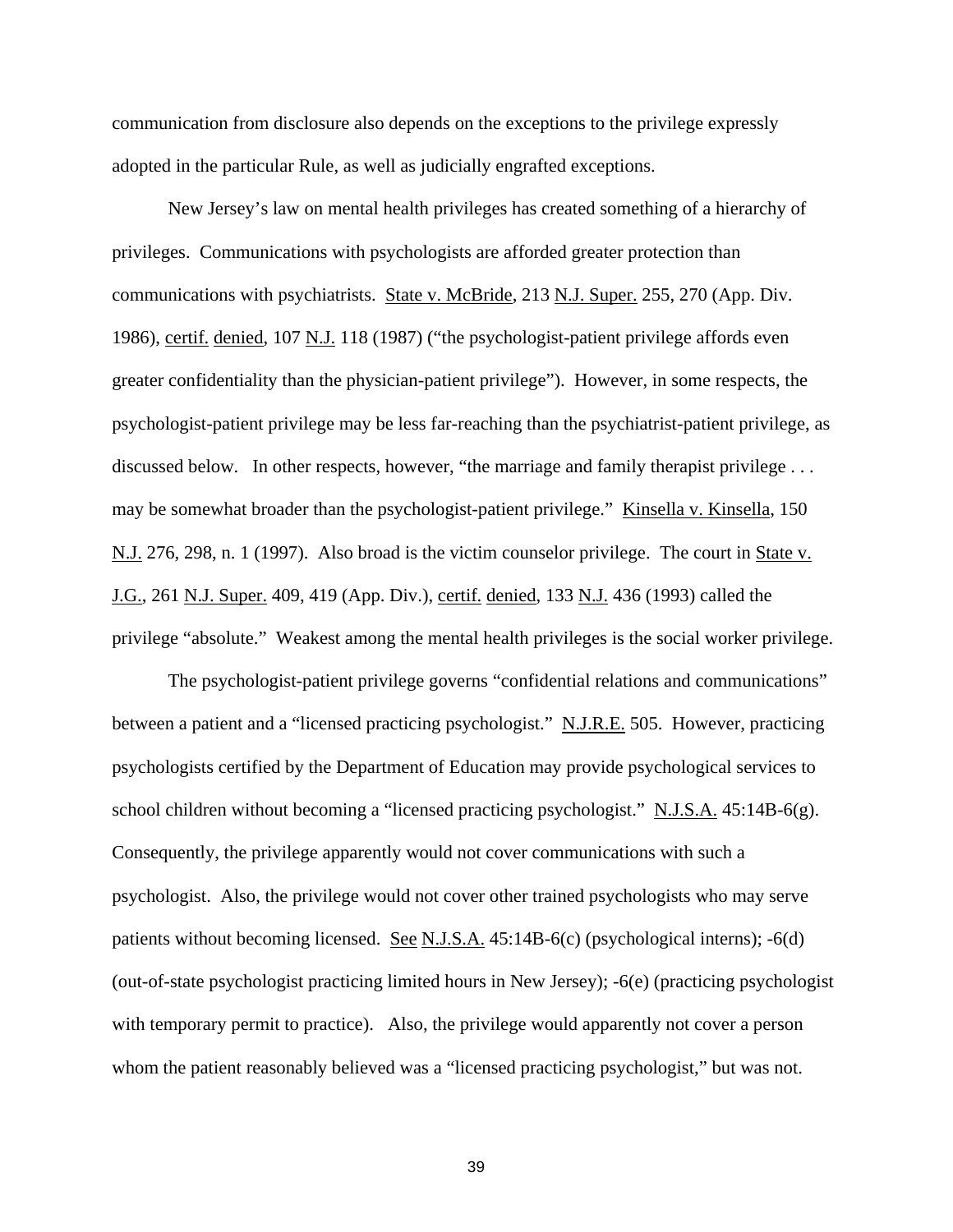The patient-psychologist privilege is defined by simply equating it with the attorney-

client privilege. "The confidential relations and communications between and among a licensed practicing psychologist and individuals, couples, families or groups in the course of the practice of psychology are placed on the same basis as those provided between attorney and client . . . ." N.J.R.E. 505. However, "the public policy behind the psychologist-patient privilege is in some respects even more compelling" than the policy behind the attorney-client privilege. Kinsella v. Kinsella, 150 N.J. 276, 330 (1997).

The Rule provides few explicit exceptions. The privilege does not apply to: commitment or guardianship actions where the client's condition is an issue; actions where the client seeks damages based on criminal conduct; actions involving the validity of a client's will; or issues involving testate or intestate succession from a deceased client. N.J.R.E. 505. It is unclear whether the psychologist-patient privilege bars a participant in a group therapy session with a psychologist from disclosing otherwise confidential communications by a fellow participant. Kinsella v. Kinsella, supra, 150 N.J. at 304.

The psychiatrist-patient privilege is covered by the physician-patient privilege. N.J.R.E. 506. This privilege covers communications to a licensed physician as well as a person whom the patient "reasonably believed . . . to be authorized to practice medicine." N.J.R.E. 506(a). The privilege also covers communications made to intermediaries between the patient and physicians, that is, "persons to whom disclosure was made because reasonably necessary for the transmission of the communication  $\dots$ ." N.J.R.E. 506(b).

The privilege covers "confidential communications," as defined, but only if "the patient or the physician reasonably believed the communication to be necessary or helpful to enable the physician to make a diagnosis of the condition of the patient or to prescribe or render treatment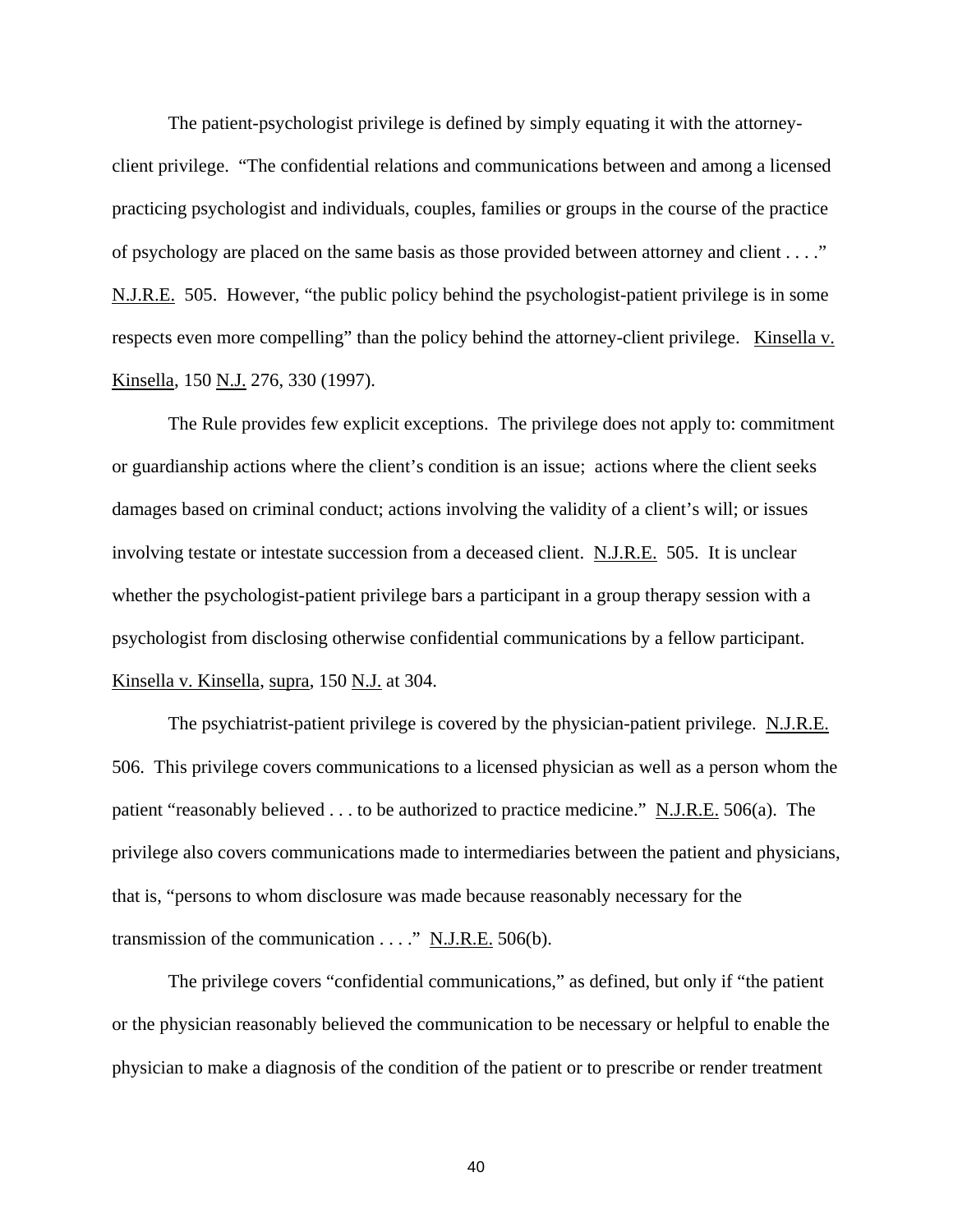therefore." N.J.R.E. 506(b). The privilege is subject to the same express exceptions applicable to the psychologist-patient privilege dealing with commitment and guardianship actions; damages based on criminal conduct; validity of a will; and testate or intestate succession. N.J.R.E. 506(c). But, the privilege is also subject to an express exception for actions where the patient's condition "is an element or factor of the claim or defense of the patient or of any party claiming through or under the patient or claiming as a beneficiary of the patient" under a contract with the patient or insurance for the patient. N.J.R.E. 506(d).

By contrast, even where a person's psychological condition is put in issue, a court must apply a three-part test to determine whether the patient has waived the psychologist-patient privilege. The party seeking disclosure must demonstrate a legitimate need for the evidence; the evidence must be relevant and material to the issues before the court; and it must appear that the information cannot be secured from any less intrusive source. Kinsella v. Kinsella, supra, 150 N.J. at 299 (psychologist-patient); In re Kozlov, 79 N.J. 232, 243-44 (1979) (attorney-client). However, there is authority for piercing the psychologist-patient privilege. See also State v. L.J.P., 270 N.J. Super. 429 (App. Div. 1994) (reversing trial court's refusal to pierce alleged aggravated sexual assault victim's psychologist-patient privilege); State v. McBride, supra, 213 N.J. Super. at 271 (holding it was error for trial court to refuse to review psychologist-patient records in camera, thereby allowing "victim's uncorroborated tale of the events in question to stand unrebutted").

The "marriage counselor privilege" renders confidential any communication between a "marriage and family therapist" and a "person or persons in therapy." N.J.R.E. 510. The Practicing Marriage Counseling Act authorizes other professionals, such as social workers, psychologists, physicians, attorneys, clergy and guidance counselors, to conduct marriage and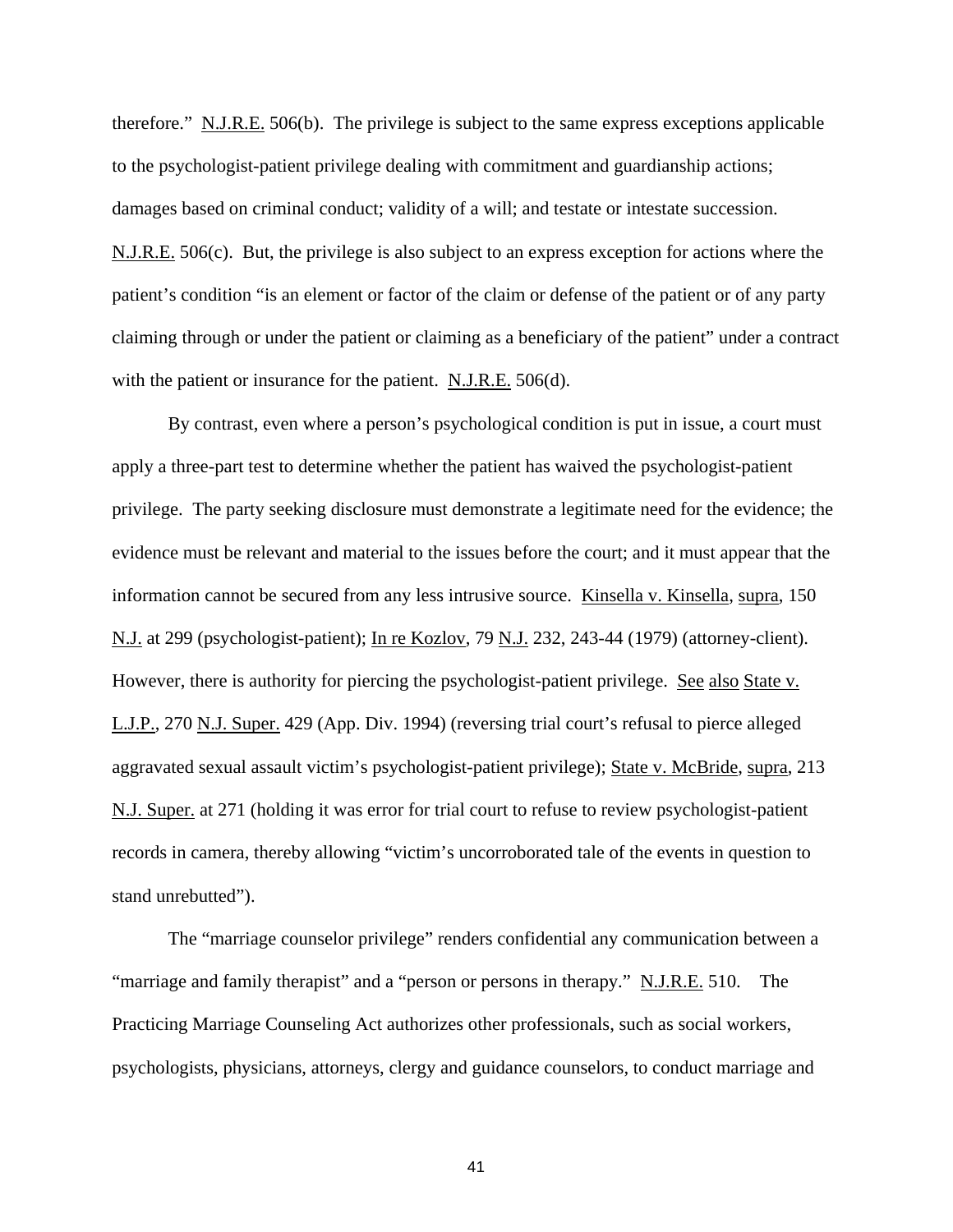family therapy. N.J.S.A. 45:8B-8. Consequently, such persons enjoy the protection of the marriage counselor privilege, although they are not specifically licensed as marriage counselors. Wichansky v. Wichansky, 126 N.J. Super. 156, 159 (Ch. Div. 1973) (finding that the marriage counselor privilege applied to a communications to a licensed practicing psychologist providing marriage counseling).

The privilege covers all communications, whether or not intended to be confidential. Id. at 160. Moreover, the statutory privilege does not include any express exceptions, nor is it subject to waiver. "This privilege shall not be subject to waiver, except where the marriage and family therapist is a party defendant to a civil, criminal or disciplinary action arising from the therapy, in which case, the waiver shall be limited to that action." N.J.R.E. 510. See also Wichansky v. Wichansky, supra, 126 N.J. Super. at 160 (noting the prohibition against waiver). Notwithstanding its broad language, one court has pierced the privilege where the need for the information significantly outweighed the need for confidentiality. In M. v. K., 186 N.J. Super. 363 (Ch. Div. 1982), the trial judge concluded that enforcement of the privilege violated the constitutional rights of a child in a custody dispute.

The victim counselor privilege is an "absolute privilege" as noted above. The privilege covers "any confidential communication." N.J.R.E. 517(c). The operative language states that the victim counselor "has a privilege not to be examined as a witness in a civil or criminal proceeding with regard to any confidential communication." Ibid. Although this language does not render the communications themselves inadmissible – but simply shields the counselor from questioning – the legislative findings make it clear that the drafters intended to accord confidentiality to "all victims of violence who require counseling. . . " N.J.R.E. 517(a).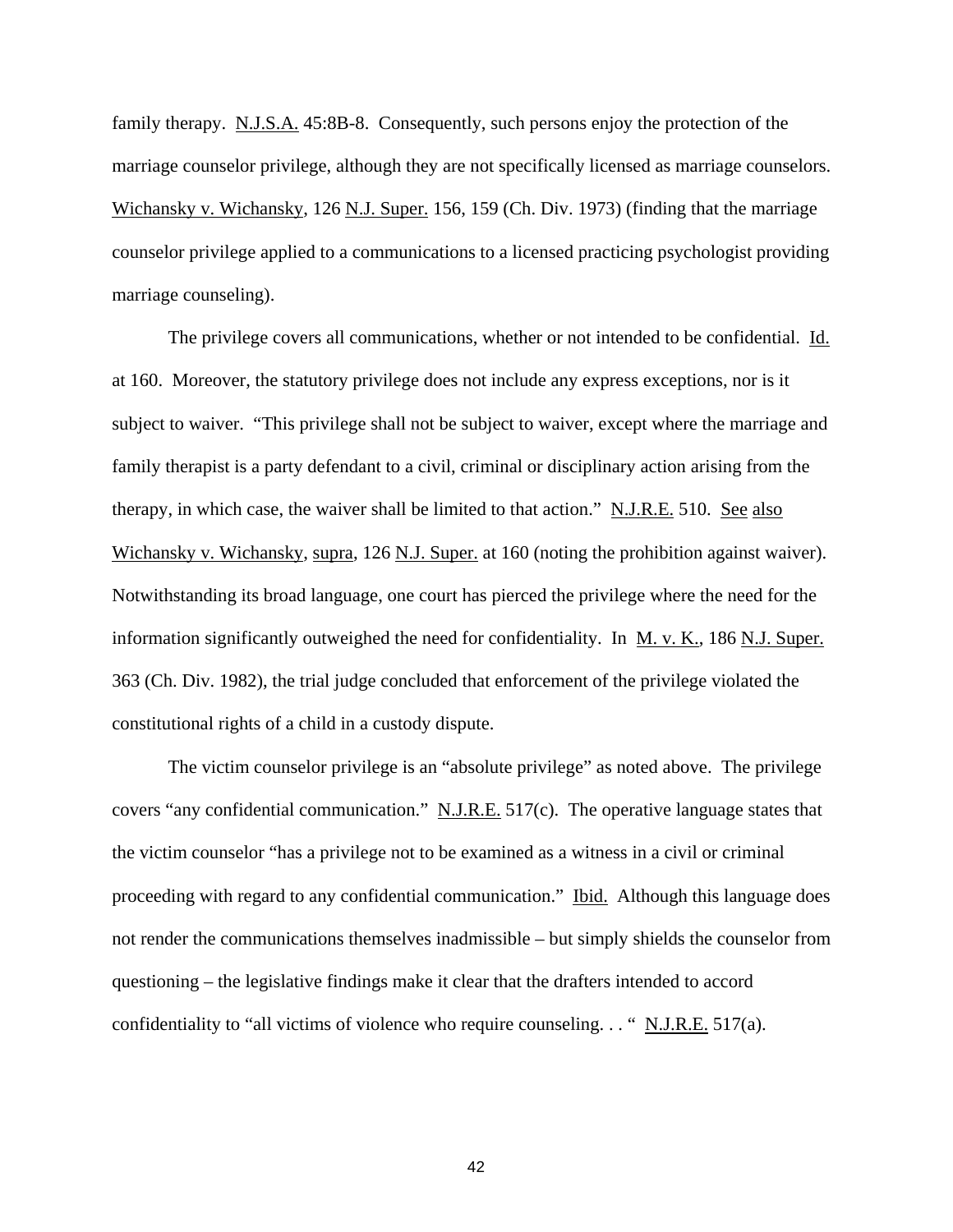A "victim counselor" means any person who works for an agency assisting victims and their families, receives forty hours of training, is supervised by a center's supervisor, and "has a primary function of rendering advice, counseling or assisting victims of acts of violence." N.J.R.E. 517(b). Thus, a victim counselor need have significantly less training that the other mental health professional covered by other privileges. Moreover, a rape victim who confides in a victim counselor under the rule would be protected by the "absolute privilege" under N.J.R.E. 517, while a rape victim who confides instead in a licensed practicing psychologist would not, if the psychologist does not also qualify as a victim counselor. For example, if counseling victims of violent crime is not "a primary function" of the psychologist, or if the psychologist does not work for a victim counseling center, then the psychologist would not qualify as a victim counselor.

A "victim" means a person who consults such a counselor concerning a "mental, physical or emotional condition caused by an act of violence." Ibid. However, the court in State v. J.G., supra, held that the privilege extends to communications made by a child-victim's mother, characterizing her as a victim of the crime. 261 N.J. Super. at 418.

One interesting aspect of the rule is that a person claiming the rule may need to establish as a threshold matter that he or she is a victim. In a criminal case where a defendant may conceivably seek discovery of statements by an alleged victim, the victim's "victimhood" may be disputed. Of course, there are many cases where the victimization is undisputed, and the issue is the identity of the victimizer. The law is unclear as to what kind of showing is necessary to qualify a person as a victim. In State v. J.G., the court did not address the issue; it applied the victim-counselor privilege to communications made to counselors after defendant was arrested and confessed that he had sexually assaulted his children.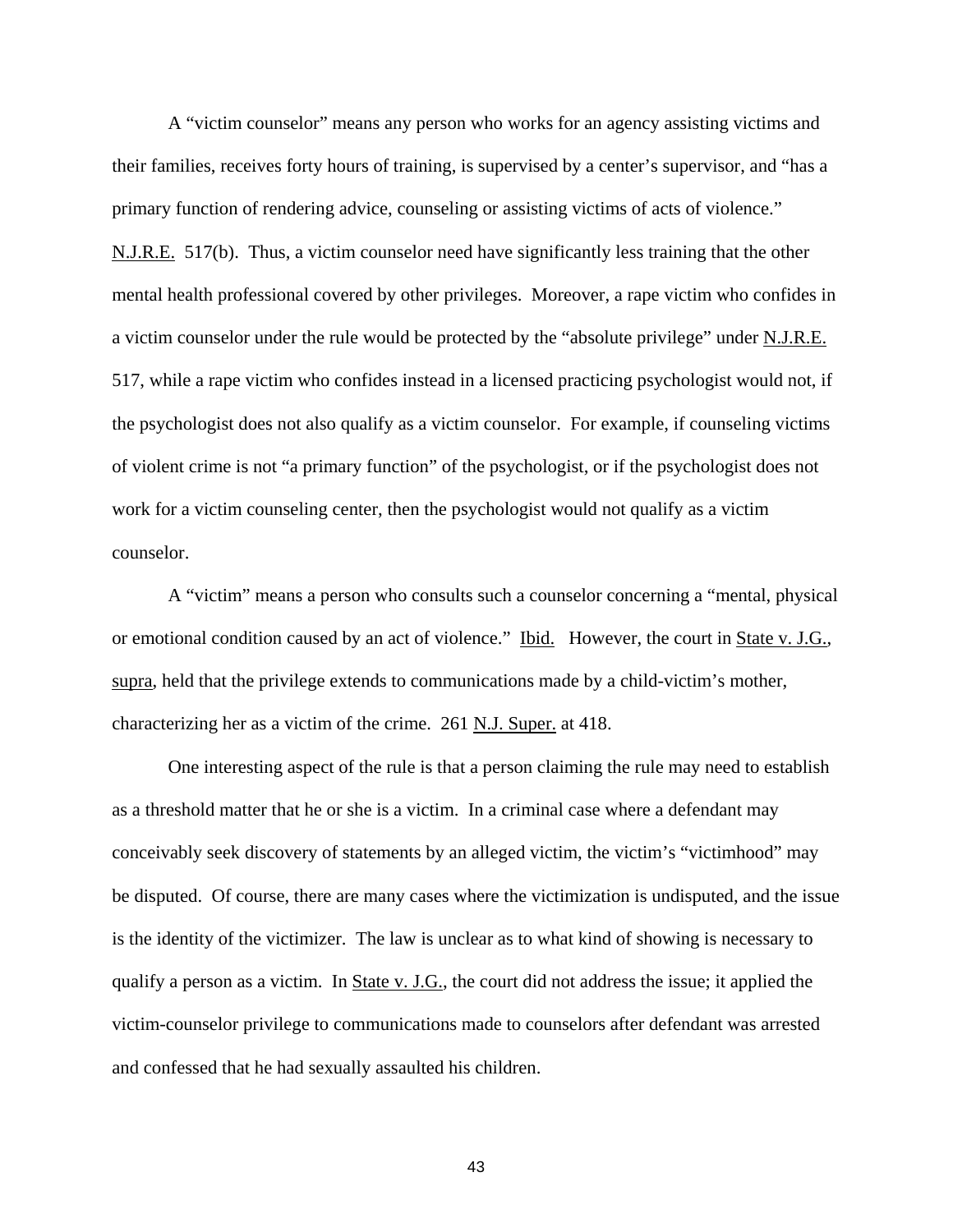Even though the J.G. court characterized the victim counselor privilege as "absolute," the court recognized that it may be overridden for compelling reasons. "We hold that in the absence of compelling circumstances, communications between a crime victim and a counselor consulted for treatment are absolutely immune from disclosure." Id. at 419. The privilege must also yield to a defendant's constitutional right to confrontation. "We acknowledge that there are situations in which the defendant's constitutional rights are paramount and override the State's policy of protecting records and documents from disclosure." Ibid. (citing Pennsylvania v. Ritchie, 480 U.S. 39, 107 S.Ct. 989, 94 L.Ed.2d 40 (1987) and Davis v. Alaska, 415 U.S. 308, 94 S.Ct. 1105, 39 L.Ed. 2d 347 (1974)).

The weakest of the legislated mental health privileges appears to be the social worker privilege, which provides that a licensed or certified social worker "shall not be required to disclose" confidential information from a social work client unless at least one of five preconditions is met. N.J.R.E. 518. The five prerequisites to disclosure are: (1) "disclosure is required by other State law"; (2) failure to disclose would clearly and presently endanger another's health or safety; (3) the social worker is a party to litigation; (4) the client is a defendant in a criminal proceeding and the client's rights to present a defense would be violated; or (5) the patient waives the privilege. Ibid. By its terms, the social worker privilege differs markedly from the privilege afforded communications between patients and psychologists. The social worker privilege generally allows disclosure if "required by other State law." For example, it would appear that by its terms, the social worker privilege must bow to "other State law" embodied in a criminal defendant's right to discovery under Rule 3:13-3.

Lastly, the Legislature has provided no testimonial privilege to mental health providers who do not meet the professional requirements in the statutory privileges. Thus, as discussed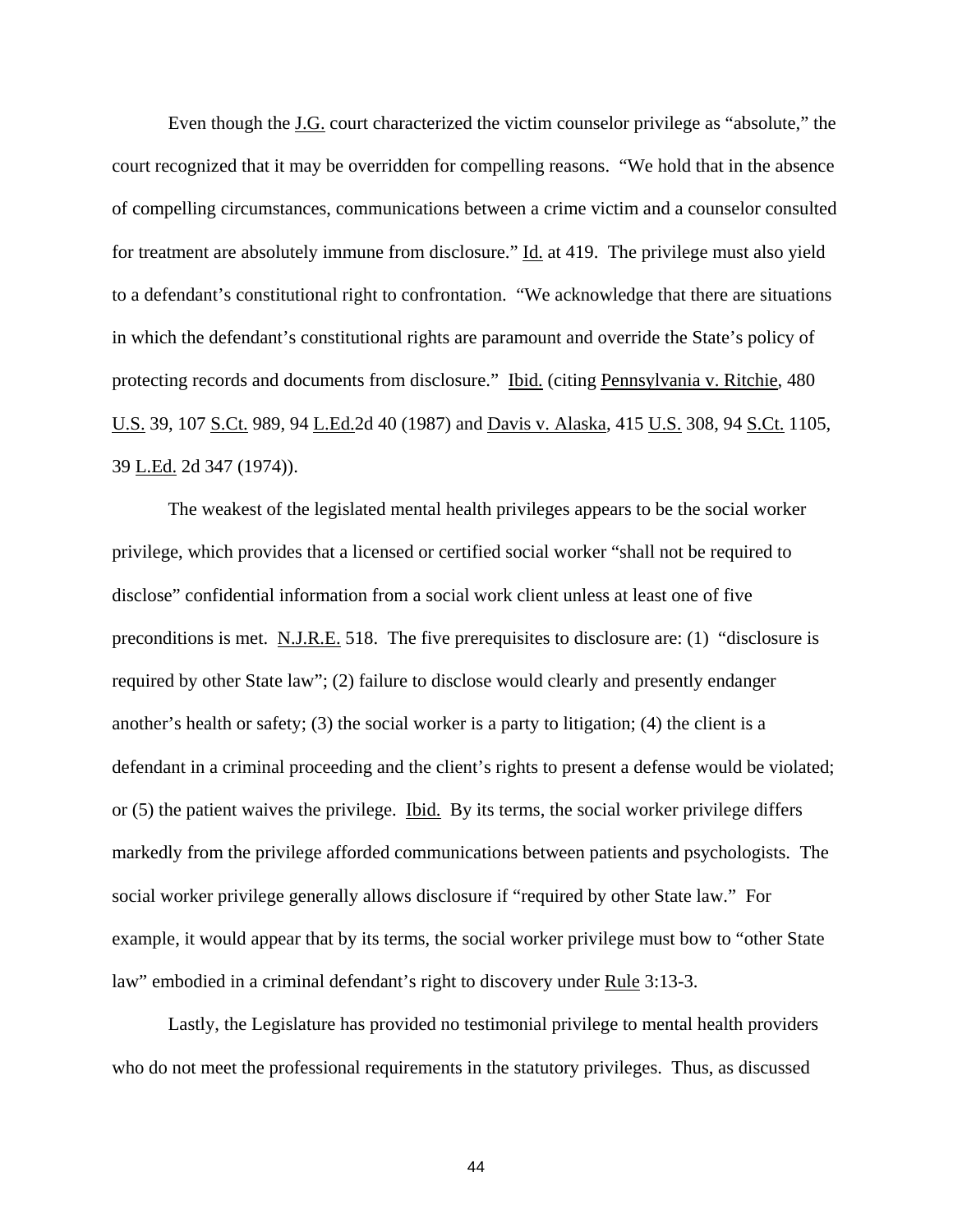above, certain psychologists are not covered by the psychologist-patient privilege. There also is no statutory privilege for communications to a counselor who has a masters degree not in social work but in counseling, unless the counselor provides marriage counseling, N.J.R.E. 510, or is also a qualified victim counselor. N.J.R.E. 518. The Rules of Evidence do not grant an evidentiary privilege to certified psychoanalysts – who must have received a master's degree and received a graduate certificate in psychoanalysis from a free-standing psychoanalytic institute. N.J.S.A. 45:14BB-6. Nurse practitioners also fall outside the statutory privileges. However, a nurse who practices under the supervision of a physician would apparently enjoy the physician's privilege. See State v. Philips, 213 N.J. Super. 534, 543, n. 5 (App. Div. 1986) (applying patient physician privilege to communications with a physician's nurse, stating, "Any applicable privilege should also protect confidential statements made to a treating nurse, acting either as an agent under the supervision of a doctor or in her professional capacity.") Conceivably, based on an agency rationale, communications to a mental health professional may be subject to the privilege applicable to a supervising professional. See, e.g., State v. Davis, 116 N.J. 341, 361 (1989) (communications to attorney's investigator protected by attorney-client privilege based on agency principles).

#### **Discussion.**

In the subcommittee's view, New Jersey's current array of privileges for mental health providers creates practical problems for courts, providers and patients. It is also difficult to square the unifying policy that underlies all the privileges – to promote treatment and protect privacy – with the disparate treatment inherent in the privileges themselves.

As a practical matter, the various privileges add a level of complexity to any court's analysis of a claim of privilege over a mental health communication. One hypothetical case may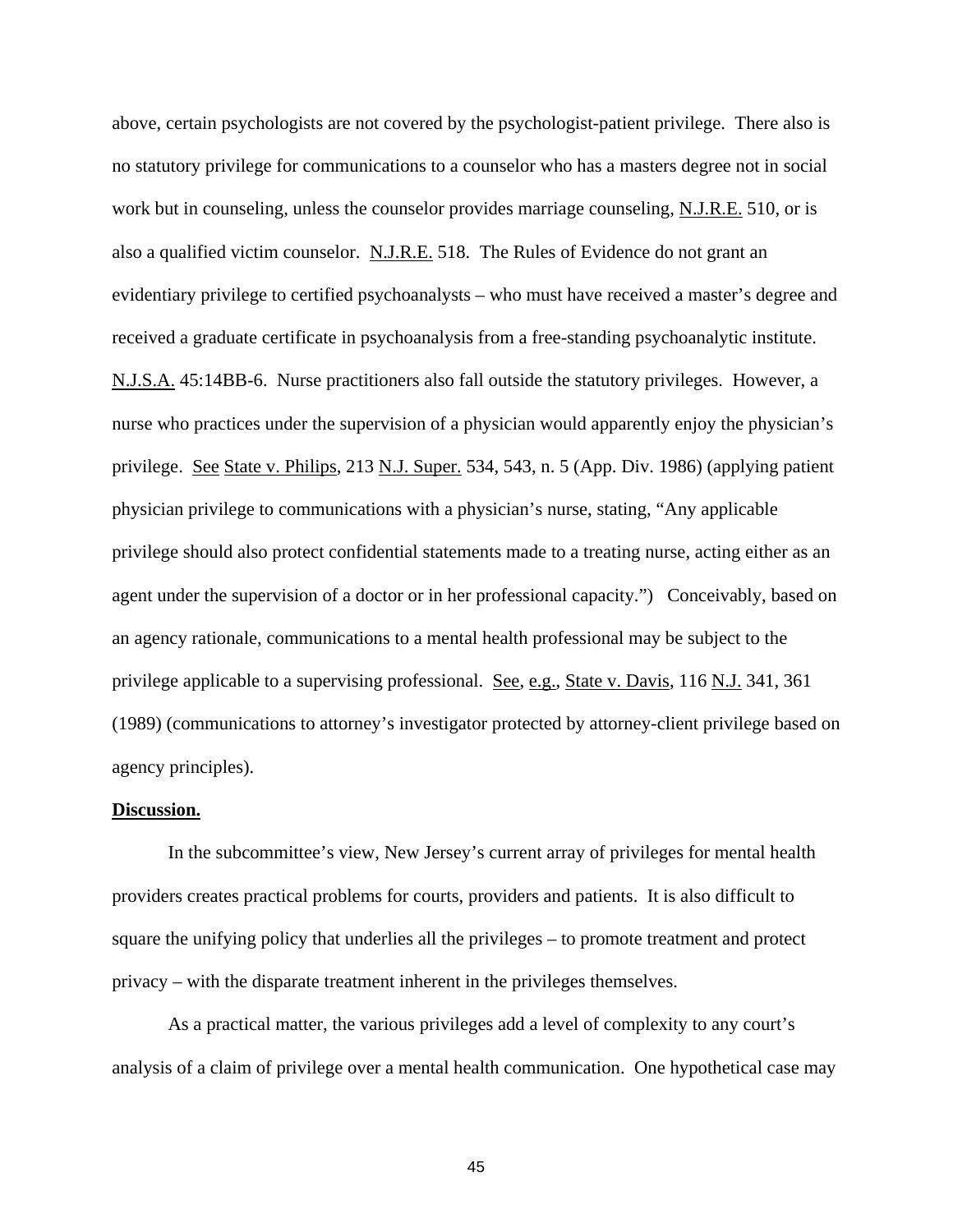highlight the problem. A defendant is charged with a sexual assault against a troubled teenager. The defendant presents evidence to the court that the teenager, who had a reputation for lying and false claims, had been treated for various mental health conditions at a psychiatric hospital. Moreover, the defendant claims that the teenager originally alleged that someone other than defendant had assaulted her. The court grants a motion for in camera review of mental health records. However, to complete its analysis the court must first determine the professional status of each treater. A second production is made identifying the licensing and educational background of treaters. The court then finds records of communications with a psychiatrist, a psychologist, social workers, and mental health assistants. The court must then subject the alleged victim's communications to disparate analysis based upon the different rules and principles. The task is complex and may lead to inconsistent results.

A case from New York highlights the potential results of privileges based on credential. In People v. Wilkins, 480 N.E.2d 373 (N.Y. 1985), the New York Court of Appeals reversed a homicide conviction because a psychologist who treated defendant to determine if he was suicidal, was permitted to testify that the defendant admitted that his wounds were self-inflicted. That statement contradicted defendant's claim that the victim had stabbed him and that he killed the victim in self-defense. The Court held that if the victim confided in a psychiatrist, the testimony would have been admissible; but because he spoke to a psychologist, it was not. The Court was at a loss to justify the Legislature's distinction, but was bound by it. Id. at 377.

The subcommittee finds it difficult to reconcile the disparate treatment of mental health privileges with the public policy said to support those privileges. The mental health privileges are said to satisfy two public policy goals. First, they are supposed to promote the public's use of mental health services. The so-called utilitiarian argument is that absent protection of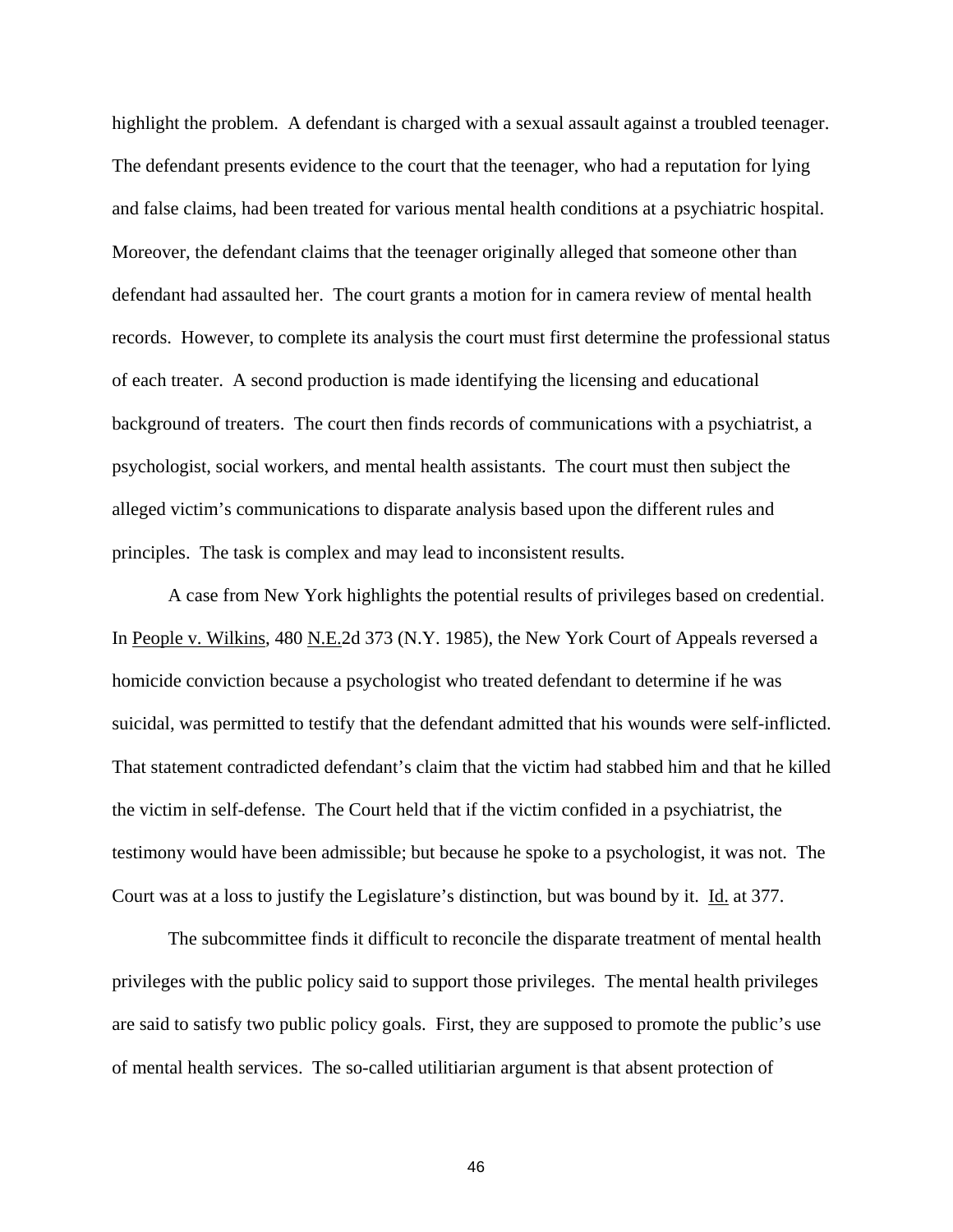confidential communications, people would be less willing to seek out treatment and it is in the public interest that people seek needed mental health treatment.

Some critics question whether, as an empirical matter, anything more than a small minority of patients would really avoid treatment because of the lack of a privilege. See, e.g., "Development in the Law – Privileged Communication: IV. Medical and Counseling Privileges," 98 Harv. L. Rev. 1530, 1531, 1542-43 (1985) (hereinafter "Development in the Law") (questioning the empirical support for the so-called utilitarian justification for a psychotherapist privilege). The utilitarian argument has also been subject to judicial skepticism. See Jaffee v. Redmond, 518 U.S. 1, 22-22, 116 S.Ct. 1923, 1934, 135 L. Ed.2d 337, 352-353 (1996) (Scalia, J., dissenting) (questioning empirical basis for concluding that without psychotherapist privilege, persons would be deterred from seeking counseling). However, the mental health privileges are also said to promote personal privacy. In other words, regardless of whether the privilege is necessary to assure resort to treatment, the privilege is important to protect a patient's privacy.

The two policy goals are reflected in legislative findings. See, e.g., N.J.R.E.  $517(a)$ (stating that "[c]ounseling of . . . victims [of violence] is most successful when the victims are assured their thoughts and feelings will remain confidential and will not be disclosed without their permission."). They are also recognized in the case law. See, e.g., Kinsella v. Kinsella, supra, 150 N.J. at 330 ("[T]he psychologist-patient privilege serves the functional purpose of enabling a relationship that ultimately redounds to the good of all parties and the public. The psychologist-patient privilege further serves to protect an individual's privacy interest in communications that will frequently be even more personal than those between attorney and client.").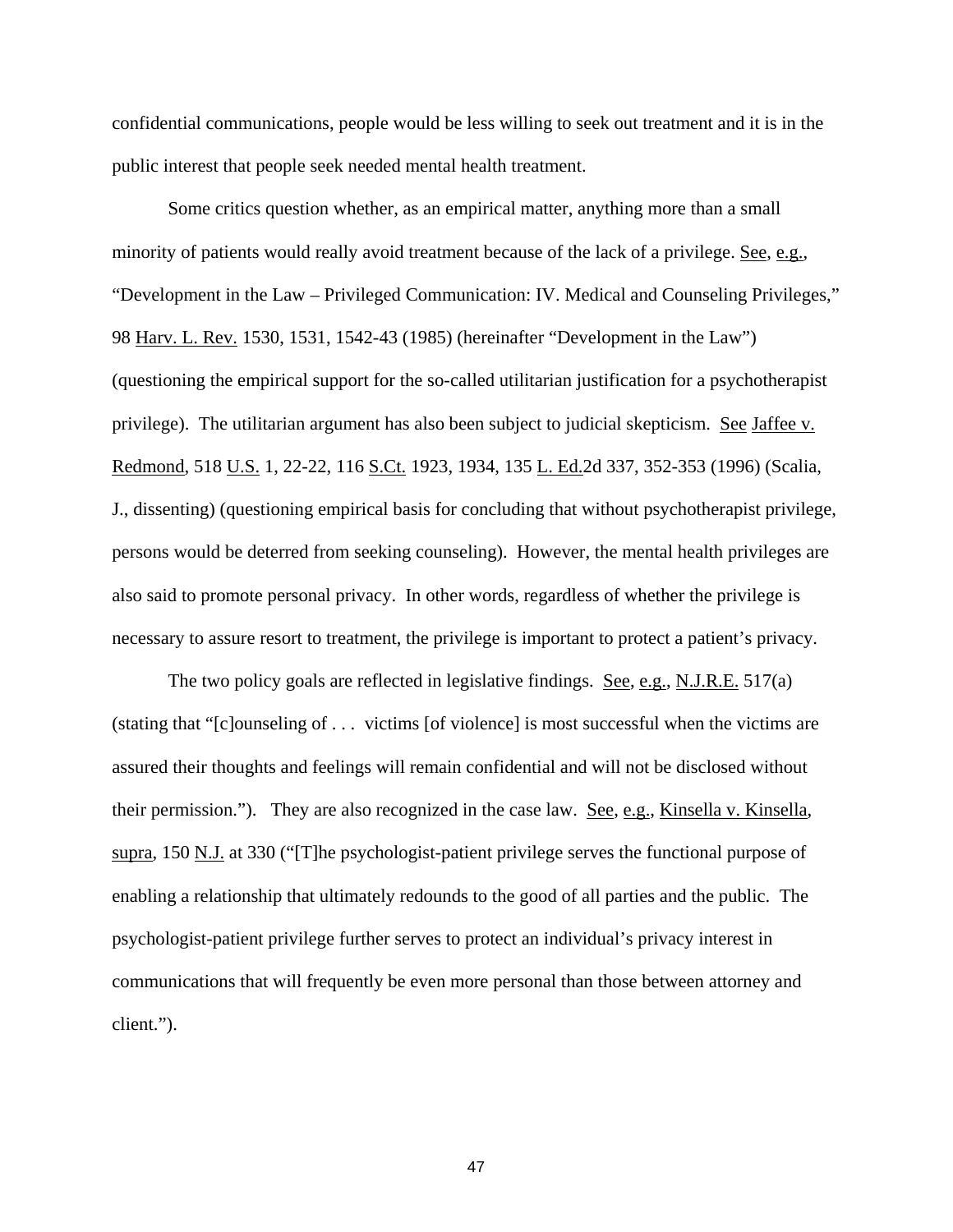One New Jersey court, struggling to explain why communications with psychologists are worthy of greater protection than communications with physicians, presented a policy rationale that overlooks the status of psychiatrists as physicians who may perform psychotherapy in treatment of mental illness.

> [W]e can readily conceive of a reasonable basis to distinguish between a physician treating a disease and a psychologist endeavoring to cure an emotional or mental problem. . . . . The nature of psychotherapy might well justify a greater degree of confidentiality and protection than is generally afforded medical treatment of a physical condition. The nature of the psychotherapeutic process is such that full disclosure to the therapist of the patient's most intimate emotions, fears and fantasies is required. The patient rightfully expects that his personal revelations will not generally be subject to public scrutiny or exposure. We recognize that "[m]any physical ailments might be treated with some degree of effectiveness by a doctor whom the patient did not trust, but a [psychologist] must have his patient's confidence or he cannot help him."

[Arena v. Saphier, 201 N.J. Super. 79, 86 (App. Div. 1985) (citation omitted].

In the subcommittee's view, when matched against the utilitarian and privacy policy goals, there is little apparent justification for treating a patient's communications with one mental health professional differently from communications with a different mental health professional. For example, it is difficult to defend affording disclosures about sexual identity to a clinical social worker less protection than the same disclosures to a psychiatrist; and to afford those disclosures to a psychiatrist less protection than the same disclosures to a psychologist. It also is difficult to defend affording less protection to disclosures about suicidal ideation made to a psychiatrist, than disclosures about tidiness in the household made to a marriage counselor.

The differential treatment arguably may have a disparate impact on persons of lesser means. A person who resorts to a community mental health clinic, as opposed to a private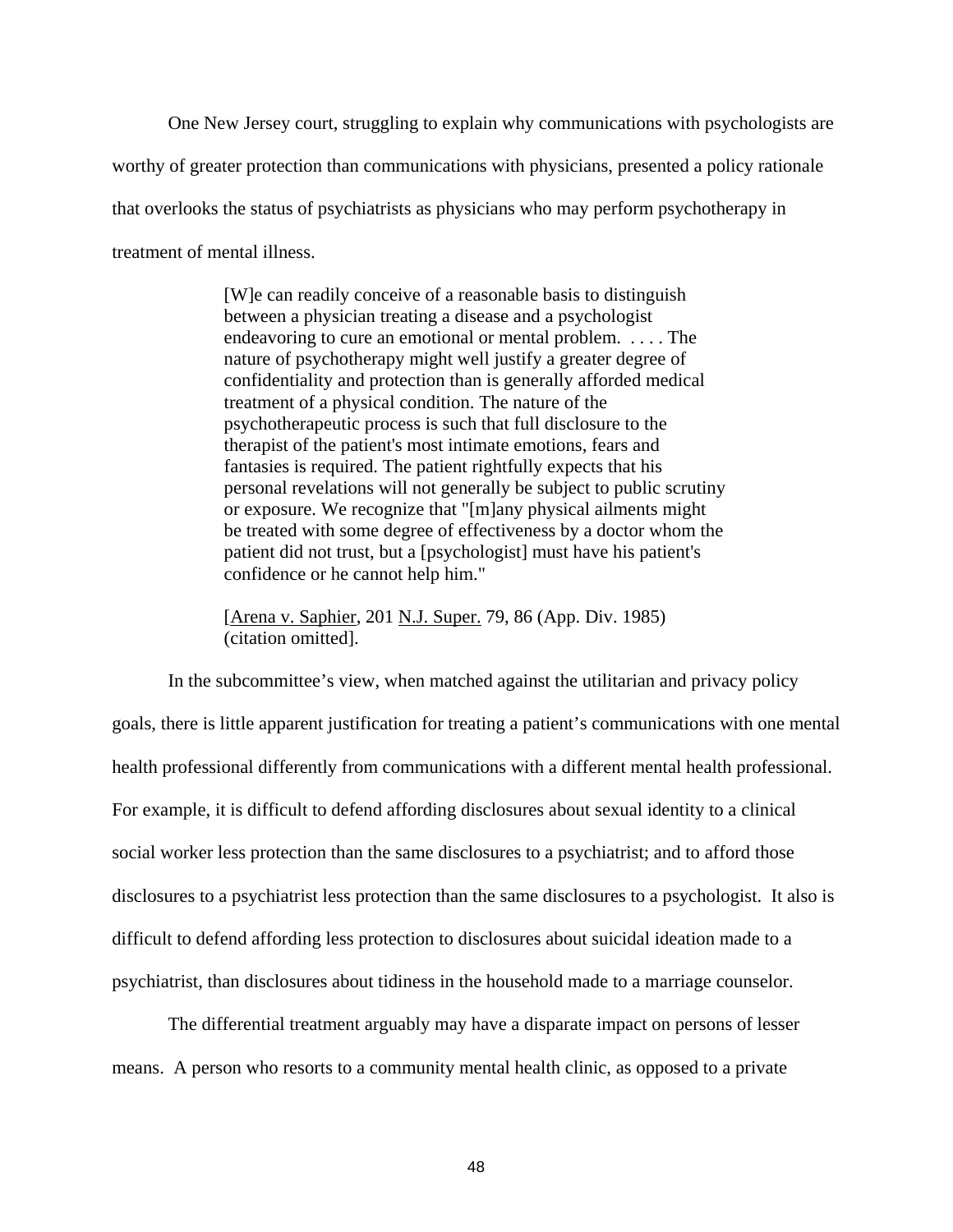psychiatrist or psychologist, may be more likely to receive treatment from a social worker, or a person possessing a masters in counseling. Thus, the hierarchy of mental health privileges may disadvantage persons of limited financial means. Justice Stevens, writing for the majority in Jaffee v. Redmond, supra, observed, "Today, social workers provide a significant amount of mental health treatment. . . . . Their clients often include the poor and those of modest means who could not afford the assistance of a psychiatrist or psychologist, but whose counseling sessions serve the same public goals." 518 U.S. at 15-16, 116 S.Ct. at 1931, 135 L. Ed.2d at 348. See also R. Auerbach, "Comment: New York's Immediate Need for a Psychotherapist-Patient Privilege Encompassing Psychiatrists, Psychologists, and Social Workers," 69 Alb. L. Rev. 889, 908 (2006) (hereinafter "Comment: New York's Immediate Need") (noting that social workers providing mental health services outnumbered psychologists and psychiatrists combined, and questioning why low income people who must resort to a low cost clinic staffed by social workers should receive less protection over their communications than upper-class persons treated by psychiatrists).

A consolidated mental health privilege has found favor among some jurisdictions and commentators. In establishing a testimonial privilege for psychotherapists, and then extending it to social workers, the majority in Jaffee v. Redmond, supra, agreed that if one accepts the policy goals of the privilege, then the psychotherapist privilege should not discriminate on the basis of whether the mental health professional holds a M.D., a Ph.D. in Psychology, or a M.S.W. or Ph.D. in Social Work. "We therefore agree with the Court of Appeals that 'drawing a distinction between the counseling provided by costly psychotherapists and the counseling provided by more readily accessible social workers serves no discernible public purpose.'" 518 U.S. at 17, 116 S.Ct. at 1932, 135 L. Ed.2d at 349 (citation omitted).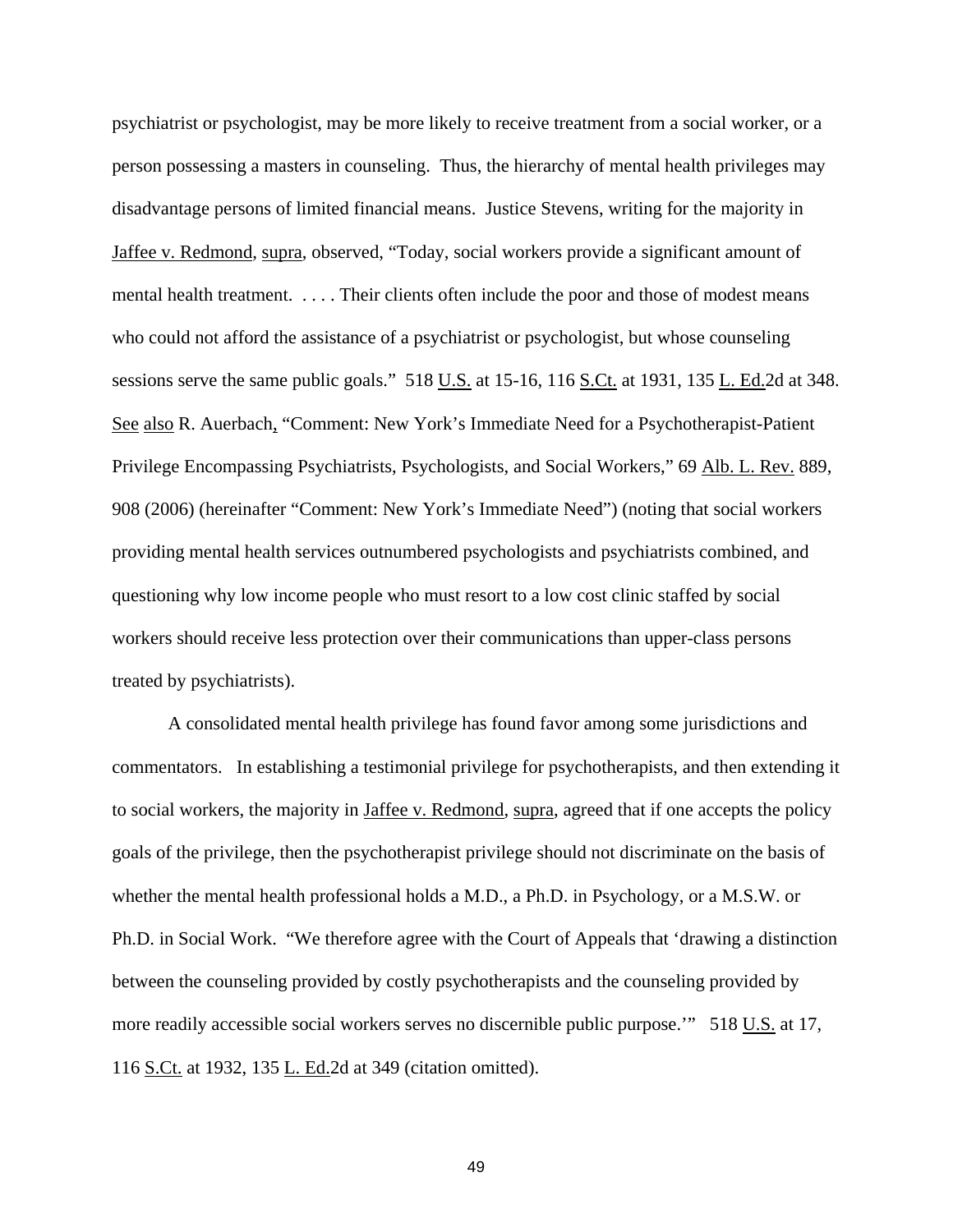Some commentators agree that there is little basis to draw distinctions between the various reputable mental health professions in affording evidentiary privileges. See, e.g., "Comment: New York's Immediate Need," 69 Alb. L. Rev. at 906-912 (advocating a comprehensive psychotherapist privilege encompassing communications to psychiatrists, psychologists, and social workers); "Note: A Uniform Testimonial Privilege for Mental Health Professionals," 51 Ohio St. L. J. 741, 742, 746 (1990) (endorsing a "single, qualified privilege that covers all mental health professionals" and criticizing "the patchwork development of privilege law" in the mental health field); "Development in the Law," 98 Harv. L. Rev. at 1549 ("The legal system's current distinction between psychotherapists and other professions who provide similar counseling services is similarly artificial."). Another commentator suggests a hybrid approach, that accords a uniform privilege over communications based on both the credentials and function of the provider of mental health services. C. Dubbelday, "Comment: The Psychotherapist-Client Testimonial Privilege: Defining the Professional Involved," 34 Emory L. J. 777 (1985) (proposing that a privilege should extend equally to communications to licensed mental health professionals, whether psychologists or psychiatrists, and to such identified unlicensed mental health counselors performing similar functions, such as rape counselors).

The consolidated approach has been endorsed by the National Conference of Commissioners of Uniform State Laws, which has adopted a uniform privilege for communications to mental health providers. The approach is a "functional" one, too. The commissioners believed that covering all communications to social workers, for example, could extend too far if the social worker was not engaged in treatment of mental or emotional conditions. See Comment to Rule 503, Uniform Rules of Evidence Act, (1999).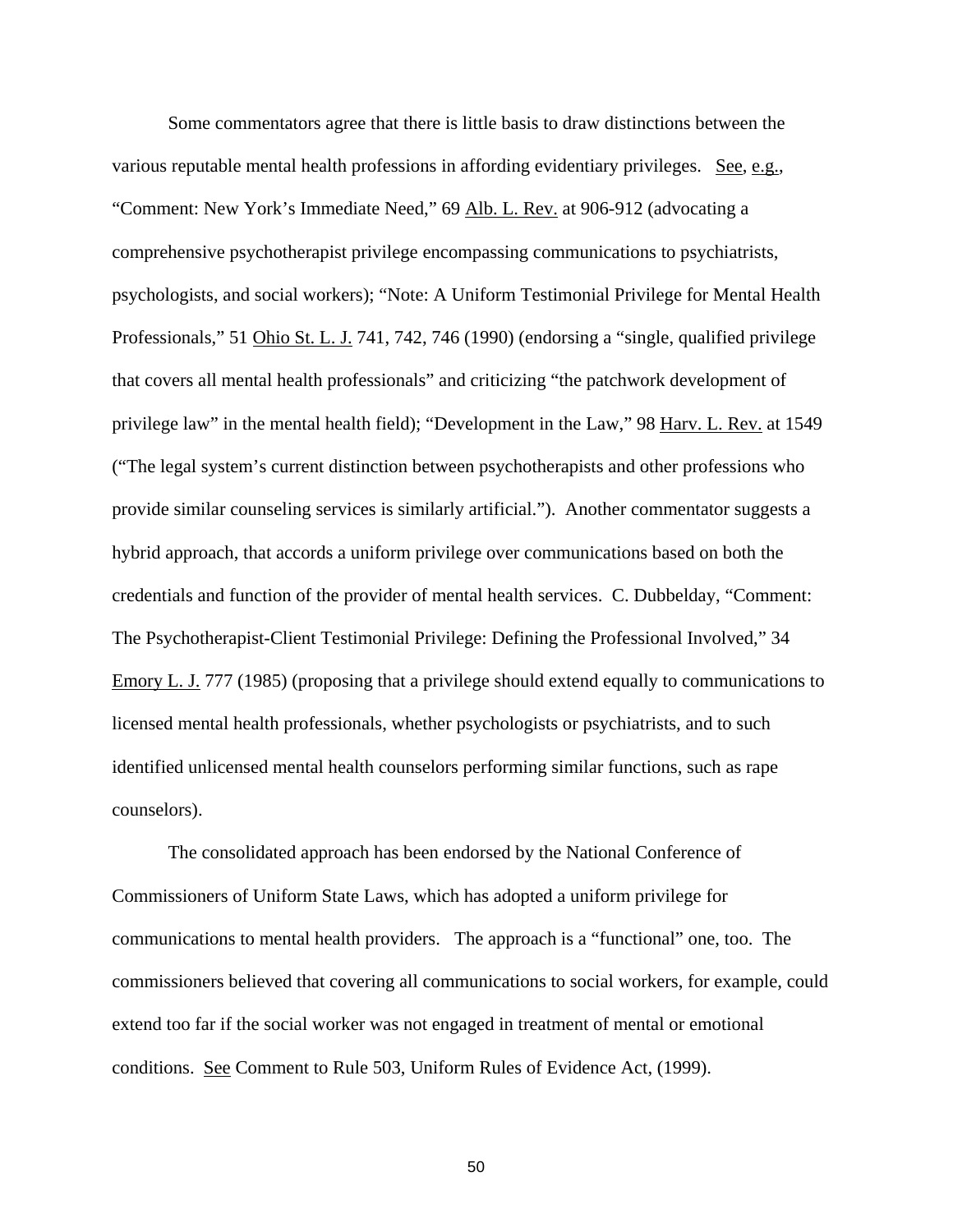Consolidated privileges have also been adopted in many states. See "Comment: New York's Immediate Need," 60 Alb. L. Rev. at 902-03 (identifying numerous states that "place psychiatrists, psychologists, and social workers within a single statute" and others that include psychiatrists and psychologists in the same privilege, but exclude social workers). For example, California has adopted a single privilege governing confidential communications with a "psychotherapist," which is then defined to include various providers of mental health treatment or counseling. Cal. Evid. Code § 1010.

Under California's privilege, in some respects it is enough to fall within a particular professional or licensing category in order to qualify as a psychotherapist. Included are licensed psychologists, school psychologists, and licensed marriage and family therapists. Cal. Evid. Code § 1010(b), (d), and (e). On the other hand, other mental health providers must prove both licensing or participation in a profession and specialization in mental health treatment. Included are medical doctors specializing in psychiatry, social workers engaged in applied psychotherapy, registered nurses with a master's degree in psychiatric-mental health nursing, and advanced practice registered nurses certified as clinical nurse specialists who participate in expert clinical practice in the specialty of psychiatric-mental health nursing. Cal. Evid. Code  $\S$  1010(a), (c), (k), and (l). Also included within psychotherapists are assistants or interns supervised by persons already covered by the privilege. They include registered psychological assistants, registered marriage and family therapist interns, registered associate clinical social workers, certain persons exempt from the psychology licensing law, psychological interns, and psychological trainees. Cal. Evid. Code § 1010(f),  $(g)$ ,  $(h)$ ,  $(i)$ , and  $(j)$ . Finally, "psychotherapist" includes a person "a person rendering mental health treatment or counseling services as authorized" by California law. Cal. Evid. Code § 1010(m).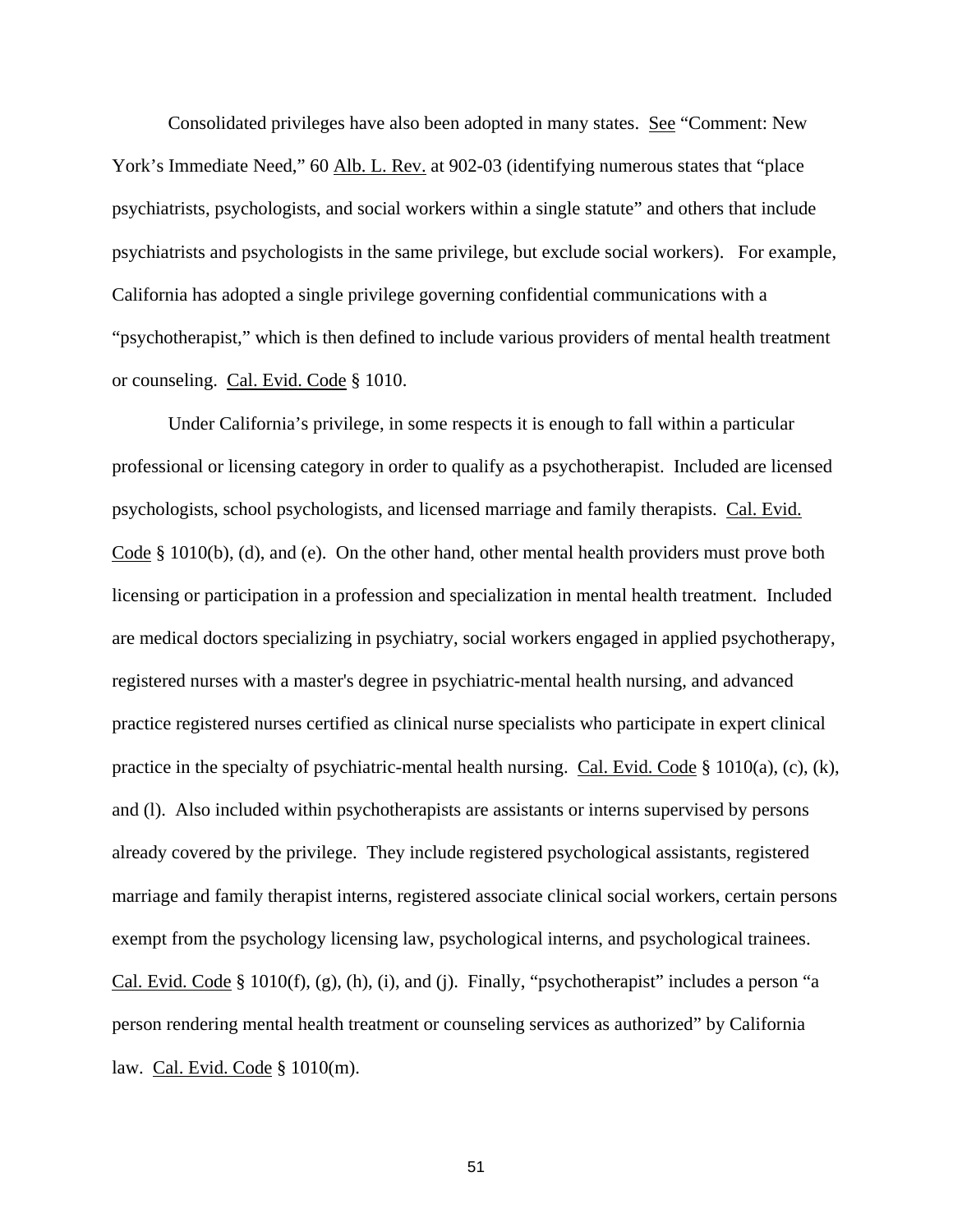These various psychotherapists are on an even plane under the evidentiary privilege, which declares:

> Subject to Section 912 and except as otherwise provided in this article, the patient, whether or not a party, has a privilege to refuse to disclose, and to prevent another from disclosing, a confidential communication between patient and psychotherapist if the privilege is claimed by:(a) The holder of the privilege. (b) A person who is authorized to claim the privilege by the holder of the privilege. (c) The person who was the psychotherapist at the time of the confidential communication, but the person may not claim the privilege if there is no holder of the privilege in existence or if he or she is otherwise instructed by a person authorized to permit disclosure.

[Cal. Evid. Code § 1014].

California establishes a patient-litigant exception similar to the exception that applies in New Jersey to the patient-physician privilege. Cal. Evid. Code § 1012.

In sum, there is significant support and precedent for a unified privilege covering communications between patients and psychotherapists and other persons providing mental health services.

#### **Conclusion.**

 The subcommittee believes that the Evidence Committee should undertake a comprehensive review of New Jersey's mental health privileges, to determine whether to recommend a unified mental health provider's privilege. The review would consider whether disparate treatment of mental health patients' communications is justified, and if so, under what circumstances. It would consider whether statutory or court-made exceptions to some of the existing privileges should be included in a unified rule. In performing this review, the Committee would presumably confer with professional societies and patient groups, to gain their input about existing privileges and any proposed revisions. Unquestionably, this review would